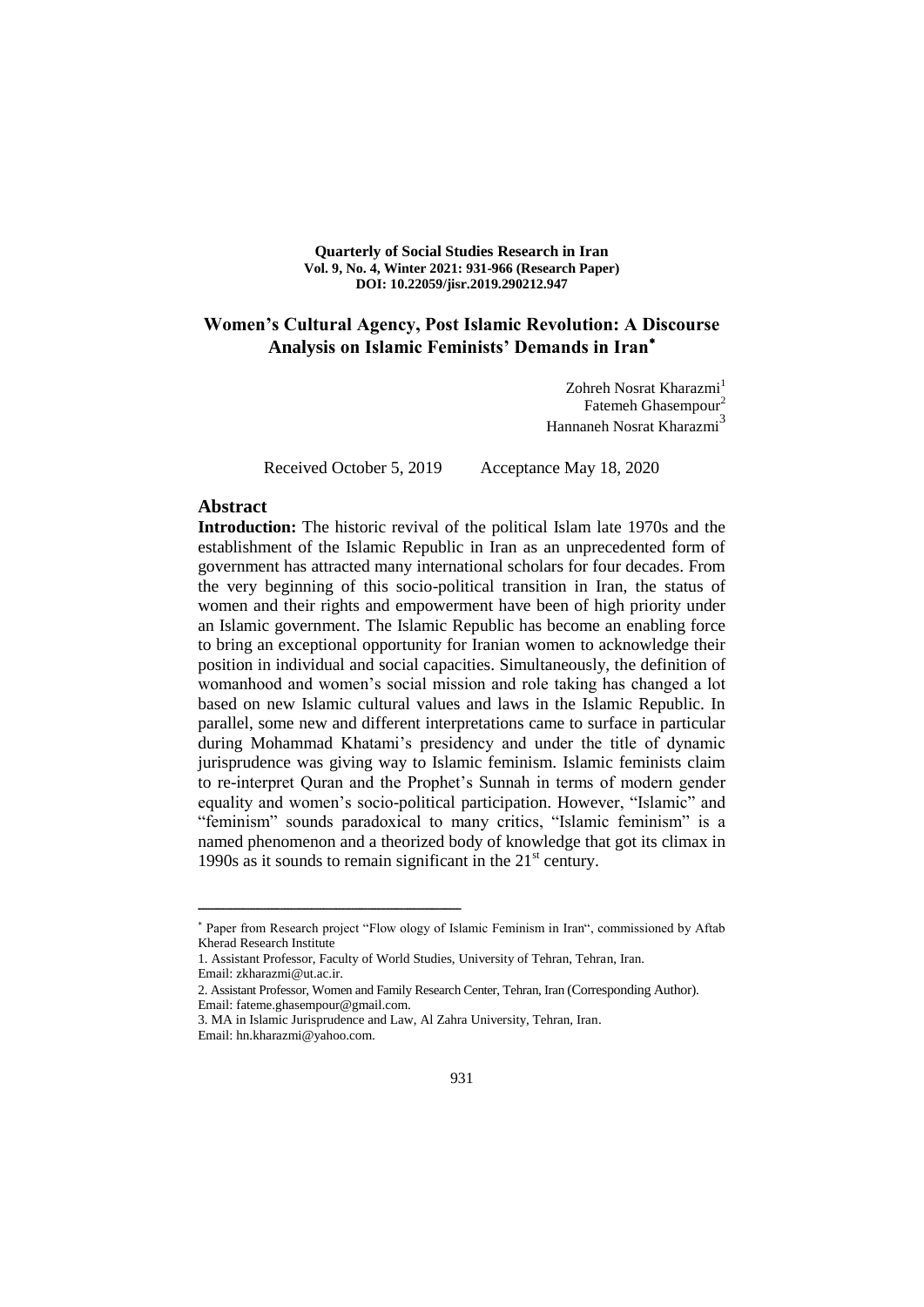Social Studies and Research in Iran, Vol. 9, No. 4, Winter 2021

**Method:** The present study is an attempt to seize the focal discursive nodes of Islamic feminism regarding both academic and journalistic literature with acknowledging the fact that many of the current Islamic feminists are not even located in Iran as they produce and publish such knowledge in European and American universities. The present study, thus, addresses various academic and journalistic publications to unveil the focal nodes that constructs the discourse of Islamic feminism in Iran. It has covered a vast literature including 40 articles, book chapters and books in the Islamic feminism genre to unveil its discursive construction in Iran. It employs Laclau and Mouffe's approach to critical discourse analysis: it finds the most frequent concepts that imply the re-reading of Islam in terms of gender equality and women's rights and empowerment.

**Results and discussion:** The study indicates that Islamic feminism that has developed in response to the political Islam discursively focuses on four major themes, including a) criticizing the Islamic Republic for reductionism in women's identity into the domestic and communal roles, b) emphasis on human dignity to achieve the legal equality, c) demand on halting genderbased discriminatory legislature, and finally, d) fostering women's participation in civil society.

**Conclusion:** To provide a compatible version of Islam with women's modern needs and wishes is a dilemma with which many Muslim scholars and activists are faced. Islamic feminists in Iran challenge the pervasive narrative of womanhood post Revolution since they believe it has undermined women's position as individuals and reinforced men's power and control over women. Studies such as the present one paves the way for a vigorous dialogue between Islam and modernity in the field of gender. It draws the complex status of modern Muslim women in border thinking between Islam and modernity.

**Keywords:** Islamic Feminism, Political Islam, Iran, Gender Equality.

#### **Bibliography**

- Abiad, N*.* (2008), **Sharia, Muslim States and International Human Rights Treaty Obligations:** A **Comparative Study***,* London: British Institute of International and Comparative Law.
- Ahmed, L*.* (1992), **Women and Gender in Islam: Historical Roots of a Modern Debate**, London: Yale University Press**.**
- Alizadeh, P*.* (2000), **The Economy of Iran: Dilemmas of an Islamic State**, London: I.B. Tauris.
- Badran, M*.* ( 2013), **Feminism in Islam: Secular and Religious**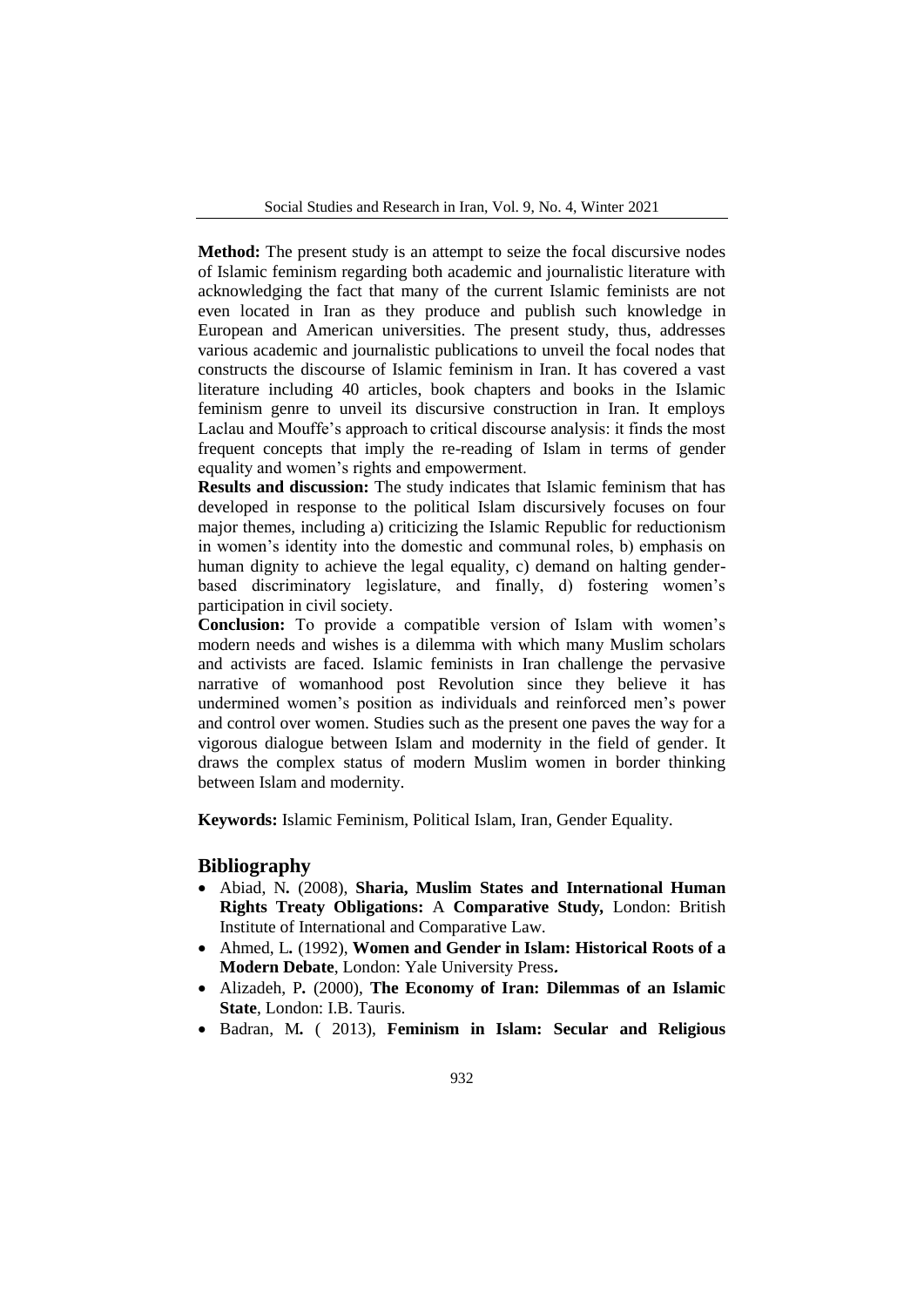**Convergences**, NewYork: Oneworld Publications.

- Badran, M. (1995), **Feminists, Islam, and Nation: Gender and the Making of Modern Egypt**, Princeton, N. J.: Princeton University Press.
- Bodman, H*.* L.*,* and To*w*hidi, N*.* (1998), **Women in Muslim Societies: Diversity within Unity**, Boulder, Colo: Lynne Rienner Publishers.
- Brumberg, D*.,* and Farhi*,* F. (2016), **Power and Change in Iran: Politics of Contention and Conciliation**, Indianapolis: Indiana University Press.
- Diamond, Larry Jay, Plattner, Marc F. and Brumberg, D. (2003), **Islam and Democracy in the Middle East**, Baltimore: Johns Hopkins University Press.
- Ebrahimi, Z. (2004), "Se zan-e namayande be hey'at-ha-ye nezarat rah yaftand", **Mahname-ye Zanan**, No. 11: 19.
- Eftekhari, R. (2004), "Jonbeš-e zanan-e gozar az ferghe-gerayi va eghtedargerayi (mosahebe ba Parvin Paydar)", Mahname-ye Zanan, No. 13: 46-52.
- Ganji, A. 1997 , "Avvalin fašist šeytan ast", **Majalleye kiyan**, No. 39: 20.
- Golkar, S*.* (2015), **Captive Society: The Basij Militia and Social Control in Iran**, Washington: Woodrow Wilson Center Press.
- Gorji, M. (1992), "Zan va zemamdari; negahi be hokumat-e malake-ye saba' dar qur'an", **Farzane**, No. 1: 28.
- Haddad, Y. Y. (1998), **In John L. Esposito (Ed.), Islam, Gender and Social Change**, NY: Oxford University Press.
- Hidayatullah, A*.* A. (2014), **Feminist Edges of the Qur'an**, NY: Oxford University Press.
- Hooglund, E*.* J. (2002), **Twenty Years of Islamic Revolution: Political and Social Transition in Iran Since 1979**, Syracuse, N.Y: Syracuse University Press.
- Kadivar, M. (2002), "Ba sonnat-e rishe-dar bayad zarif barxord kard", **Mahname-ye Zanan**, No. 11: 34-36.
- Laclau, E., and Mouffe, Ch*.* (1985), **Hegemony and Socialist Strategy**: **Towards a Radical Democratic Politics**, London: Verso.
- Mashini, F. (2007), "Hoghugh-e ensani va jensiyyat dar qur'an-e karim", **Fasl-name-ye bayyenat**, No. 53: 162.
- Mehran, G. (2003), "The Paradox of Tradition and Modernity in Female Education in the Islamic Republic of Iran", **Comparative Education Review**, No. 47: 269-86.
- Minu'i, Z. (2014), "Sorut-e zemn-e aghd: jobran-e mafat", **Mahname-ye Zanan**, No. 1: 36.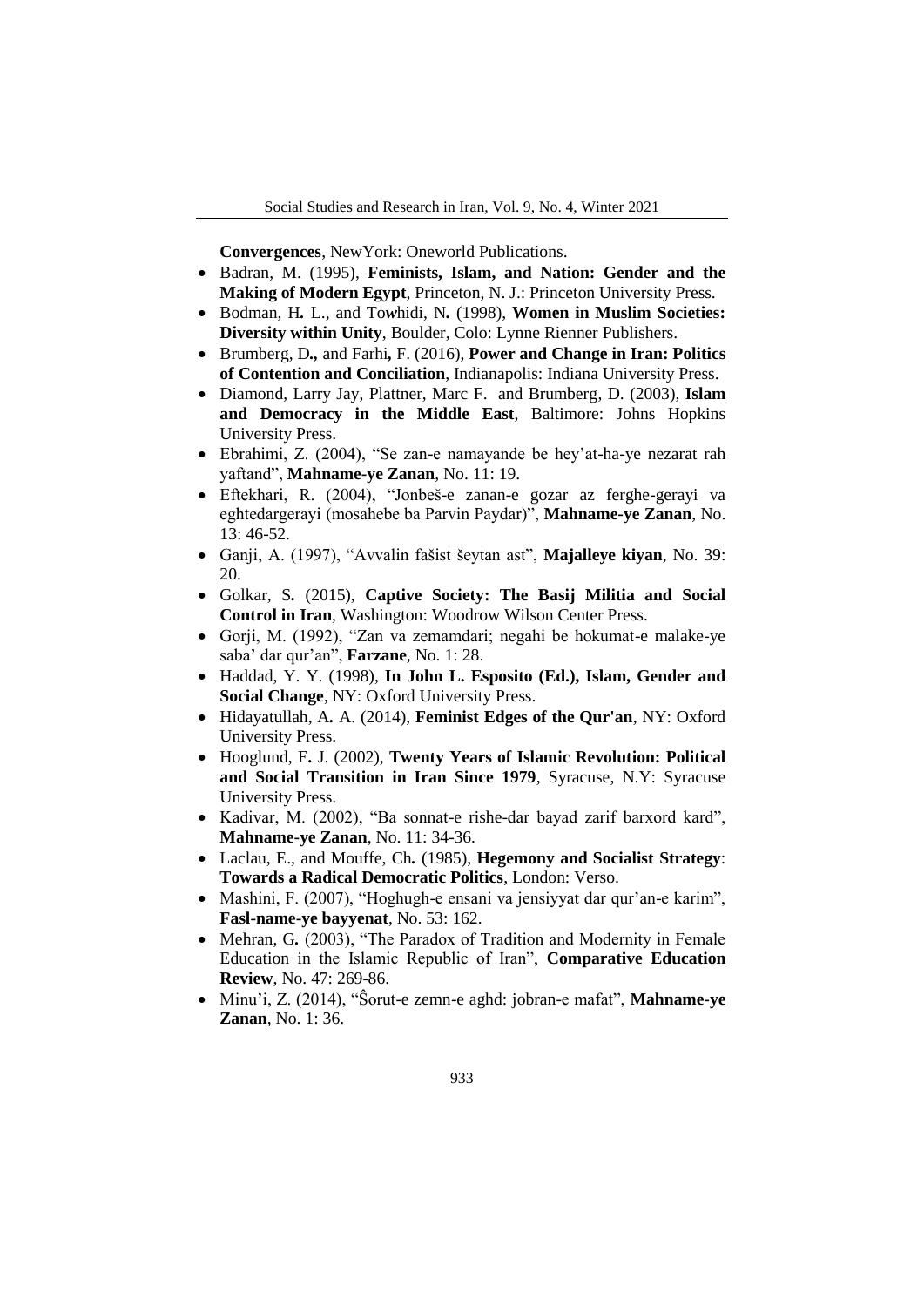- MirHosseini, Z*.* (1999), **Islam and Gender: The Religious Debate in Contemporary Iran**, Princeton, NJ: Princeton University Press.
- Mir-Hosseini, Z*.,* and Tapper, T. (2006**), Islam and Democracy in Iran***:*  **Eshkevari and the Quest for Reform**, London: I. B. Tauris.
- Moallem, M*.* (2005), **Between Warrior Brother and Veiled Sister: Islamic Fundamentalism and the Politics of Patriarchy in Iran,**  Berkeley: University of California Press.
- Moghadam, V*.* M. (1993), **Modernizing Women: Gender and Social Change in the Middle East**, Boulder, CO: L. Rienner.
- Mojtahed Shabestari, M. (2000), **Naghdi bar ghera'at-e rasmi az din,** Tehran, Iran: Tarh-e Now.
- Monshipouri, M*.* (2011), **Muslims in Global Politics: Identities, Interests, and Human Rights**, Philadelphia: University of Pennsylvania Press.
- Najmabadi, A*.* (2014), **Professing Selves: Transsexuality and Same-Sex Desire in Contemporary** Iran, Durham: Duke University Press.
- Paidar, P*.* (1995), Women and the **Political Process in Twentieth-Century Iran**, Cambridge England: Cambridge University Press.
- Panah, M*.* (2007), **The Islamic republic and the World: Global Dimensions of the Iranian Revolutio**n, London: Pluto Press.
- Parsa, N. (2019), **Production of Islamic Feminism in the World in the Last 5 Years,**https://trends.google.com/trends/explore?date=today%205 y&q=islamic%20feminism
- Parsa, N. (2014), "Zanan-e šaghel, hasrat-e faraqat (barresi-e mo'alefehaye faraqat baraye zanan-e saghel)", Mahname-ye Zanan-e **Emrouz**, No. 1: 6-14.
- Poulson, S*.* C. (2005), **Social Movements in Twentieth-Century Iran: Culture, Ideology, and Mobilizing Frameworks**, Lanham, Md: Lexington Books.
- Poya, M*.* (1999), **Women, Work and Islamism: Ideology and Resistance in Iran, London**: ZED Books.
- Sadr, Sh. (2002), "Eslahat-e ghatrečekani dar ghavanin-e marbut be zanan", **Mahname-ye Zanan**, No. 11: 22-23.
- Sadr, Sh. (2003), "Aya hokumat mas'ul-e bi-hejabi ast?" Mahname-ye **Zanan**, No. 12: 14-17.
- Shaditalab, ž. (2002)," Ba'id ast da ayande-ye nazdik šahed-e jonbeš-e zanan bašim", **Mahname-ye Zanan**, No. 11, 35-37.
- Shahidian, H*.* (2002), **Women in Iran, Westport**, Conn: Greenwood Press.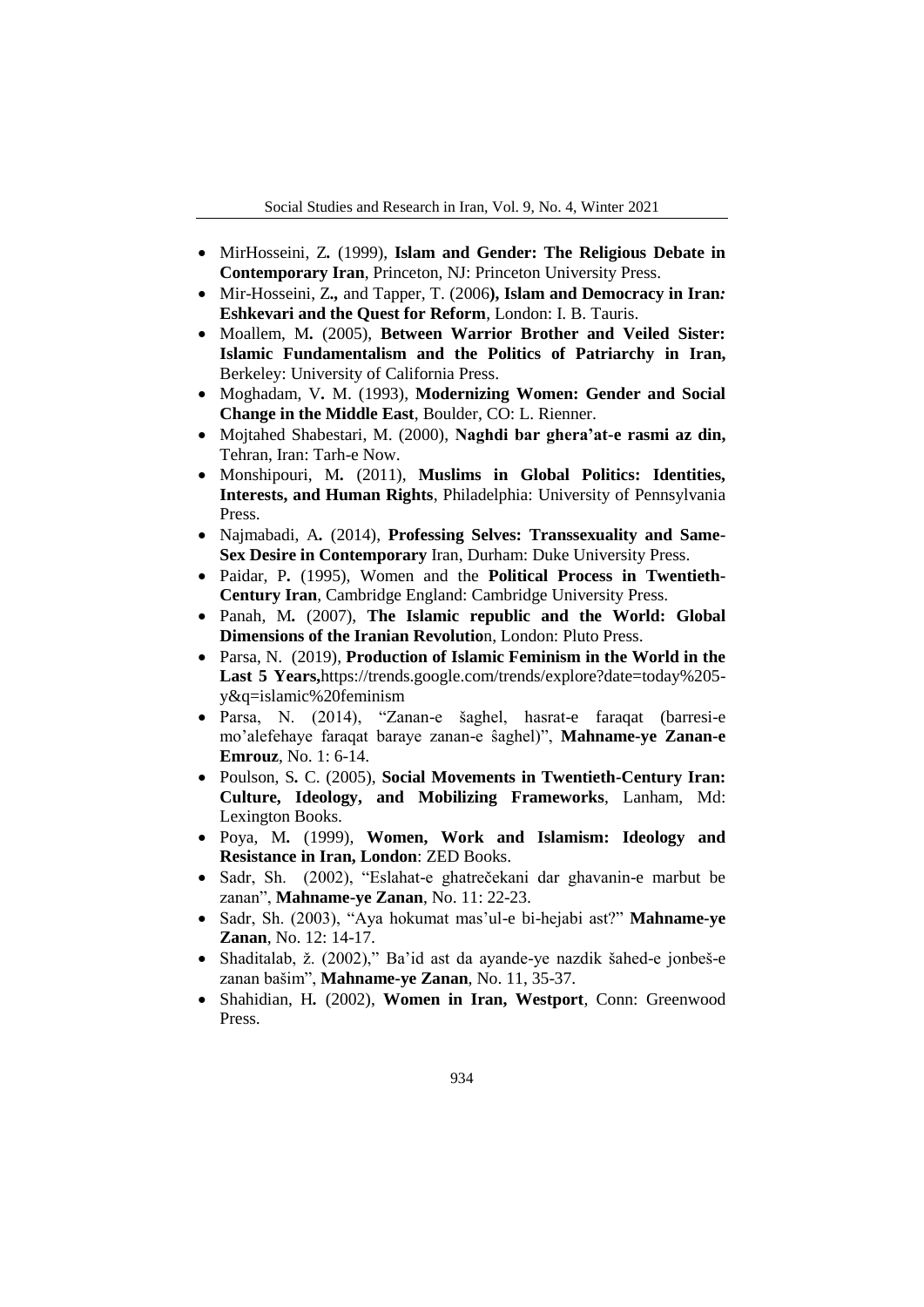- Sherkat, Sh (2003), "Modir-e Mas'ul, gushe-ye ring; goft-o gu ba Modire Mas'ul", **Mahname-ye Zanan**, No. 12: 69-82.
- Sherkat, Sh. (1991), "Češme-ye agai agar bejuŝad", Mahname-ye **Zanan**, No. 1: 2-3.
- Shokri, Sh, and Labriz, S. (1991), "Tamkin", **Mahname-ye Zanan**, No. 1: 58-63.
- Sonja van, W (2012**), In Bryan S. Turner (Ed.),** The Routledge Handbook of the Body, Hoboken: Taylor and Francis.
- Tabatabayi, N. (2014), "Enerži-ye sazman-yafte-ye zanan va tašdid-e asib-ha-ye ejtema'i (goft-o gu ba Azar Taŝakkor)", **Mahname-ye Zanane Emrouz**, No. 1: 92-95.
- Taheri, F. (1991), "Sad hezaran gol ŝekoft-o bang-e morghi bar-naxast; Mosahebe ba Parisa (Xanande-ye zan ", **Mahname-ye Zanan**, No. 1: 64- 71.
- Tarighi, N. (2003), "Xat-te bi-payan-e dočarxe-savari-ye zanan", **Mahname-ye Zanan**, No. 11: 2-11.
- Towhidi, N*.* (1996), **Feminism, Democracy and Islamism in Iran**, Translated by Elliye Abbasi, Los Angeles, USA: Ketabsara.
- Vakil, S*.* (2011), **Women and Politics in the Islamic Republic of Iran: Action and Reaction**, New York: Continuum.
- Wadud, A. (1999), **Quran and Woman: Reading the Sacred Text from a Woman's Perspective**, New York: Oxford University Press.
- Zerehdaran, B. (2014), "Defa' az hoghugh-e zanan 'amr-e be ma'roof ast (goft-o gu ba Soroush Dabbagh darbare-ye nesbat-e rowshanfekri-e dini va feminism)", Mahname-ye Zanan-e Emrouz, No. 9: 82-86.
- Zeydabadi-Nejad, S. (2010), **The Politics of Iranian Cinema: Film and Society in the Islamic Republic**, London: Routledge.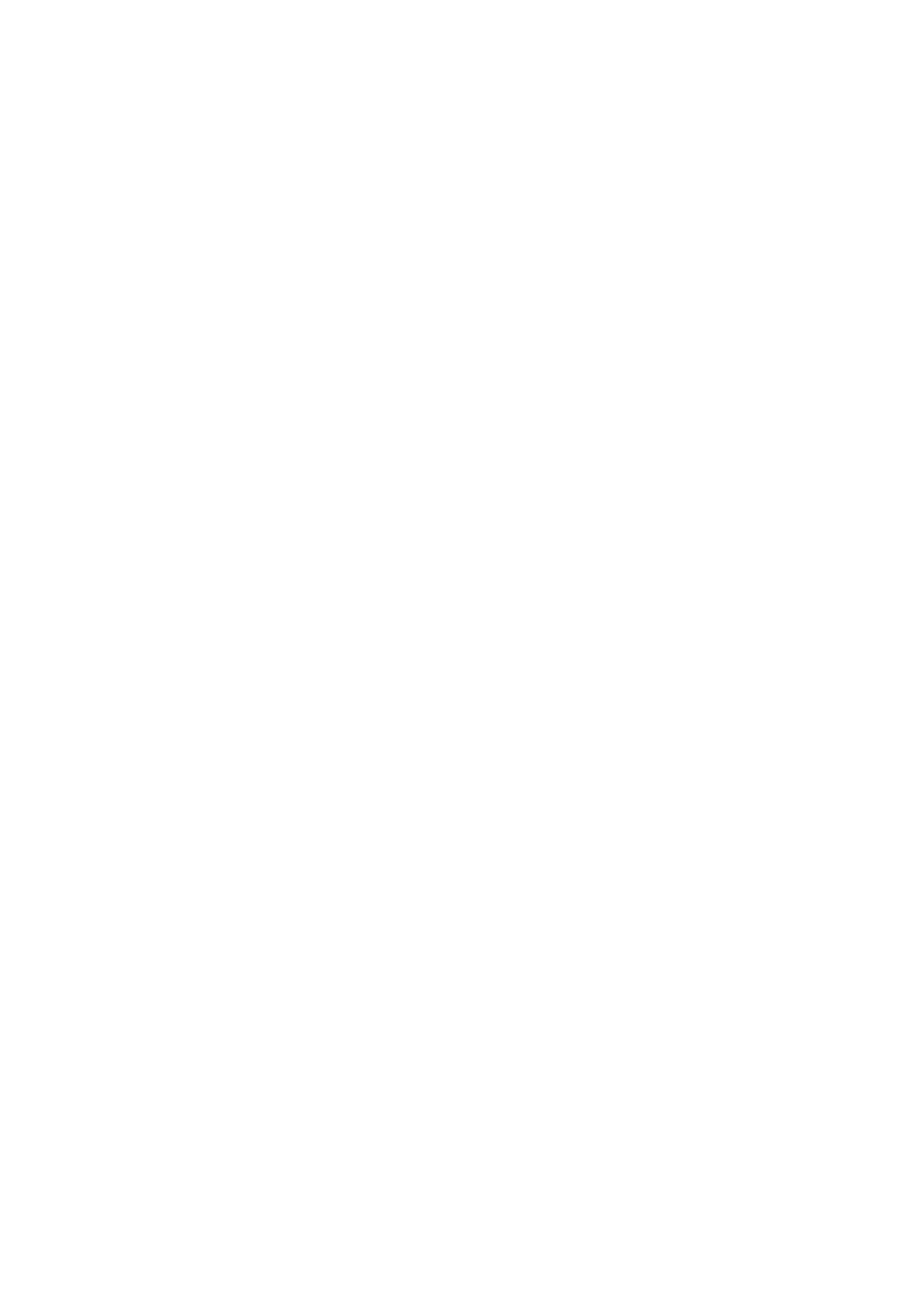مطالعات و تحقیقات اجتماعی در ایران/ دورۀ ۹، شارۀ ۴، زمتان ۱۳۹۹

نماره صفحات: ۹۳۱- ۱۶۶۶ (مقاله علمی بپژومثی)

**DOI:10.22059/jisr.2019.290212.947**

**کنش فرهنگی زنان پس از انقالب اسالمی:**

 **تحلیل گفتمان مطالبات فمینیسم اسالمی در جمهوری اسالمی ایران 1 زهره نصرت خوارزمی 2 فاطمه قاسمپور 3 حنانه نصرت خوارزمی** تاریخ دریافت: 02/99/13 تاریخ پذیرش: 00/90/00

**چکیده**

وقوع جمهوری اسالمی در ایران، فرصت ویژهای برای کنشگری فرهنگی مبتنی بر آموزههای اسالم و نگاه ضدامپریالیستی به زنان بخشید. این امر عامل توانمندسازی جریانهای مدنی زنان نیز بوده است. یکی از این جریانها که در ادبیات بینالملل با عنوان فمینیسم اسالمی شناخته میشود، مدعی بازتفسیر ادبیات دینی مبتنی بر مفهوم مدرن برابری جنسیتی است. تدوین قوانین و تکوین هنجارهای اجتماعی، از جمله روابط زن و مرد در عرصة خانواده و اجتماع مبتنی بر قواعد اسالمی پس از انقالب اسالمی، بهزعم فمینیستهای اسالمی جایگاه فرودستی برای زنان ایجاد کرده است و آنها از همان مجاری دینی خواستار بازتعریف برخی قوانین و هنجارهای فرهنگی هستند. مقالة حاضر با بررسی منابع متعدد دانشگاهی و مطبوعاتی که گفتمان فمینیسم اسالمی را برساخته است، دالهای مرکزی این گفتمان را در مواجهه با جمهوری اسالمی در ایران بیان کرده است. در اینجا، فمینیسم اسالمی بر مبنای نظریة مارگات بدران تعریف شده است و با استفاده از رویکرد الکال و موف در تحلیل گفتمان انتقادی دالهای مرکزی بازشناسی شده است. نتایج پژوهش نشان میدهد، نقد رویکرد جمهوری اسالمی به تقلیل هویت زنانه به خانواده و اجتماع، تأکید بر برابری ارزشی زن و مرد برای دستیابی به تشابه حقوقی، توقف قانونگذاری نابرابر میان زنان و مردان مبتنی بر تفاسیر دینی و توسعة مشارکت زنان در جامعه مدنی از جمله موارد انتقاد فمینیسم اسالمی به جمهوری اسالمی است.

**واژههای کلیدی:** ایران، برابری جنسیتی، زنان، فمینیسم اسالمی.

\* مستخرج از طرح پژوهشیِ «جریانشناسی فمینیسم اسلامی در ایران»، به سفارش موسسه پژوهشی آفتاب خرد. 1. استادیار گروه مطالعات آمریکا، دانشگاه تهران، zkharazmi@ut.ac.ir ۲. استادیار مرکز تحقیقات زن و خانواده (نویسندهٔ مسئول)، fateme.ghasempour@gmail.com

ــــــــــــــــــــــــــــــــــــــــــــــــــــــــــــــــــــــــــــــــــــــــــــــــــــــــــــــــــــــــــــــــــــــــــــــــ

.3 کارشناس ارشد فقه و حقوق، دانشگاه الزهرا، com.yahoo@kharazmi.hn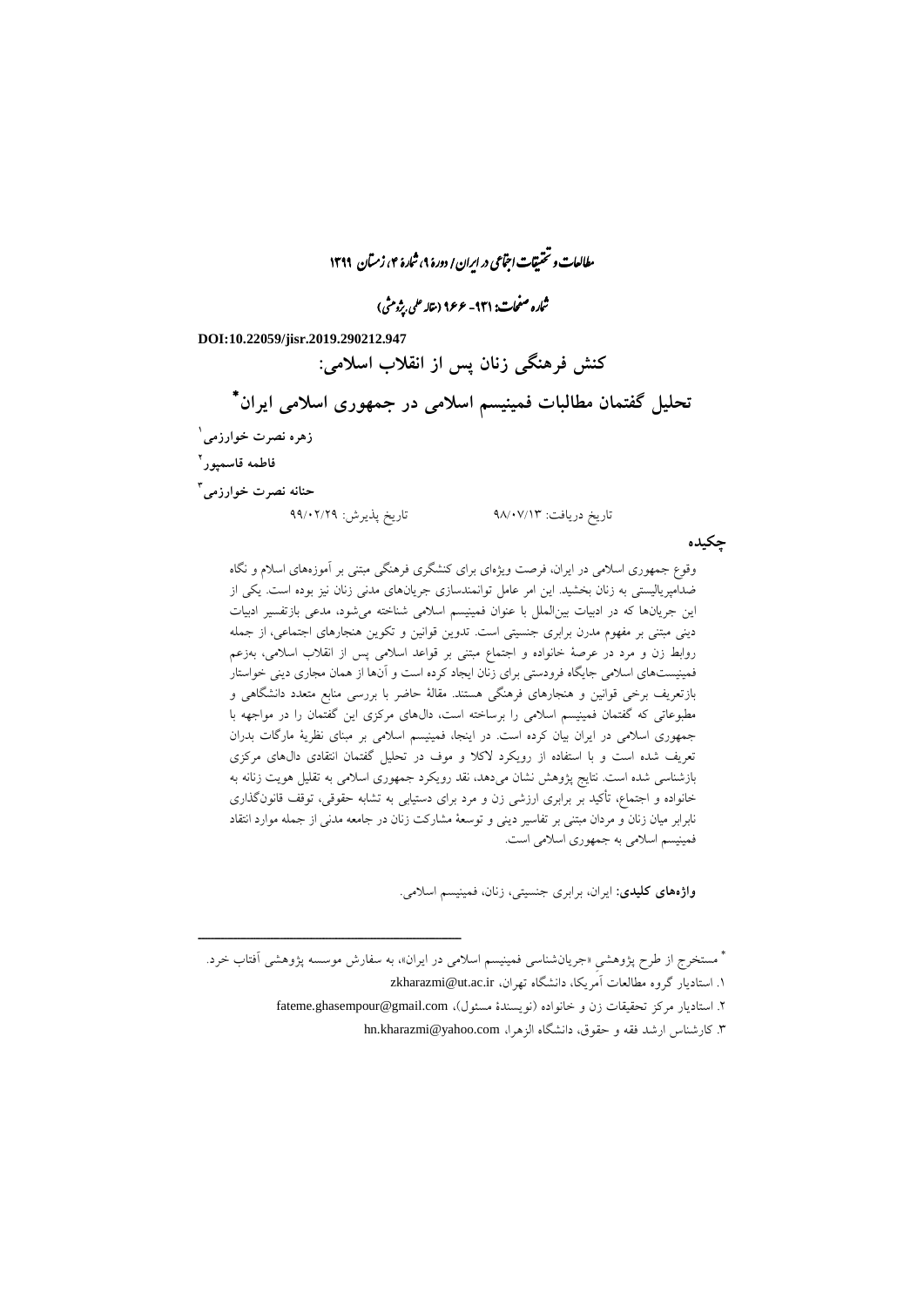#### **مقدمه**

مفهوم فمینیسم اسالمی با داللت بر ارائة تفاسیر مدرن و زندوستانه از اسالم، امروزه در ادبیات دانشگاهی در سطح بینالمللی رواج دارد. این نحلة فکری طیف وسیعی از نظریههای دانشگاهی تا کنشگری اجتماعی را در برمیگیرد و تالش میکند احکام شرعی را مبتنی بر ارزشها و هنجارهای جهانی اعم از برابری جنسیتی و توانمندسازی اجتماعی- سیاسی زنان بازتفسیر کند. شبهه در دانش و احکام اسالمی موجود با برچسب مردمحوری آنها و ارائة تفاسیر زندوستانه، در مقابل رسمیتبخشیدن به آرای مفسران زن، از مشخصات بارز و ادعاهای مبنایی فمینیستهای اسالمی بهحساب میآید )بدران، 0913؛ ودود، 1000؛ احمد، 1000(. شکلگیری و تکوین مکتب فکری فمینیسم اسالمی از سوی بسیاری از نظریهپردازان، واکنشی به توسعة اسالم سیاسی از اواخر دهة 1099 و اوایل دهة 1029 در کشورهای اسالمی محسوب میشود. بدران، تاریخنگار برجستة فمینیسم اسالمی در مرکز بینالمللی وودرو ویلسون، بر این باور است که ایران و مصر مهد بروز اسالم سیاسی در دهههای واپسین قرن بیستم بودهاند. هرچند وی فمینیسم اسالمی در ایران را با بقای اسالم سیاسی و تأسیس جمهوری اسالمی بهعنوان یک حکومت اسالمی بیسابقه از جهت گفتمانی مهمتر ارزیابی میکند (بدران، ۲۰۱۳: ۳۰۴). نکتهٔ مهم دربارهٔ نامگذاری فمینیسم اسلامی این است که بسیاری از منتقدان، قرارگرفتن این دو واژه کنار یکدیگر را از لحاظ فلسفی دچار تناقض میدانند. برخی نیز در هضم آن و طبقهبندی متفکران متعلق به این نحله دچار سردرگمی هستند. این تناقض یا سردرگمی از آن حیث ایجاد میشود که این منتقدان اسالم را یک فراروایت در ابعاد فردی و اجتماعی زندگی مسلمین درنظر میگیرند؛ درحالیکه حامیان گفتمان فمینیسم اسالمی، مدرنیته و بهتبع آن برابری مطلق جنسیتی و رهبری زنان را فراروایتی درنظر میگیرند که به خوانشهای دینی نیز قابلتعمیم است؛ بنابراین نظریهپردازان و فعاالن اجتماعی بسیاری از دو سر طیف معتقدند، حکومت اسالمی یا کامالً سکوالر، بدون هیچ تفاوت و تقابلی میتواند حامی فمینیسم اسالمی باشد، چنانکه این امر در بخش مالحظات نظری و روشی نیز بهتفصیل بیان شده است.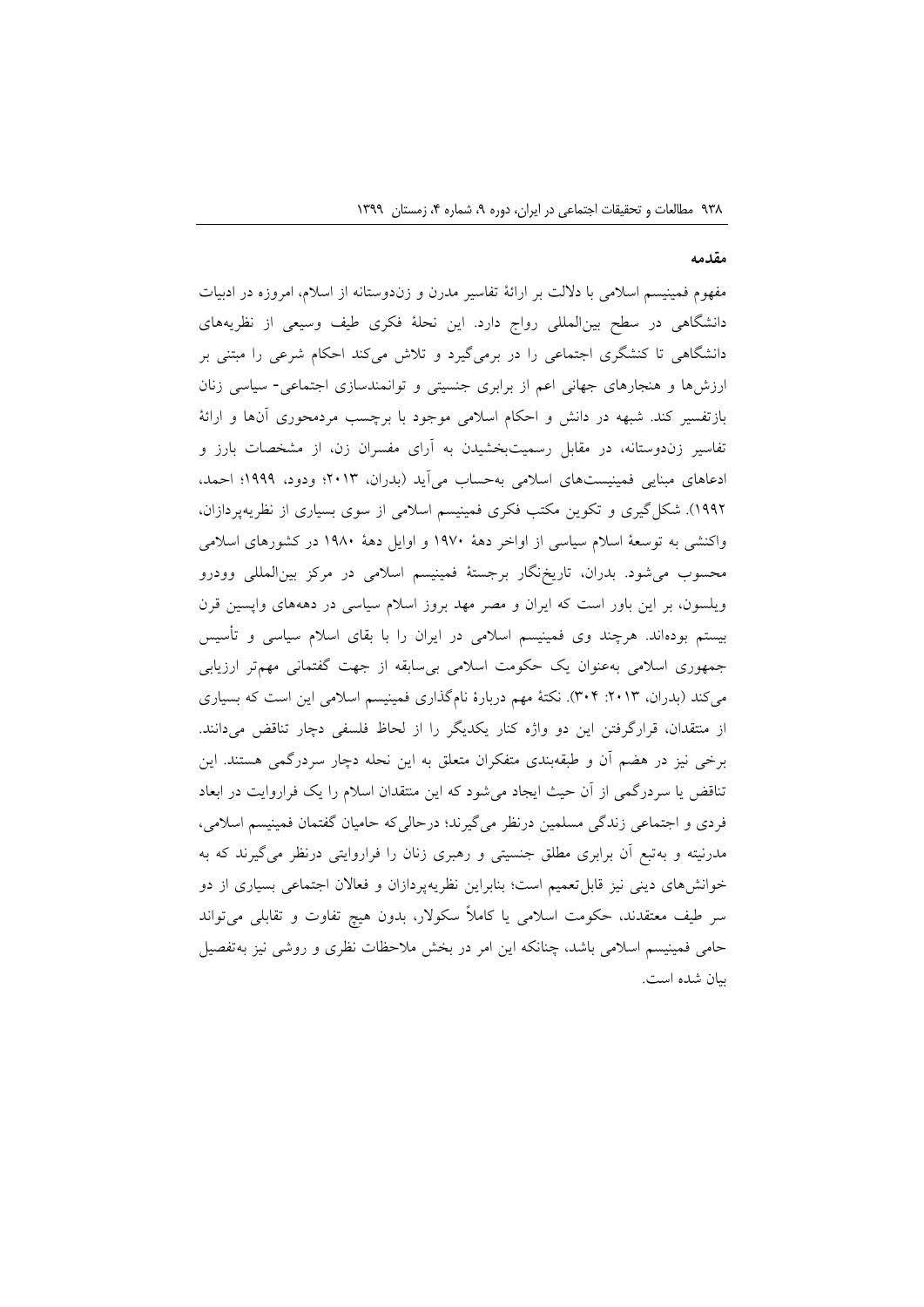توسعة فمینیسم اسالمی بهعنوان یک گفتمان فراگیر حائز اهمیت است. بدران )0913( معتقد است به دالیل متعدد این نحلة فمینیستی به یک مکتب جهانی در طول قرن بیست و یکم بدل خواهد شد. نخست آنکه اسالم به یک الگوی فرهنگی و سیاسی غالب تبدیل میشود. دوم، سطح تحصیالت زنان مسلمان در حال افزایش است و به همان نسبت انتظار میرود مشارکت ایشان در جنبشهای فمینیستی افزایش یابد. سوم اینکه بهزعم وی، فمینیسم اسالمی تنها زبانی است که قدرت فرارفتن از مرزها را دارد و میتواند زنان مسلمان را از پیشینههای بسیار متفاوت پوشش دهد، چهارم اینکه با تعداد کثیر زنان مسلمان که در جریان جهانیشدن در اقصی نقاط جهان منتشر شدهاند، فمینیسم اسالمی اهمیت ویژهای خواهد یافت و درنهایت اینکه با توسعة رسانه و فناوری جهانیشده، فمینیسم اسالمی از منظر وی میتواند صدای قدرتمند زنان مسلمان باشد تا مطالبات مدنی خود را طرح کنند )همان: 010(.

در ایران نیز مقولة فمینیسم اسالمی به گفتمانی قابلاعتنا بدل شد؛ زیرا ایران نهتنها خاستگاه، بلکه میدان تکوین این گفتمان است و این موضوع خواهناخواه، مطالبات مدنی و سیاستهای فرهنگی ایران را در داخل تحت تأثیر قرار میدهد. همچنین ایران بهعنوان تنها کشور اسالمی که توانسته است با پیروزی انقالب به تأسیس یک نظام سیاسی بیبدیل مانند جمهوری اسالمی دست یابد، بیشک از موضع حقوق شهروندی زنان، از سوی پرسشگران بینالمللی، اعم از عالقهمندان به آن یا مخالفان آن، بررسی میشود و بخشی از این مطالبات تحت لوای نظری و مدنی فمینیستهای اسالمی مطرح و تفسیر میشود. درواقع تحقق انقالب اسالمی بهعنوان یک الگوی سیاسی اسالمی جدید، برخالف جنبشهای پیشین ناسیونالیستی و سوسیالیستی، این باور را تحکیم کرده است که تفوق امپریالیسم غرب بر مسلمانان در عرصة مذهب و فرهنگ بهمراتب بیش از عرصة اقتصادی عمیق و جدی است )حداد و اسپوزیتو، :1002 09(. بازتاب این چرخش فرهنگی در ایران و فرایند هویتسازی پس از انقالب، زنان را بهعنوان نماد فرهنگ به عرصة عمومی کشانده و نوعی آگاهی جنسیتی بیسابقه را در زنان و جامعة ایران برانگیخته است تا در تعامل سنت و مدرنیته، زنان به بازیگران فعال و توانمند، بهویژه در عرصههایی مانند آموزش تبدیل شوند )سوجان، :0910 019؛ زیدآبادینژاد، :0919 ۱۵؛ برامبرگ و فرحی، ۲۰۱۶: ۲۵۳؛ میرحسینی و تپر، ۲۰۰۶: ۲۵، بودمن و توحیدی، ۱۹۹۸؛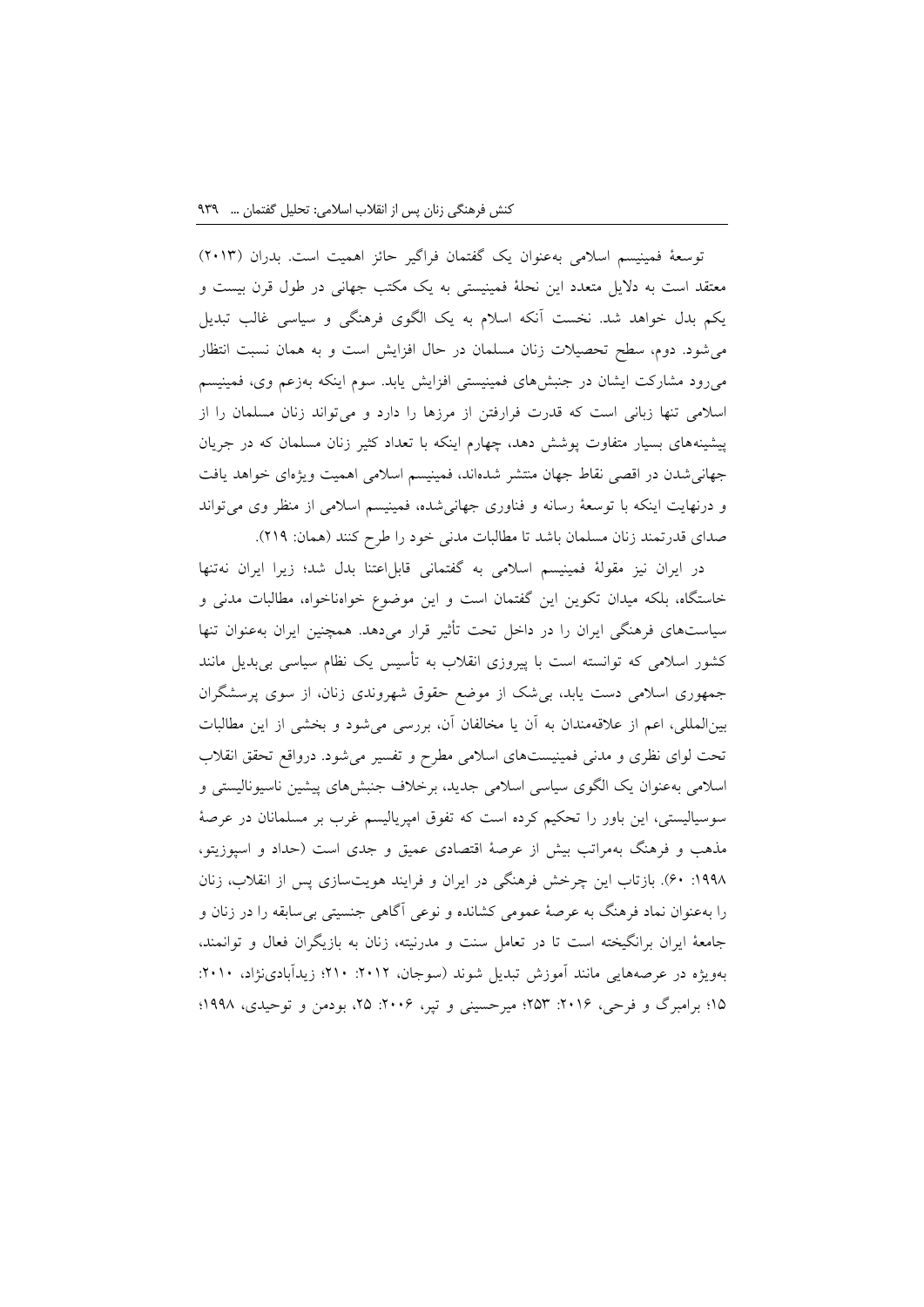مهران، ۲۰۰۳: ۲۹۹–۲۸۶). بدینترتیب تمرکز بر موضوع جنسیت در برساختن یک گفتمان سیاسی اسالمی طوری تغییر ایجاد کرد که »بحث جنسیت از یک موضوع در حاشیه، دستدوم، مغفول، غیرمشروع و بیاعتبار به یک موضوع مرکزی، اولیه، دارای اضطرار و معتبر بدل شد» و به عبارتی «زنان بهعنوان نماد فرهنگ جایگاه مرکزی را یافتند» (حداد و اسپوزیتو،  $(9 \cdot 199)$ 

از منظر بینالمللی نیز وضعیت زنان در ایران به سنگ محک و نقطة تمرکز بر مشروعیت و کنترل در جمهوری اسالمی بدل شده است )صندوق حکمرانی خوب در خاورمیانه و مرکز تحقیقات توسعهٔ بین|لملل، ۲۰۰۷). مینو معلم در کتاب *میان برادر رزمنده و خواهر محجبه* )0992( اهمیت واردکردن فاکتور جنسیت را در برساختن دولت-ملت در ایران پس از انقالب 1 بررسی کرده است و آن را عامل مهمی در شکلگیری حس مابودگی ارزیابی میکند. وی معتقد است، جمهوری اسلامی با ارائهٔ مدل *زنانگی* انقلابی بهعنوان سمبل فرهنگ بومی و اصالت و مدل متفاوت، اصیل و آلودهنشده به فرهنگ غرب با اتکا به زنان اسوة تاریخ اسالم، برخالف بسیاری از جوامع اسالمی معاصر خود مشارکت اجتماعی و سیاسی زن را مجاز دانست و ترویج کرد. بدینترتیب گویی زن انقالبی با مشارکت فعال در مقابل هویتهای تحت ظلم گذشته ایستاده است و ظرفیتهای بومی را که برای کنش فعال وی پیش از این سرکوب میشده، احیا کرده است. درواقع ابتداییترین صورت درباره فمینیسم اسالمی در ایران را افرادی پیگیری کردند که به جمهوری اسالمی معتقد بودند، ولی اصرار داشتند جمهوری اسالمی آرمانهای آنها در موضوع زن را مدنظر قرار میدهد. آنها بسیاری از قوانین اسالم را که براساس تشابه کامل میان زن و مرد نبود به چالش میکشیدند. این مواجهة فمینیسم اسالمی در ایران با جمهوری اسالمی، موجب شد فمینیستهای اسالمی مطالباتی را علیه رویکرد جمهوری اسالمی پیگیری کنند. مطالعة پیشرو با عنایت به طیف وسیع انتشاریافته از سوی جریان فمینیسم اسالمی در نقد و مبارزه با جمهوری اسالمی به روش تحلیل انتقادی الکال و موف به تحلیل و ارزیابی این مطالبات میپردازد و دالهای گفتمانی این مواجهه را شفاف میکند. پژوهشگران حاضر در سطح نامگذاری و شاخصها، فمینیسم اسالمی را عبارتی مبهم و

1. we-ness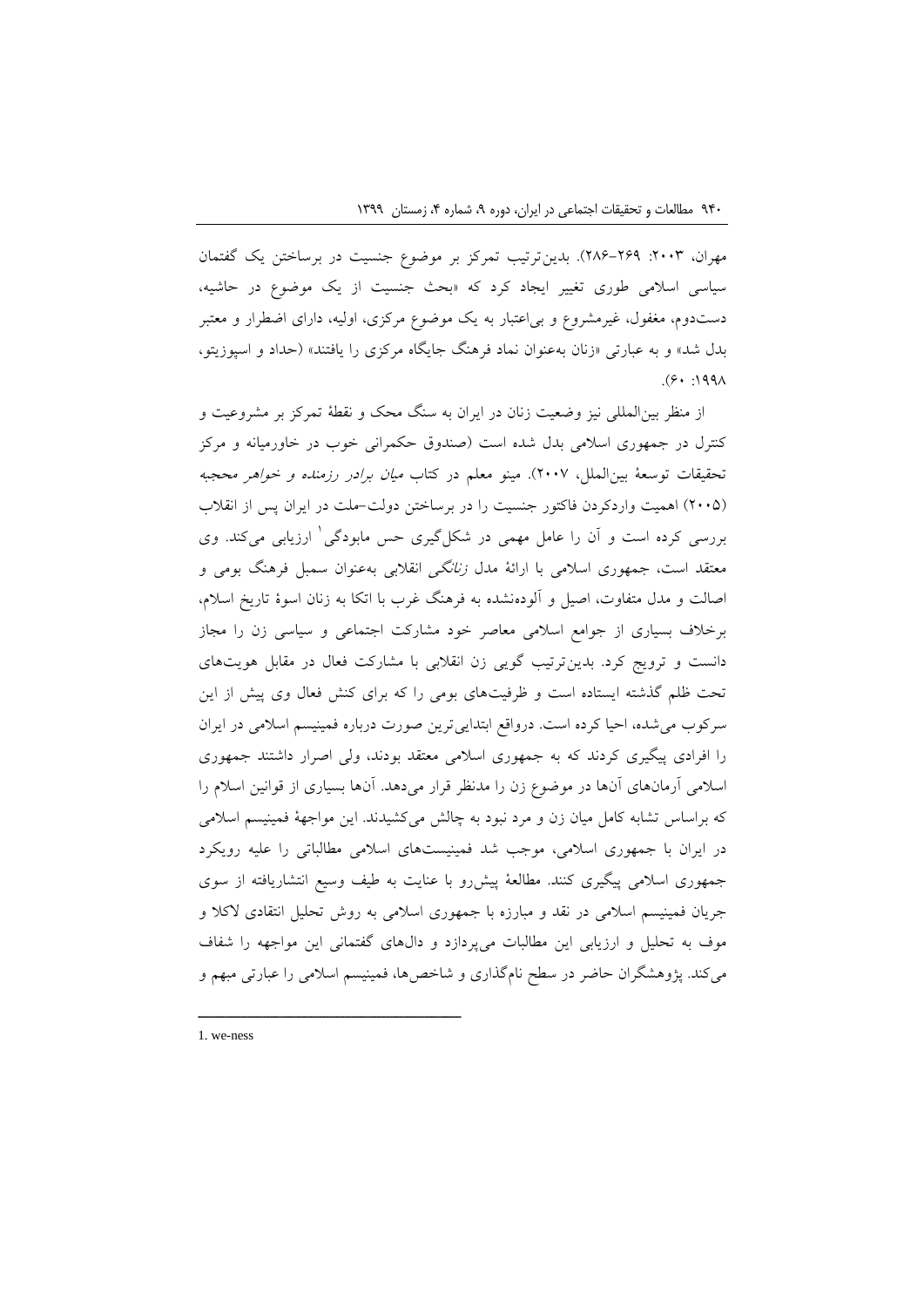التقاطی ارزیابی میکنند و معتقدند مصادرة مطالبات زنان مسلمان در جغرافیاهای متعدد، با سوابق تاریخی، اجتماعی و فرهنگی متنوع به نفع یک نگاه فمینیستی غالب با محوریت فمینیسم غربی از لحاظ نظری خود قابلیت نقد دارد و وضعیتسنجی از حیث گفتمانی و به تصویر کشیدن دالهای مرکزی مواجهههای فمینیسم اسالمی با جمهوری اسالمی، آموزههای فمینیسم اسلامی و مطالبات این جریان را بهتر نشان می دهد.

**پیشینة نظری و تجربی فمینیسم اسالمی در ایران**

فمینیسم اسالمی بهعنوان یک مکتب فکری در حال تکوین، تالشی است برای بازخوانی و بازتفسیر منابع اسلامی از جمله آیات قرآن، احادیث و سنت پیامبر (ص)، مبتنی بر ارزشهای مدرن و هنجارهای جهانی اعم از برابری جنسیتی و توانمندسازی اجتماعی-سیاسی زنان )ودود، 1000؛ بدران، 0913(. بدران فمینیسم اسالمی را الگوی درونزای اسالمی میداند که در پی تحقق «اسلام مبتنی بر ایدهٔ برابریطلبی جنسیتی و عدالت اجتماعی» است (بدران، :0913 303(. فمینیستهای اسالمی با نسبتدادن مردمحوری به خوانشهای موجود دینی، مأموریت ویژة خود را ارائة تفاسیر زندوستانه و رسمیتبخشیدن به آرای مفسران زن میدانند )ودود، 1000؛ احمد، 1000(. بدینترتیب، آنها بهدنبال الغای احکام و قوانین مبتنی بر مردساالری بهزعم خود و ایجاد زمینه برای تحقق برابری جنسیتی و برابری و تشابه مطلق زنان و مردان در شئون مختلف اجتماعی و سیاسی هستند (بدران، ۱۹۹۵: ۶۶).

ابتداییترین صورتهای فمینیسم اسالمی در ایران، در سالهای آغازین جمهوری اسالمی ظهور و بروز یافته است. این نگاه ابتدا در میان اقشاری ظاهر شد که بهزعم پویا از اسالمیشدن حکومت استقبال کردند و در اواخر دهة 1099 و اوایل 1029 معتقد بودند اسالمیشدن حکومت، زنان ایرانی را از شیءانگاری در دورة پهلوی نجات داده است )پویا، :1000 1(. این نسل برخالف فمینیستهای سکوالر خواستار این بودند که از لحاظ روشنفکری، سیاسی و کنشگری اجتماعی، حقوق زنان را از طریق اصالح قوانین و مقررات اسالمی پی بگیرند )توحیدی، 1000(، اما پویا مدعی است در عمل و پس از مواجهههای جدی، فمینیستهای اسالمی دریافتند که جمهوری اسالمی به شباهتنداشتن حقوق و تکالیف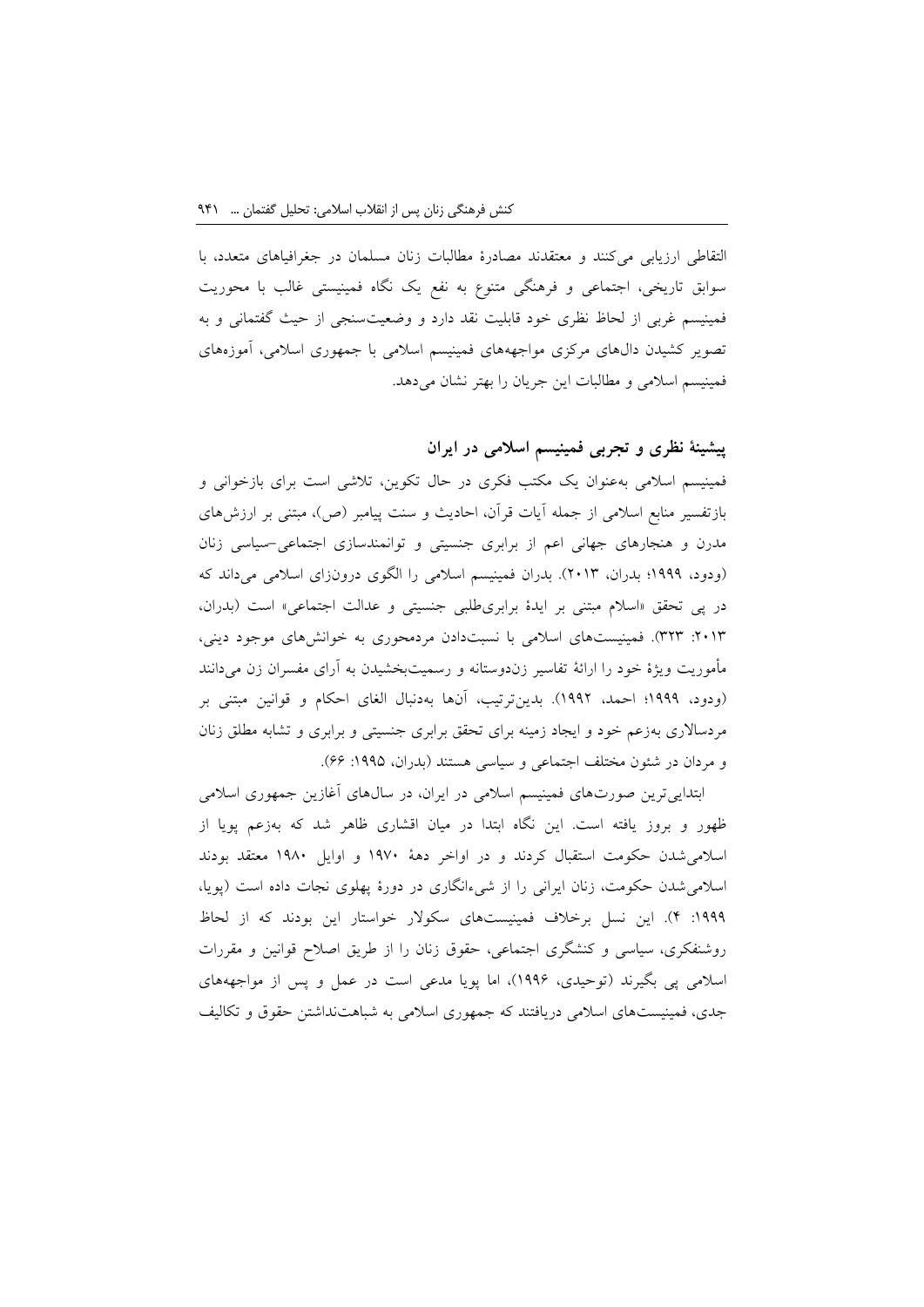زن و مرد معتقد است. از منظر وی، تأکید بر تفاوت بیولوژیکی دو جنس و فرایندهای متفاوت اجتماعیشدن آنها، نظام حقوقی خانواده، ریاست مرد بر خانواده و آنچه وی کنترل و حاشیهنشینی زن در ابعاد اجتماعی و اقتصادی برمیشمرد، همچنان چالشی در رویارویی آنها با نظام سیاسی ایران بوده است (پویا، ۱۹۹۹: ۴).

این تفسیر از شرایط فمینیسم اسالمی که تفسیر غالب در ادبیات بینالملل است، گویای پیوندی میان فمینیستهای مسلمان و سکوالر در طول سالهاست؛ یعنی نویسندگانی مانند پویا )1000(، توحیدی )1000(، میرحسینی و تپر )0990( و غیره تحققنیافتن برابری جنسیتی بهمعنای مطلق و مدرن آن را در جمهوری اسالمی، عامل ایجاد این شکاف تاریخی میان فمینیستهای انقالبی و جمهوری اسالمی و همزمان پیوند آنها با فمینیستهای سکوالر میدانند. اشکوری معتقد است در چنین فرایندی، زنان باورمند به شهروندی مساوی با مردان دریافتند که »آنها شهروند کامل نخواهند بود؛ مگر آنکه یک خوانش مدرن و دموکراتیک از قوانین اسلامی ارائه کنند» (میرحسینی و تپر، ٢٠٠۶: ٢۵). روند فزایندهٔ این بحران هویت در فمینیستهای اسالمی را منشیپوری در کتاب مسلمانان در سیاست جهانی: هویتها، منافع <sup>و</sup> حق*وق بشر این گونه طرح می کند که اینها ابتدا زنانی انقلابی بودند که سؤالهای هویتی آنها* هم بسیاری سنتی بود، مثلاً اینکه من کیستم؟ (منشیپوری، ۲۰۱۱: ۱۷۶)، اما در اواخر دههٔ 1029 )1309( نسلی از فمینیستهای اسالمی شکل گرفت که در عین تعلقخاطر به مصالح جمعی، روحیة عملگرایی نیز داشت و این افراد در نقش اصالحطلبان مذهبی ظاهر شدند. سؤال هویتی ایشان این بود که »وظیفة من چیست؟«. در دهة 1399 )1009 میالدی( با تکوین این نسل، زنانی پا به عرصه گذاشتند که نهتنها عملگرا بودند، بلکه فضای بینالملل و جهانشهری را هم درک میکردند. این دستة سوم از نظر منشیپوری فمینیستهای اسالمی بهمعنای دقیقتر است که سؤالشان این بود که »حقوق من چیست؟«. این افراد و گروهها کسانی بودند که بر بازتفسیر متون مقدس توجهی ویژه نشان دادند.

به عبارت دیگر، دهة 1399 شمسی و قدرتیافتن گفتمان نواندیشی دینی، دورة شکوفایی فمینیسم اسالمی در ایران محسوب میشود. بدینترتیب، اصالح قوانین در جمهوری اسالمی و تغییر سبک زندگی سنتی، همچنان در صدر دستور کار متعلقان به این نحله قرار داشته است؛ البته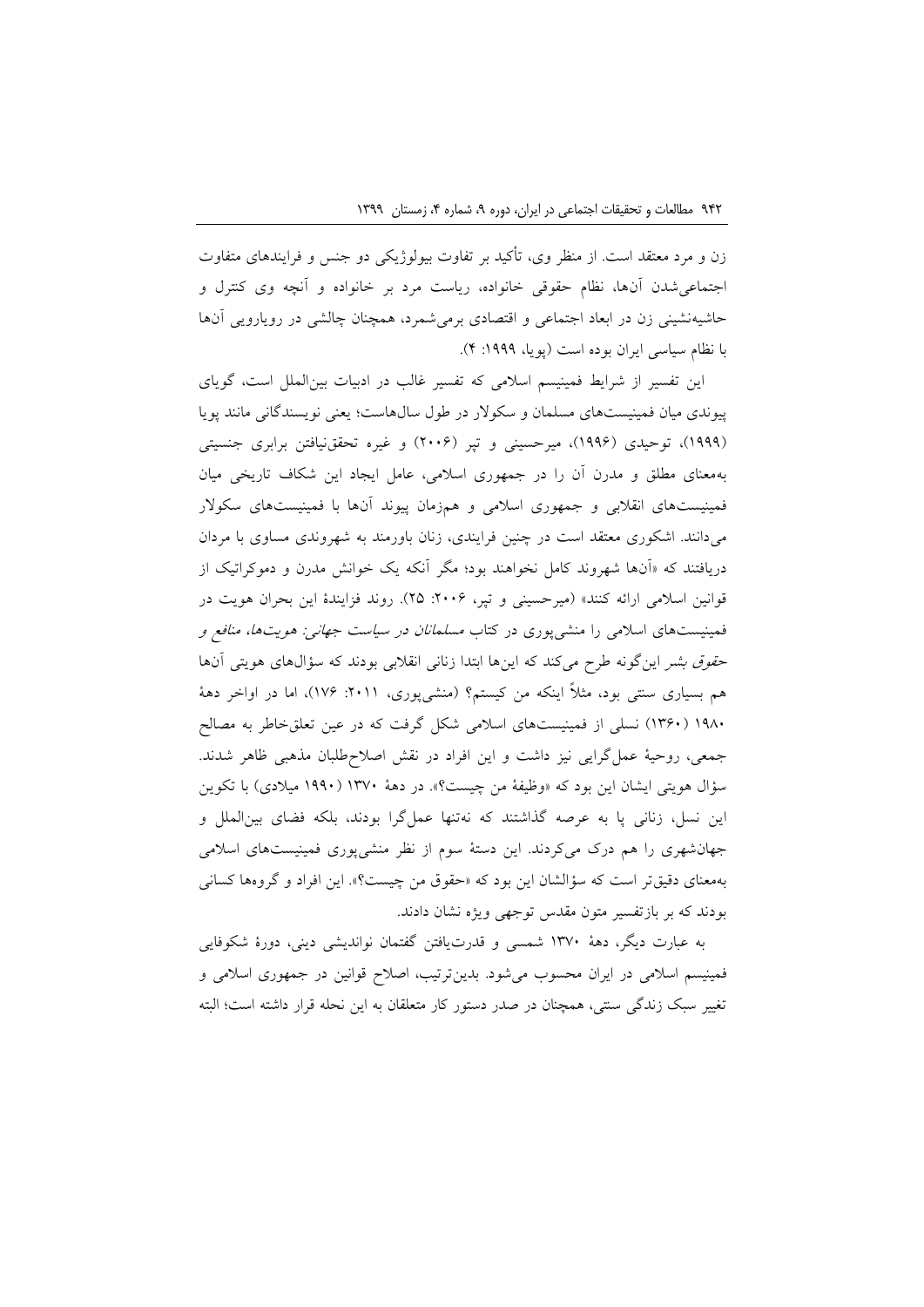برخی نظریهپردازان و پیشروان این نحلة فکری نیز از افراد مقیم کشورهای غربی یا از طبقاتی نهچندان متعلق به انقالب اسالمی و آرمانهای آن بودهاند که در نهادسازی، تولید ادبیات و نظریهپردازی در این حوزه نقش مهمی ایفا کردهاند. هرچند نویسندگانی مانند اشکوری آن را جنبشی کامالً درونزا میدانند و استدالل میکنند زنانی که به تفکر غربی عالقهمند بودند، نتوانستند جایگاهی در جمهوری اسالمی بیابند و از دور خارج شدند، اما جمهوری اسالمی برای زنان متعلق گفتمان اسالمی، نوعی توانمندی ایجاد کرد تا به مفهوم نواندیشی دینی بیندیشند )میرحسینی و تپر، :0990 00(. این گفتمان از مجرای فقهی و از سوی فقهای نواندیش دینی تغذیه میشد: استنباطهای ارائهشده از سوی ابراهیم جناتی، موسوی بجنوردی و یونس صانعی، در ایجاد فضا برای زنان نواندیش حیاتی بود. نیاز به اصلاح از درون از نظر آنها (همان: ۲۶) یک ضرورت در جمهوری اسالمی بوده است. اشکوری شهال شرکت، مؤسس مجلة زنان را معادل شمسالواعظین، مؤسس موسسة کیان میداند و آنها را عرصة مخالفت اسالمی میشمارد که پس از یک دهه تجربة اسالم در مسند قدرت به افراد درون گفتمان جمهوری اسالمی صدا دادند و مانند آهنربایی عمل کردند که روشنفکران حامی نواندیشی جذب آنها شدند )همان: 09(.

# **مالحظات نظری و روشی**

از حیث نظری، مقالة حاضر چارچوب مارگات بدران را اساس کار قرار داده است. بدران فمینیسم اسالمی را یک الگوی درونزای اسالمی میداند که در پی تحقق »یک اسالم مبتنی بر ایدهٔ برابری طلبی جنسیتی و عدالت اجتماعی» است (بدران، ٢٠١٣: ٣٢٣). فمینیستهای اسالمی در پی »سرنگونی« هرگونه قانون مبتنی بر مردساالری و »ایجاد زمینه برای واردکردن برابری جنسیتی و رفتار مساوی [مشابه زنان با مردان] در شئون مختلف اجتماعی و سیاسی» هستند (بدران، ۱۹۹۵: ۶۶). فمینیستهای اسلامی در یک مرز گفتمانی شکننده میان اسلام و مدرنیته، یا به عبارتی دیگر مدرنیسم اسالمی )همان: 09( در حرکت هستند که همواره ایشان را به ورطة نسبیگرایی و ترجیح عرف مدرن بر شرع میکشاند و در حالت ایدهآل برای بدران قطبهای دوگانة اسالم جهانی، فمینیسم جهانی، مذهب و سکوالریسم و شرق و غرب را به یکدیگر پیوند میزند (بدران، ٢٠٠٢: ۴)، اما از مهمترین وجوه فمینیسم اسلامی در تفکر بدران،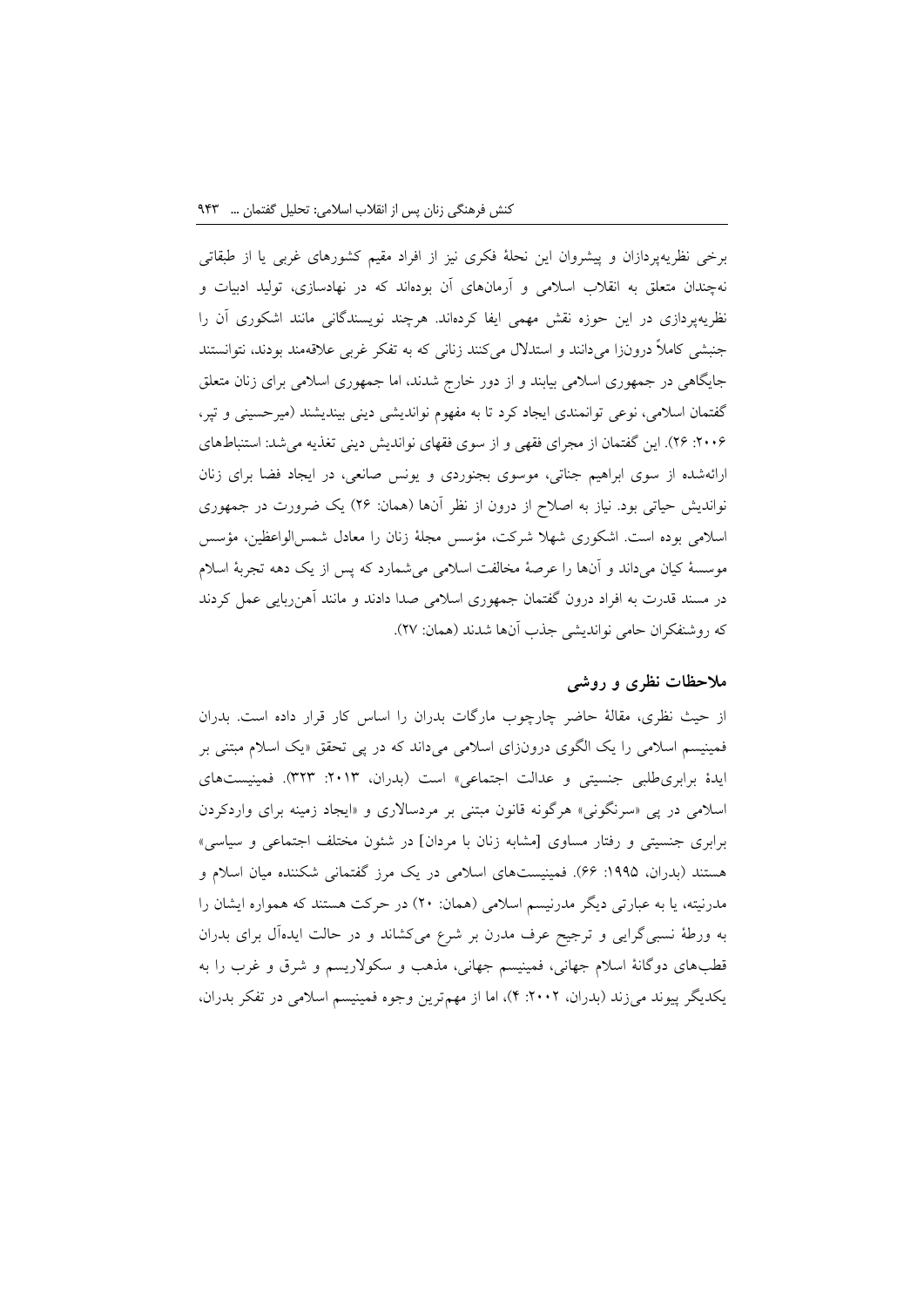این است که این نحله در امتداد و نه درمقابل فمینیسم سکوالر قرار دارد و ابزاری در دست زنان مسلمان تلقی می شود تا در تقابل با اسلام سیاسی از آن بهره بگیرند (بدران، ٢٠١٣: ٣٠٨)؛ بنابراین بدران برخالف منتقدانی که بهدلیل پسوند اسالمی آن را متمایز از فمینیسم سکوالر ارزیابی میکنند، معتقد است هیچ انقطاع یا تقابلی وجود ندارد )همان: 392(. پرداختن به فمینیسم اسالمی از این جهت در ایران حائز اهمیت است که با عنایت به نظریة بدران، اساس تفکر فمینیسم اسالمی با فلسفة استیالی اسالم سیاسی در جمهوری اسالمی در تناقض ذاتی است. این شرایط ویژه در تاریخنگاری، ثبت تاریخ فرهنگی و گفتمانشناسی فمینیسم در ایران مهم است.

مهم ترین وجه نظریهٔ بدران اشاره به «همخطکردن» ٰ روایتهای موجود از اسلام با آموزههای اسالم مبتنی بر برابری جنسیتی است. همچنین باید خلق اسالم مدرن در قالبهای دردسترس عامه مانند مطبوعات و غیره به یک آگاهی جمعی در دورة معاصر بدل شود و درنهایت بدران در عمل به خلق فمینیسم اسلامی در ابعاد ملی و فراملی میاندیشید (بدران، ٢٠١٣ -٢٣٨-٢٣٨). انتشار بخشی از ادبیات نسخة ایرانی فمینیسم اسالمی در انتشارات دانشگاهی واقع در لندن، واشنگتن، کالیفرنیا، نیوجرسی و غیره عنصری از این ائتالف بهنظر میرسد. مطالعة حاضر با ارجاع همزمان به منابع مطبوعاتی و دانشگاهی، نگاهی فراگیر به دالهای مرکزی فمینیسم اسالمی در ایران ارائه کرده است. تولیدات با تفوق گفتمان مذکور هم در فضای دانشگاهی در سطح بینالمللی و هم در فضای مطبوعاتی در داخل کشور با حجم وسیعی در دو دهة اخیر انجام شده است. از مهمترین آنها در فضای مطبوعاتی انتشار ماهنامة زنان و سپس ماهنامة زنان امروز بوده است که با انتشار 120 شماره در طول ۲۴ سال (بهمن ۱۳۷۰– تیر ۱۳۹۷) و با وجود توقیف و نقدهای متعدد به تولید ادبیات در این حوزه پرداخته است.

مقالهٔ حاضر چهار شماره از مجلهٔ نخست ٔ و سه شماره از مجلهٔ دوم ٔ را بهعنوان نمونه مطالعه کرده و انعکاس همان تفکر را در کتابهای دانشگاهی تألیف نویسندگان ایرانی از

ــــــــــــــــــــــــــــــــــــــــــــــــــــــــــــــــــــــــــــــــــــــــــــــــــــــــــــــــــــــــــــــــــــــــــــــــ

 $11.11.11.17$ .  $A \uparrow \circ \circ \circ \circ \circ \circ \circ$ 

<sup>1.</sup> Re-alignment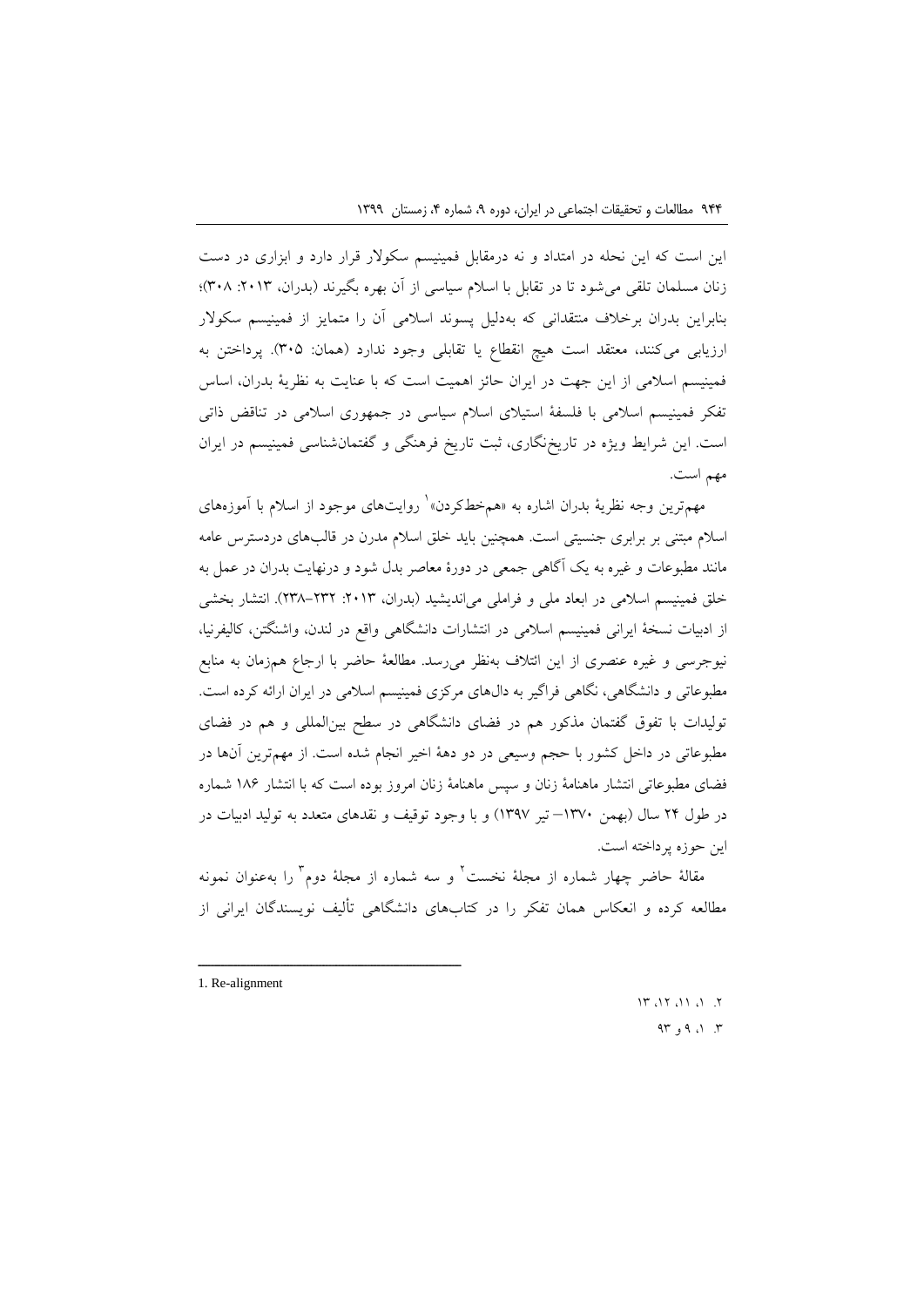جمله زیبا میرحسینی، پروین پایدار، مینو معلم، ولنتاین مقدم و غیره جستوجو کرده است. این آثار از سالهای متعدد انتشار از اوایل دهة 1399 تا اوایل 1309 شمسی را دربرمیگیرد. پیچیدگی موجود در طبیعت فمینیسم اسالمی بهعنوان یک مکتب تلفیقگرا، که بهزعم برخی منتقدان دچار خودتناقضی ذاتی است، تشخیص افراد مؤثر در گفتمانسازی آن را نیز پیچیده کرده است. در فضای بینالملل نظریهپردازان اصلی این حوزه مانند فاطمه مرنیسی و آمنه ودود که آثار قابلتوجه نظری هم نگاشتهاند، از پذیرش عنوان فمینیست اسالمی سر بازمیزدند. در ایران که این گفتمان یک گفتمان کامالً وارداتی است و هرگز در نظریه و روش، تکوین واقعی نیافته است، به تشخیص نظریهپردازان اصیل این مکتب انجامنشدنی است. همچنین بسیاری از فعاالن فمینیست سکوالر نیز در برهههای تاریخی مناسب و اوج شکوفایی روشنفکری دینی در دهة 99 شمسی، بهعنوان ابزار مناسب و مشروعیتبخش از ادبیات دینی و ارائة خوانش مدرن از آن بهره بردهاند تا اهداف خود مانند برقراری برابری جنسیتی مدرن را تأمین کنند. این افراد از گفتمان فمینیسم اسالمی بهمثابة تاکتیکی برای مشروعیتبخشی به فعالیت خویش بهره بردهاند. این مشارکت گفتمانی که بخش وسیعی از گفتمانسازی فمینیسم اسالمی در ایران را نیز دربرمیگیرد، شایستة توجه است و در شناسایی گفتمان نباید از آن غافل شد. پیوستگی سکوالریته و مذهب در نظریة بدران نیز از همین منظر مؤید اهمیت این منطقههای خاکستری گفتمانی است که در مطالعة حاضر لحاظ شده است.

بخشی از پیشروان فمینیسم اسالمی در ایران را زنان و مردانی تشکیل دادند که در جریان پیروزی انقالب اسالمی و پس از آن از مدافعان آرمانهای انقالب و نظام اسالمی بودهاند و تالش کردهاند در چارچوب قوانین اسالمی از حقوق زنان دفاع کنند؛ البته برخی از آنها بهمرور با پذیرش آموزههای فلسفی، فرهنگی و اجتماعی مدرن و همچنین آموزههای فمینیستی بهطور خاص، در مسیر روشنفکری دینی قرار گرفتند؛ بنابراین آنها در پی ارائة خوانشهای جدیدی از اسالم بودهاند که قرابت بیشتری با تأمین حقوق و مشارکت فردی و اجتماعی زن و مرد بر مبنای برابری جنسیتی داشته باشد. بهعالوه بسیاری از افرادی که امروز در جبهة فمینیسم سکوالر مطلق و حتی اپوزیسیون سیاسی علیه جمهوری اسالمی قرار دارند، سیاستهای اولیة خود را حول محور شکاف در باورهای فرهنگی و انگارههای جاافتاده در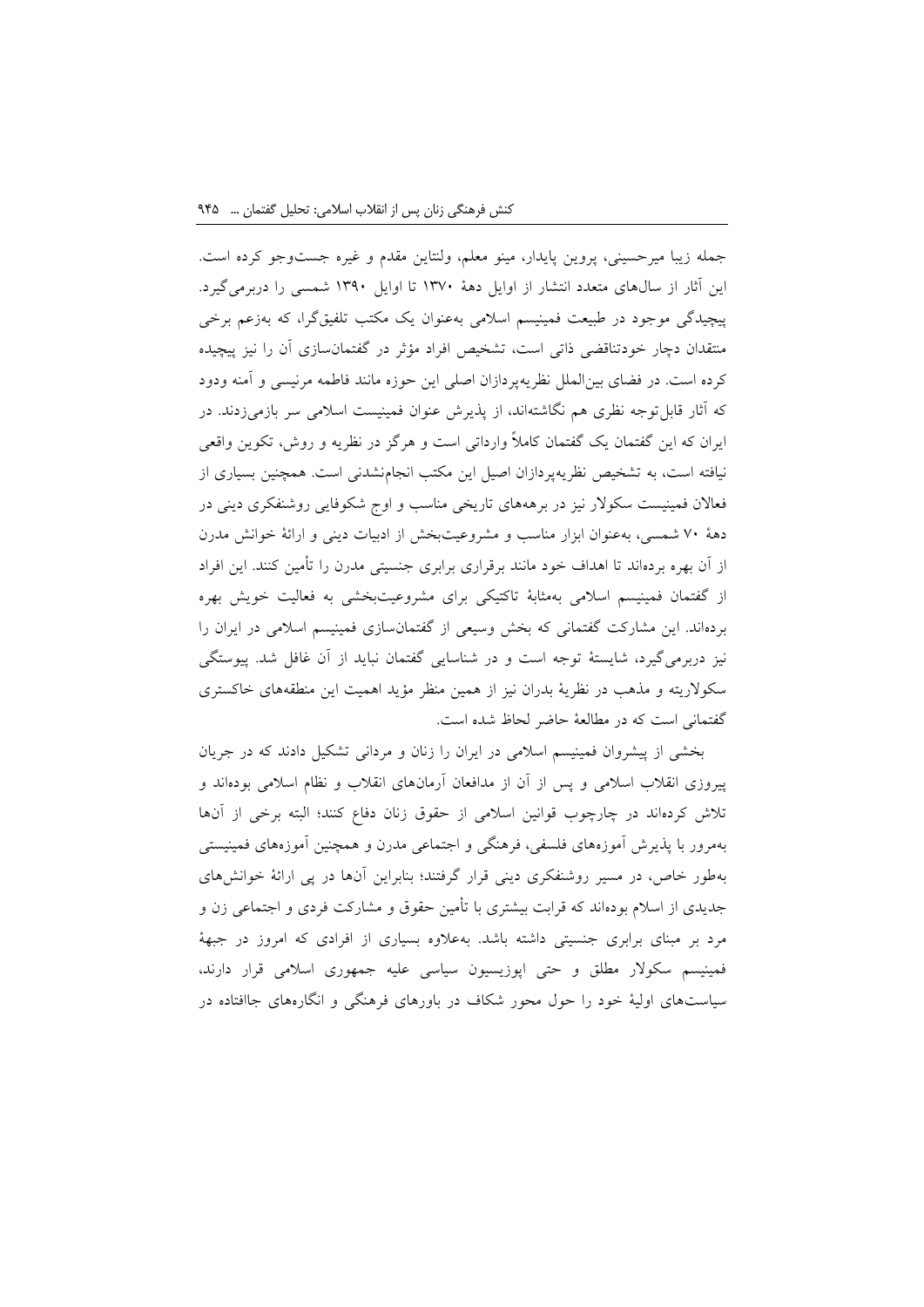جامعة ایران با رعایت میزانی از احتیاط در شکستن تابوها تعریف کرده بودند؛ از اینرو فازهای مختلف فعالیت این افراد میتواند نوعی رفت و برگشت از فمینیسم اسالمی به فمینیسم سکوالر و برعکس را دربربگیرد و اینها مغایر یکدیگر محسوب نمیشدهاند.

از حیث روش نیز مقاالت تحلیلی منتشرشده در مجالت زنان و زنان امروز مدنظر بودهاند؛ زیرا شاکلة اصلی نظریهپردازی فمینیستهای اسالمی در این ژانر منعکس شده است. شمارههای انتخابشده حاوی مقاالت تحلیلی هستند که مفصلبندی گفتمانی فمینیسم اسالمی را نمایان میکنند، اما امتداد آنها با جستوجوی دقایق گفتمانی در جستوجوی پیشرفتة کتاب در وبسایت گوگل توأم شده و پنج کتاب پیشنهادی نخست در هر بار جستوجوی این ادبیات مدنظر قرار گرفته است تا نشان دهد چگونه این گفتمان مطبوعاتی با یک عقبة دانشگاهی حمایت میشود. همچنین در تبیین و تحلیل گفتمان فمینیسم اسالمی در ایران، این پژوهش با رویکرد لاکلا و موف (۱۹۸۵) و مبتنی بر مطالعهٔ کتابخانهای عمیق و طولانی، با ارائهٔ طبقهبندی منسجمی از ایدهآلها، راهبردها و مطالبات مبتنی بر اصول فمینیسم اسالمی، به بازشناسایی دالهای مرکزی و تأکیدشدة فمینیستهای اسالمی پرداخته است.

روش تحلیل گفتمان انتقادی به سبک الکال و موف )1022( برای مطالعة حاضر مناسب به نظر میرسد؛ زیرا مانند طبیعت فمینیسم اسالمی پساساختارگراست و به وجه بالمنازع 1 اجتماعی در تولید و مصرف متن توجه میکنند. برایناساس، متون منتخب میدان گفتمانی درنظر گرفته میشود که در آن زنجیرههای معنابخشی برساخته شده است. هرچند هویت همواره در حال شکلگیری است و بازتفسیرهای مکرر، هویتبخشی را به فرایندی همیشه ناتمام بدل کرده است، پژوهش حاضر حرکت فمینیستهای اسالمی میان گفتمان اسالمی و مدرن را در خوانش فعلی آن مییابد و پیچیدگیهای گفتمانی آن را هویدا میکند.

# **یافتههای پژوهش**

پژوهش پیشرو نشان میدهد که چهار دال مرکزی با محوریت نقد رویکرد جمهوری اسالمی به تقلیل هویت زنانه به خانواده و اجتماع، تأکید بر برابری ارزشی زن و مرد برای دستیابی به

<sup>1.</sup> Field of discursivity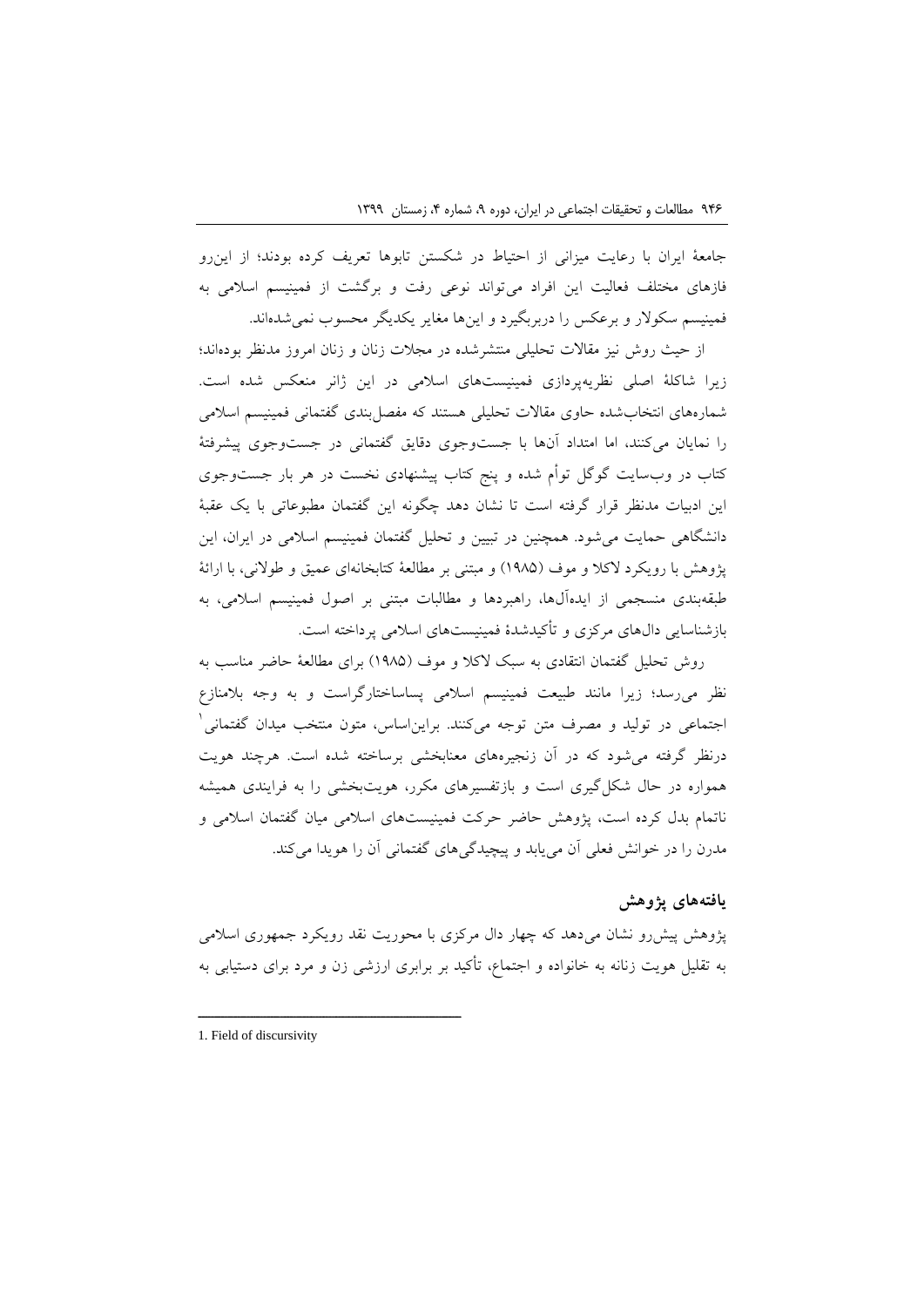تشابه حقوقی، توقف قانونگذاری نابرابر میان زنان و مردان مبتنی بر تفاسیر دینی و توسعة مشارکت زنان در جامعة مدنی در برساختن گفتمان فمینیسم اسالمی در ایران مؤثر بودهاند. بخش پیشرو با ارائة اصول فکری و مصادیق این دالها نشان میدهد، مطالبات کلیدی و ایدهآلهای ایشان به تعریف هویت زنانه و ساختار قدرت میان زنان و مردان چگونه است.

**نقد رویکرد جمهوری اسالمی به تقلیل هویت زنانه به خانواده و اجتماع** فمینیستهای اسالمی خود را مدافع هویت فردی زن میدانند. بهزعم آنها هویت زن در جمهوری اسالمی در مقابل حقوق و مسئولیتها و مصالح خانوادگی و اجتماعی نادیده انگاشته شده است. زن از ابتدای انقالب نماد ایستادگی علیه جریان فرهنگی امپریالیستی بوده که اضمحالل فرهنگ بومی اسالمی و ایرانی را در طول تاریخ خواستار بوده است؛ بنابراین از زن انقالبی توقع میرود که با تربیت افراد و جامعة انسانی آگاه، به اسالم خدمت کند )حداد و اسپوزیتو، ۱۹۹۸: ۱۹، گلکار، ۲۰۱۵: ۱۱۶) و البته این ایدهای بود که پناه در کتاب *جمهوری* اسالمی و جهان بیان کرده و معتقد است خود زنان انقالبی نیز در سالهای اولیة پس از وقوع انقالب با این امر همنوایی بسیاری داشتند و در مانیفستهای انقالبی خود به نقش فعال زنان در مقابله با امپریالیسم فرهنگی غرب مباحات می ورزیدند (پناه، ۲۰۰۷: ۱۶۳).

بدینترتیب، پایدار با مرور اصول قانون اساسی جمهوری اسلامی به اصل ۱۰ این قانون<sup>\</sup> اشاره دارد که پس از اهمیت تمامیت ارضی و ملت اسالمی، بالفاصله به موضوع خانواده بهعنوان واحد بنیادی جامعة اسالمی اشاره میکند. زن انقالبی در چنین برداشتی، از مصرفزدگی و استثمار غربمحور پهلوی رها شده و وظیفة خطیر مادری در پرورش انسانهای مکتبی را برعهده گرفته است (پایدار، ۱۹۹۵: ۲۵۷–۲۵۹). همچنین با محوریت نهاد خانواده در قانون اساسی بهتر است همة قوانین و مقررات بیش از تأمین منافع زنان به قوام خانواده بینجامد (علیزاده، ٢٠٠٠: ٢٧٩). پایدار در اعتراض به این دیدگاه معتقد است: زنان بهعنوان شهروندان و دارای هویت سیاسی بهعنوان مادر تقلیل داده شدهاند. از آنجا که نقش زنان در خانواده یک نقش ویژه بوده، مادری در مقام با دیگر ابعاد زنانگی مساوی تلقی نشده

<sup>.1</sup> که بهاشتباه در کتابش با عنوان بند 11 از آن یاد شده است.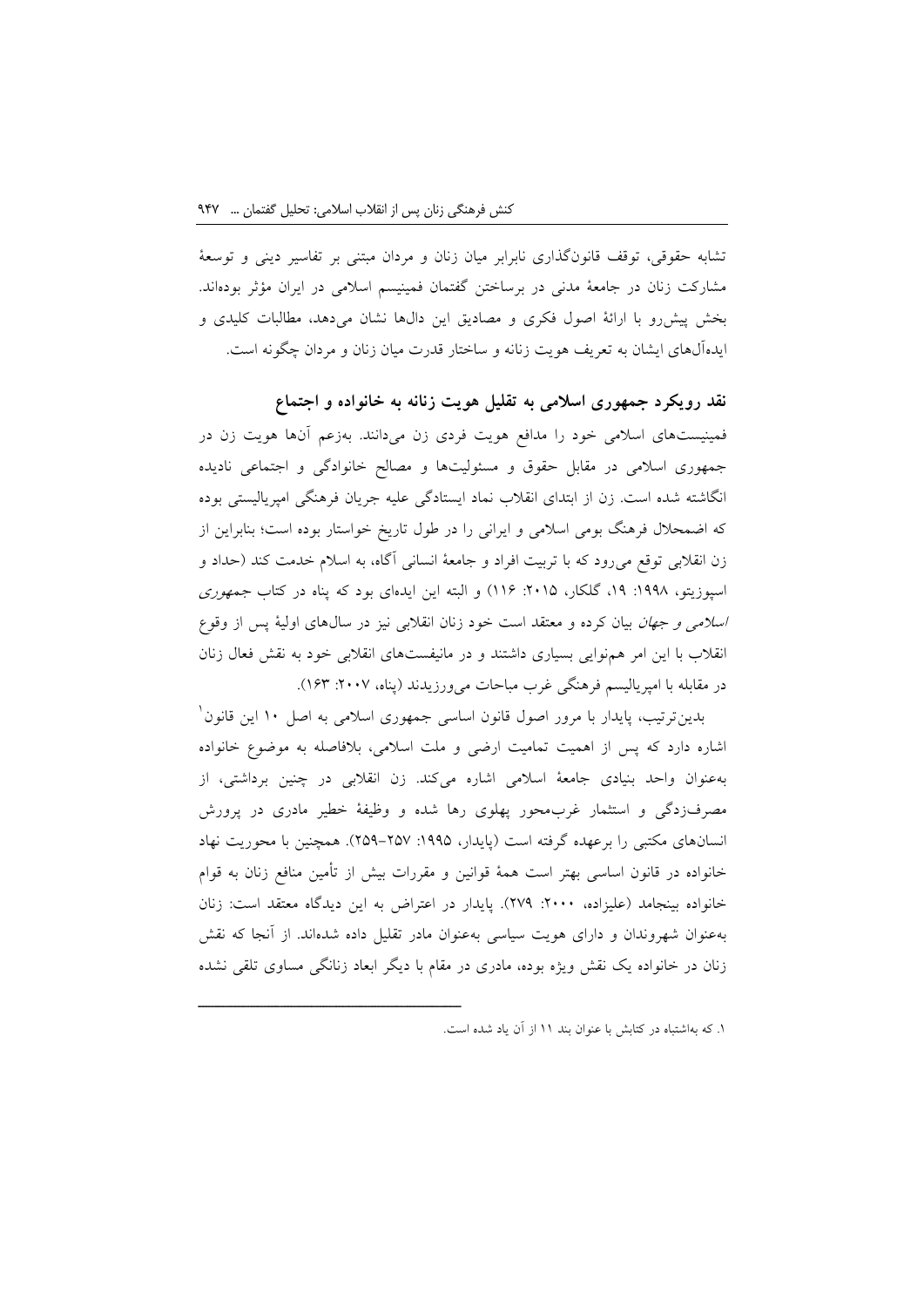بود. مادری اساس زنانهبودگی بوده و درنتیجه تمام ابعاد زنبودگی مشروط به این بوده است (پایدار، ۱۹۹۵: ۲۶۱).

در هویت خانگی' زنان در درجهٔ اول مادر و همسر و منتقلکنندگان ارزشهای ملی به نسل آینده هستند. شهیدیان در کتاب زنان در ایران: سیاستهای جنسیت در جمهوری اسالمی با ارجاع به مقاالت منتشرشده در مجلة زن روز معتقد است، برای سیاستگذاران فرهنگی نسل اول ایران، احیای حق و مسئولیت الهی مادری زنان اولویت ویژهای داشته است. آموزش زنان در این مسیر هدایت میشده است تا بتوانند به نسلهای بعد آموزش بدهند و برخالف ارزشهای مدرن، مشارکت اجتماعی و اقتصادی آنان در قالب داشتن شغل بیرون از خانه برایشان یک امر ضروری تلقی نمی شده است (شهیدیان، ۲۰۰۲: ۲۱۱او ۲۳۸).

در این میان، معلم ادعا میکند، با اغراق در تفاوتهای زن و مرد، جمهوری اسالمی با برساختن یک گفتمان حمایت ٔ، مرد را بهعنوان محافظتکننده و زن را بهعنوان محافظتشونده تصویر کرده است که همین امر سبب شده است زنان در درجة دوم قرار بگیرند و کنترل بخشهای بسیاری از زندگی ایشان از سوی مردان صورت بگیرد (معلم، ۲۰۰۵: ۲۶۰). فمینیستهای اسالمی در پاسخ به این شکاف ساختاری و قانونی از نقطهنظر آنها به ارائة دو دیدگاه پرداختهاند: الف) بازنگری در روابط خانوادگی زن با محوریت هویت فردی و ب) توانمندسازی سیاسی-اجتماعی زنان مانند مردان.

مجلة زنان در ادبیاتی که زنجیرهوار در دهة 1399 تولید کرده، به بازنگری در روابط خانوادگی و بازسازی هویت زن پرداخته است؛ برای نمونه در مقالهای با عنوان تمکین به بند 1192 قانون مدنی ایران اشاره میشود که مرد را سرپرست خانواده اعالم میکند )شکری و لبریز، :1399 03-22(. نویسندگان این قانون را در تطبیق مفهومی و اجتماعی با مادة 1193 قانون مدنی مبتنی بر حسن معاشرت زوجین و مادة 1191 قانون مدنی مبنی بر وظیفه زوجین در تش*دید مبانی خانواده و معاضدت در تربیت اولاد* قرار میدهند. هرچند آنها تمکین را یکی از لوازم زندگی زناشویی از لحاظ شرعی و طبیعی میدانند، تمکین خاص را بهمعنای تمکین جنسی زن از شوهر هر کجا و هر زمان که وی بخواهد در چارچوب حقوقی و مذهبی تحقیر

1. Domesticity

<sup>2.</sup> Discourse of Protection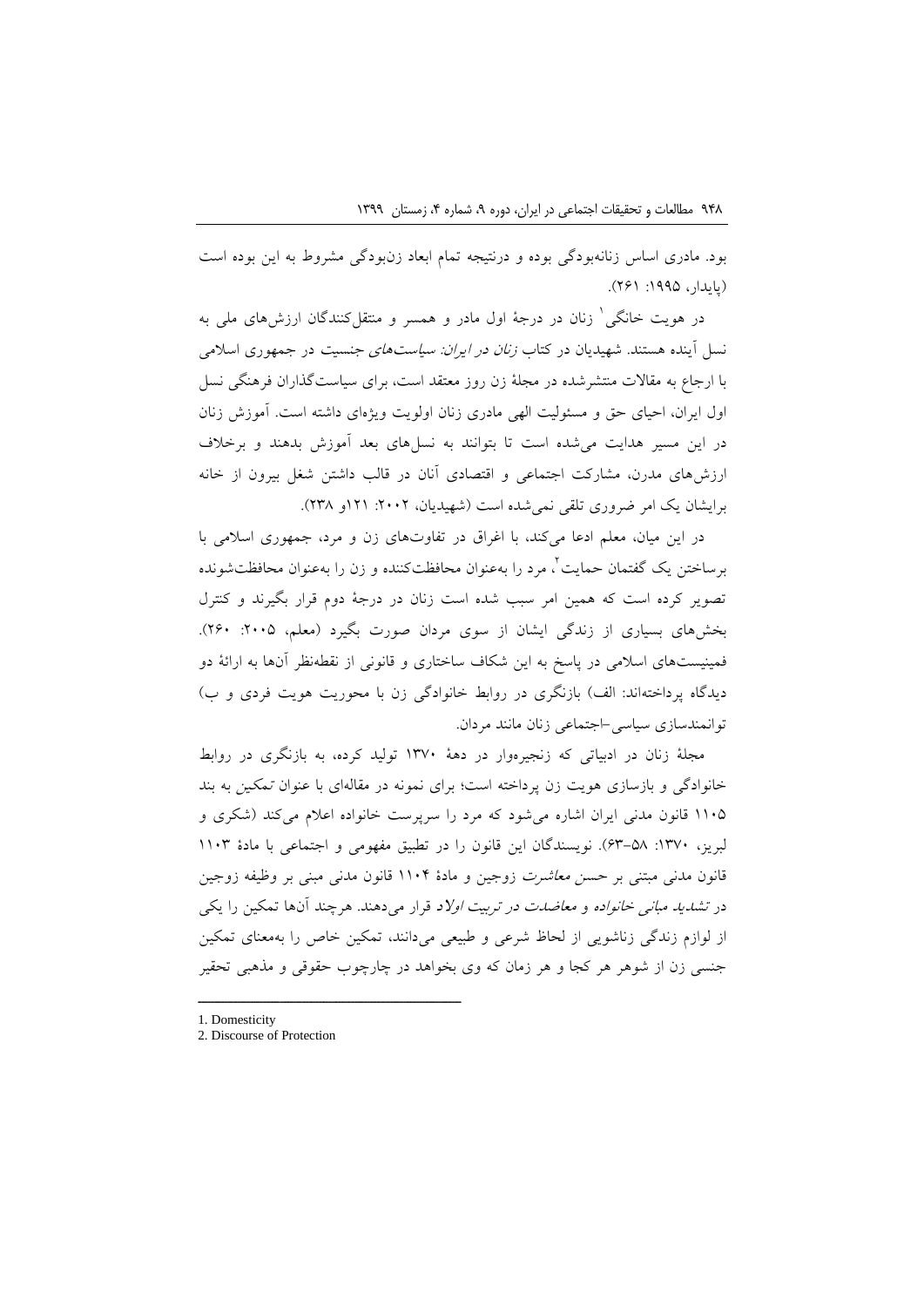میکنند. آنها با ارجاع به نظر فقها و حقوقدانانی مانند محقق داماد، موسوی بجنوردی و کاتوزیان به این دیدگاه میرسند که در گفتمانهای جدید مذهبی نیز چنین اطاعت مطلقی از همسر بدون درنظرگرفتن شرایط عرفی و حال شخصی زن پذیرفته نیست.

نجمهآبادی ادراک از خود<sup>ا</sup> و تولید خود<sup>ا</sup> توسط زنان در ایران را بسیار پیچیده میداند (نجمآبادی، ۲۰۱۴: ۴) و معتقد است این امر ناشی از اولویتی است که حکومت اسلامی به زنان میدهد (همان: ٢٩٩)؛ یعنی سوژههای جنسی و جنسیتی از سوی حکومت اسلامی و درآمیخته با *کدها و مناسک مذهبی-فرهنگی* نظام داده می شوند و حکومت اسلامی بیشتر مالحظة رفتار متناسب با جنسیت را دارد تا ترجیح فردی افراد و ساختار هویتی درونی ایشان )همان: 9(. بدینترتیب رفع هر مانعی اعم از تقسیم سنتی کار در خانه و اختصاص مشاغل خاص به مردان، در مسیر دیدهشدن هویت فردی زن و ترجیحات فردی وی در دستور کار فمینیستهای اسالمی قرار دارد. در بحث توانمندسازی سیاسی–اجتماعی زنان نیز، گرجی در بازتفسیر خود از نقشهای جنسیتی در قرآن بهعنوان نمونه به ملکة سبأ اشاره میکند و تحسین حکومت عقالنی و عادالنة او را در مقابل خوانش سنتی از ممنوعیت نقشهای مدیریتی و ریاستی برای زنان قرار میدهد؛ بهویژه آنکه عموماً در استدالل سنتی، بر توان جسمی کمتر زن تأکید شده است، اما در عصر مدرن بهدلیل تغییر نوع فعالیتهای مدیریتی معطوف به دانش و فناوری دیگر چنین استدلالهایی موضوعیت ندارد (گرجی، ۱۳۷۲: ۲۸).

**برابری ارزشی زن و مرد برای دستیابی به تشابه حقوقی**

از منظر فمینیستهای اسالمی، تفاوتهای طبیعی بین زن و مرد و نه برابری ارزشی زن و مرد در اسالم، مبنای قانونگذاری در جمهوری اسالمی قرار گرفته است. از نگاه این افراد پذیرش تفاوتهای تکوینی زن و مرد در خلقت، نباید به تفاوت آنها در نقشهای خانوادگی و اجتماعی شامل دیه، ارث، قصاص، شهادت و قوامیت منجر شود. ماشینی در مقالة خود، به برابری ارزشی انسانها با استنباط از آیات قرآن کریم اشاره میکند (ماشینی، ۱۳۸۶: ۱۶۲). او معتقد است آیه «و لقد کرّمنا بنی ادم» (اسراء: آیهٔ ۷۰) بر این دلالت دارد که خداوند نوع انسان را فارغ از رنگ، نژاد، جنسیت و غیره تکریم و شایستة احترام کرده است. این ارزش ذاتی

1. self-cognition

<sup>2.</sup> self-production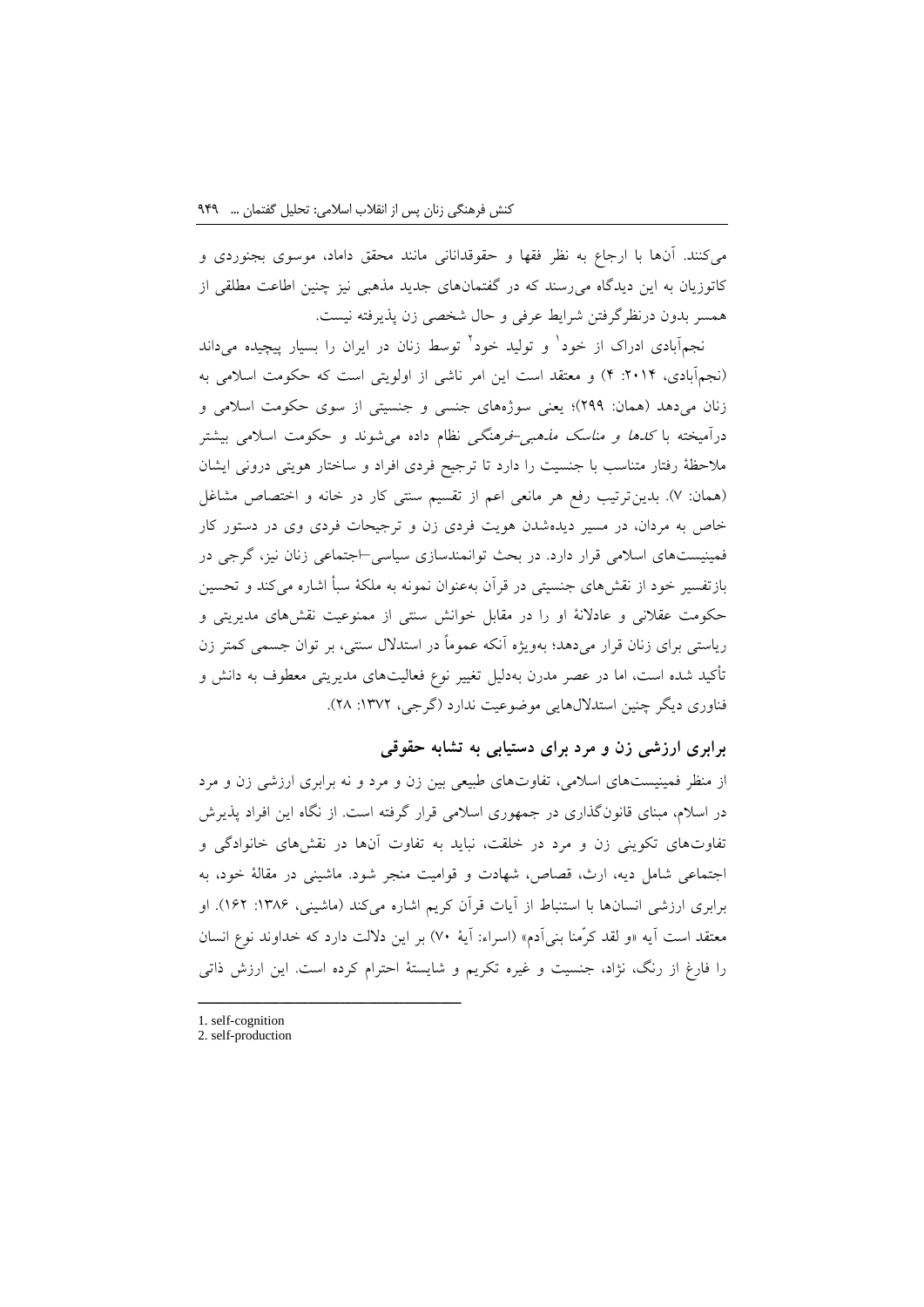انسان است که بهواسطة آن هر فردی از حقوقی برخوردار میشود که قابلیت سلب از او وجود ندارد. بنا به باور فمینیستهای اسالمی، در آیات قرآن کریم به خلقت زن و مرد از حقیقت واحد و برابری آنها از حیث انسانیت اشاره شده که همین برابری، موجب برخورداری افراد بشر از حقوق انسانی یکسان شده است. همچنین مطابق آیة »یا أَیُّهَا النَّاسُ إدنَّا خَلَقْنَاکُمْ مِنْ ذَکَرٍ وَأُنثَی وَجَعَلْنَاکُمْ شُعُوباً وَقَبَائِلَ لِتَعَارَفُوا إدنَّ أَکْرَمَکُمْ عِنْدَ اللَّهِ أَتْقَاکُمْ« )حجرات: آیة 13( تمایز انسانها از جهت رنگ، جنسیت و غیره تنها »از باب تکثر نوع انسانی برای تداوم حیات« بشر بوده است. ماشینی در این زمینه به اثبات عمدهترین حقوق انسانی مانند حق حیات، حق آموزش، حق اشتغال و استقالل اقتصادی، حق امنیت و زندگی اجتماعی، حق مشارکت سیاسی و دستیابی به قدرت با توجه به جنسیت از نگاه قرآن میپردازد و حقوق مذکور درباره زنان را در خالل آیات تبیین میکند.

ماشینی در پایان اینگونه نتیجهگیری میکند که روح حاکم بر آیات قرآن، تمرکز بر کرامت ذاتی انسان و یکساندیدن حقیقت انسانی است و »هیچگونه تبعیض و امتیاز نابجا به انسانها را برنمی تابد» (ماشینی، ۱۳۸۶: ۱۶۲)، بلکه قوانین تبعیضآمیز از دیدگاه ماشینی از جمله حضانت کودکان، دیة متفاوت، استیذان، سنگسار زن و مرد زناکار، مجوز قتل زن توسط شوهر در هنگام ارتکاب زنا با مرد اجنبی و غیره یا در قرآن کریم ذکر نشده یا به شیوهای دیگر مدنظر قرار گرفته است. وی تأکید میکند: »این تبعیضها ناشی از ارادة الهی نیست، بلکه برخاسته از ساختارهای انسانی تبعیض آمیز است» (همان). همچنین به اعتقاد ماشینی، برای درک مطلوب از آیات نباید به اصول مهمی مانند اصل برابری انسانها خدشه وارد کرد، بلکه باید بهنوعی فهم درست از آیات با توجه به این اصل دست یافت (همان).

فمینیستهای اسالمی برای پاسخ به برخی تفاوتهای حقوقی که در شریعت مطرح شده است، به هدف غایی اسالم اشاره کرده و معتقدند ارادة الهی بر آن بوده که زنان به حقوق برابر با مردان دست یابند؛ هرچند این امر باید تدریجی با تغییر عرف و ساختارها اتفاق بیفتد. به همین منظور ایشان به بحث عدالت اشاره میکنند؛ البته تعبیر آنها از عدالت، عدالت عرفی است نه عقلی؛ یعنی عدالت مفهومی است که جامعة علمی هر دوره بر آن صحه میگذارد (توحیدی، ۱۹۹۶: ۲۳) و مفهوم، تفسیر و مصادیق ارائهشده از عدالت، امری نسبی و در هر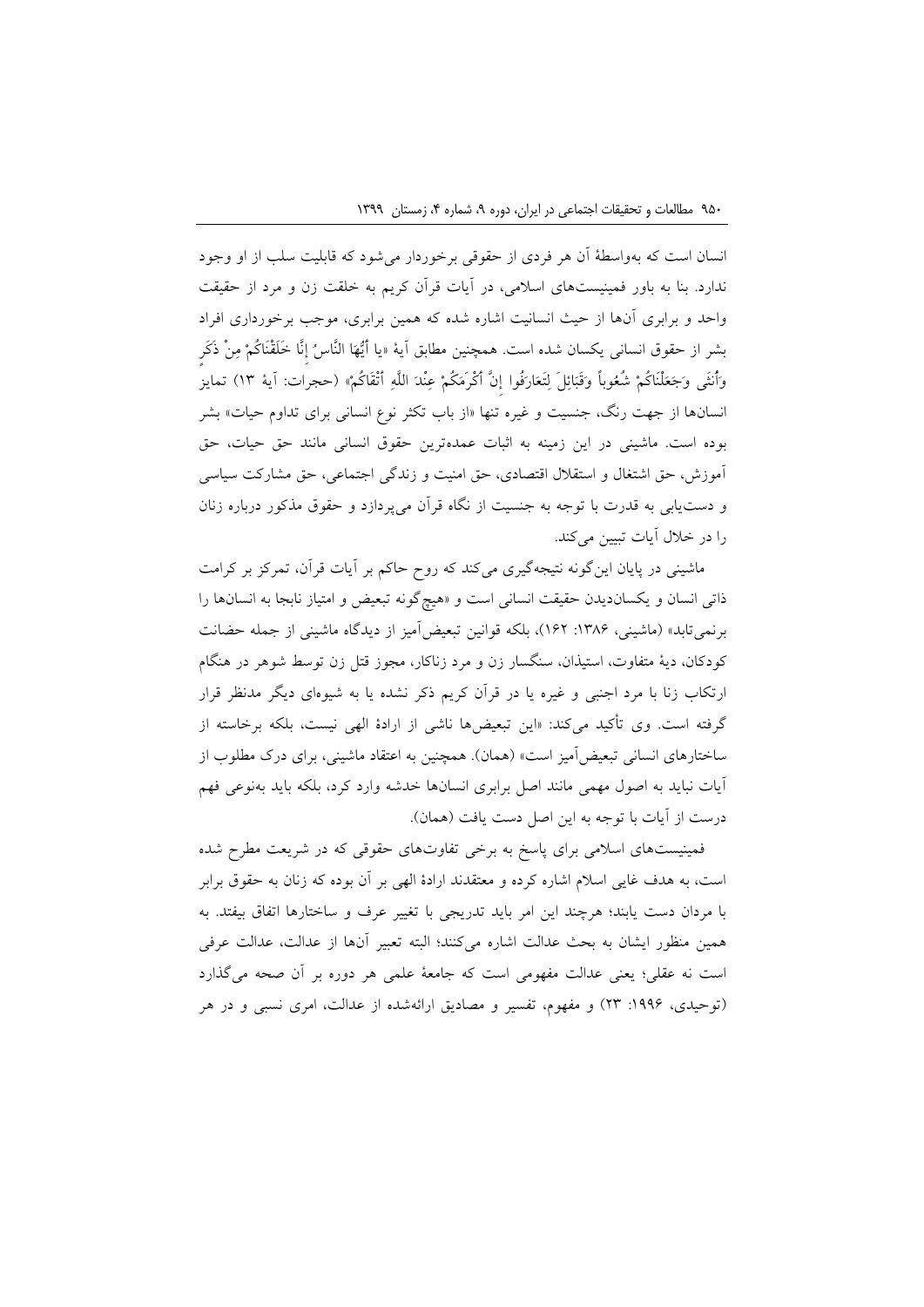عصر و زمانی متغیر خواهد بود. احکام مرتبط با زنان بر همین اساس باید با تعریف عدالت در جامعة امروز بازتعریف و مظاهر تبعیض به همان نسبت ملغی شود. مجتهد شبستری در این باره میگوید: عدالت را باید در هر زمانی تعریف کرد. ما تفسیر ثابتی از عدالت، نهتنها در مسائل مربوط به زنان و مردان، بلکه در نظام سیاسی و اقتصادی هم نداریم. در هر عصری باید دید مثالً چه نوع نظام اقتصادی، خانوادگی و سیاسی است که میتواند حق افراد جامعه را به آنان بدهد یا به تعبیری، فرصتها را بهصورت برابر در اختیار همه قرار دهد )مجتهد شبستری،  $.004$ : 1599

بهزعم فمینیستهای اسالمی، ما موظفیم مانند پیامبر )ص( که قوانین تبعیضآمیز عصر خویش را تغییر داد و با عنایت به پیشرفتهای چشمگیر اجتماعی و فرهنگی زنان جامعه، بهسوی برابری کامل حقوقی میان زن و مرد بهعنوان مصداق عیان عدالت در عصر حاضر حرکت کنیم. مجتهد شبستری در آثاری مانند *نقدی بر قرائت رسمی از دین* (۱۳۷۹) در این باره بیان میکند: پیامبر (ص) پارهای از حقوق یا مقررات ظالمانهٔ مربوط به زنان آن عصر را تغییر داد. مالکیت زنان را به رسمیت شناخت، تعدد بیحد و حساب زوجات را محدود کرد، در ارث تعدیلهایی قائل شد و خالصه آنکه نابرابریهای شدیدی را که در آن جامعه علیه زنان وجود داشت، متناسب با فهم و درک آن روز از «عدالت» تغییر داد و بهسوی عدل زمانه حرکت کرد ]...[. پیام اصلی آن تغییرات این است: نابرابریهای دیگری نیز که در طول تاریخ بر زنان تحمیل می شود باید برطرف شود. این پیام کلی حرکت پیامبر (ص) است (۱۳۷۹:  $.001 - 0.9$ 

براساس رویکرد اجتهادگرایان دینی، اگرچه زن و مرد در ارزشهای انسانی برابرند، حقوق و تکالیف اسلامی أنها و تقنین اسلامی (تشریع) منطبق با تکوین است. از منظر أنها، تفاوتهای جنسی معتبر شمرده شده و تشریع »متناسب« با تکوین متفاوت هرکدام صورت گرفته است. این جهتگیری را خاصه در آثار کسانی مانند مطهری )1323( میتوان بهراحتی یافت. بدینترتیب جریان غالب ادبیات اسالمی، با توجه به تفاوتهای جنسی و معتبردانستن این تفاوتها در خلقت، این معنا را پذیرفته است که ارتباطی مستقیم میان تفاوتهای جنسیتی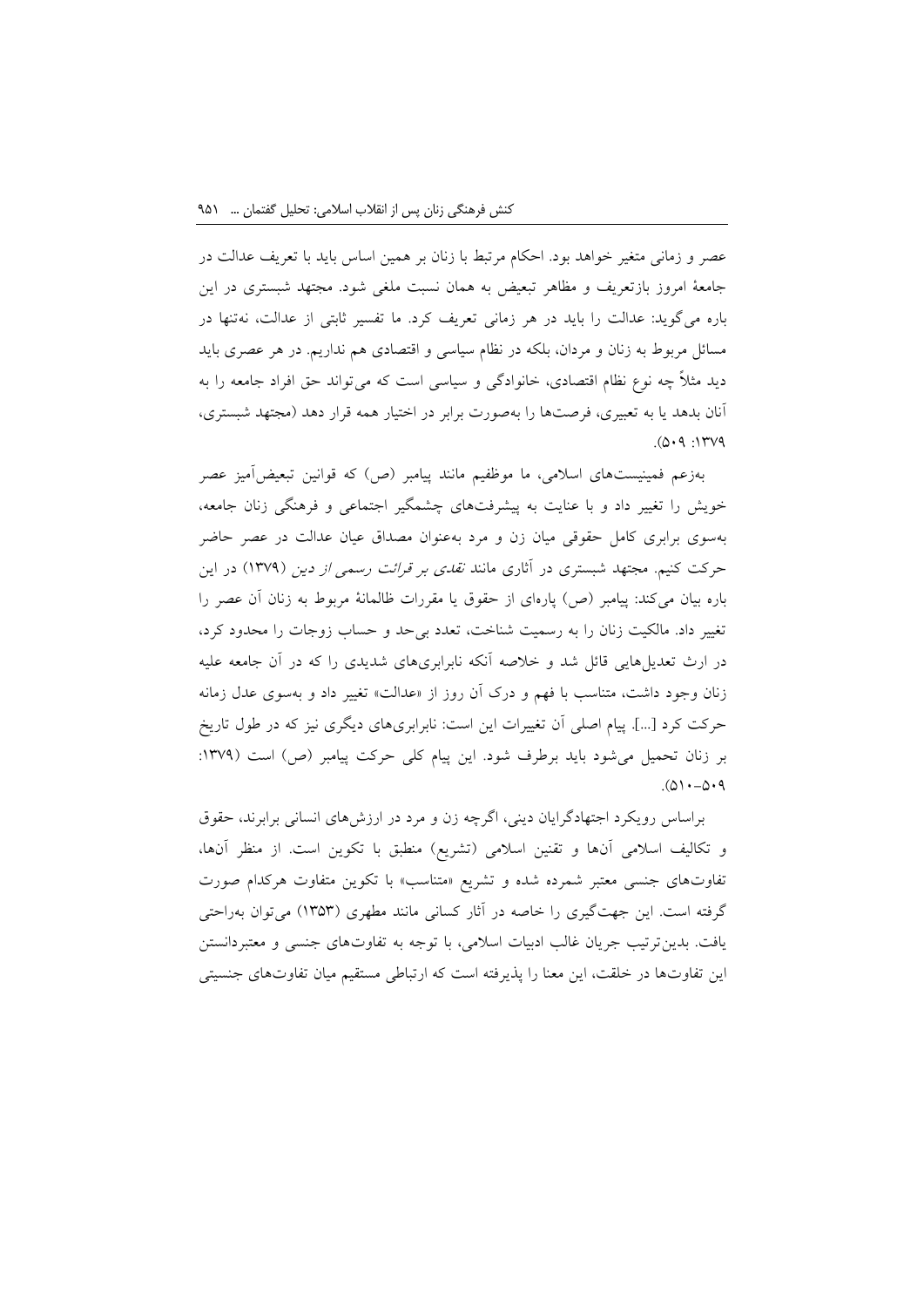و حقوقی وجود دارد. این دقیقاً محل نزاعی است که فمینیسم به معنای عام و فمینیسم اسالمی بهمعنای خاص در مقابل آن قرار دارد.

**توقف قانونگذاری نابرابر میان زنان و مردان مبتنی بر تفاسیر دینی**

تأسیس جمهوری اسالمی در ایران مانند هر حکومت دیگری در جهان امروز با سؤال دربارة جایگاه زنان روبهرو بوده است. هوگالند، در کتاب بیست سال از انقالب: گذار سیاسی و اجتماعی در ایران، معتقد است مسئلة زنان و قوانین مترتب به آن مانند قانون حجاب از سال ،1090 چنان اهمیتی در ایران یافته است که در حوزههای علمیه دغدغة پاسخگویی به آن ایجاد شد؛ درحالیکه از منظر وی زمانی طرح این مسائل در حوزة علمیه تابو بهحساب میآمد (هوگلاند، ٢٠٠٢: ٧۵). بهزعم او، بدنة تئوریسین انقلاب اسلامی با «مسئلة زنان» بهعنوان یک واقعیت اجتماعی آشنا شدند که باید به آن پاسخ میدادند و این هنر تفکر حوزوی محسوب میشد که برای گفتمان جنسیت جمهوری اسالمی راهکار بیابد. از جمله این افراد مطهری بوده است که پیش از انقلاب با کتاب *نظام حقوق زن در اسلام (*۱۳۵۳) و مقالاتش در مجلهٔ زن روز متوجه این نیاز شده بود. پس از انقالب نیز امثال وی فرصت پیدا کردند ایدههای نظری خود را در حوزهٔ جنسیت طرح کنند (همان). هوگلاند تصریح میکند گفتمان انقلاب اسلامی برگرفته از آرای افرادی مانند مطهری بوده است که گفتمان مطلقاً حقمحور برای زنان را غربی و غیرمنطبق با اسالم میدانستند و تالش میکردند نوعی متمم برای مسئلة حقوق زنان وضع کنند. دقیقاً همین نگاه از نظر هوگالند مورد اعتراض فمینیستهای داخلی قرار گرفته است؛ زیرا در مقابل، آنها بر اسالمی دقیقاً با مرکزیت حقوق زنان به معنای رایج این واژه در فضای مدرن تأکید داشتند )همان؛ میرحسینی، 1000(.

با عنایت به این مسئله میتوان گفت عمدة انتقادات فمینیستهای اسالمی از تفاسیر بهزعم ایشان مردانه از دین بوده است و ایشان بر شمول تفاسیر زنانه و مبتنی بر برابری جنسیتی در قانون و رویههای قضایی تأکید داشتند. معلم به نقل از فائزه هاشمی در مصاحبه با روزنامهٔ ژاپنی اساهی شیمبون<sup>' (</sup>۶ فوریه ۱۹۹۷) ذکر میکند: «مردان همواره کسانی بودهاند

<sup>1.</sup> Asahi Shimbun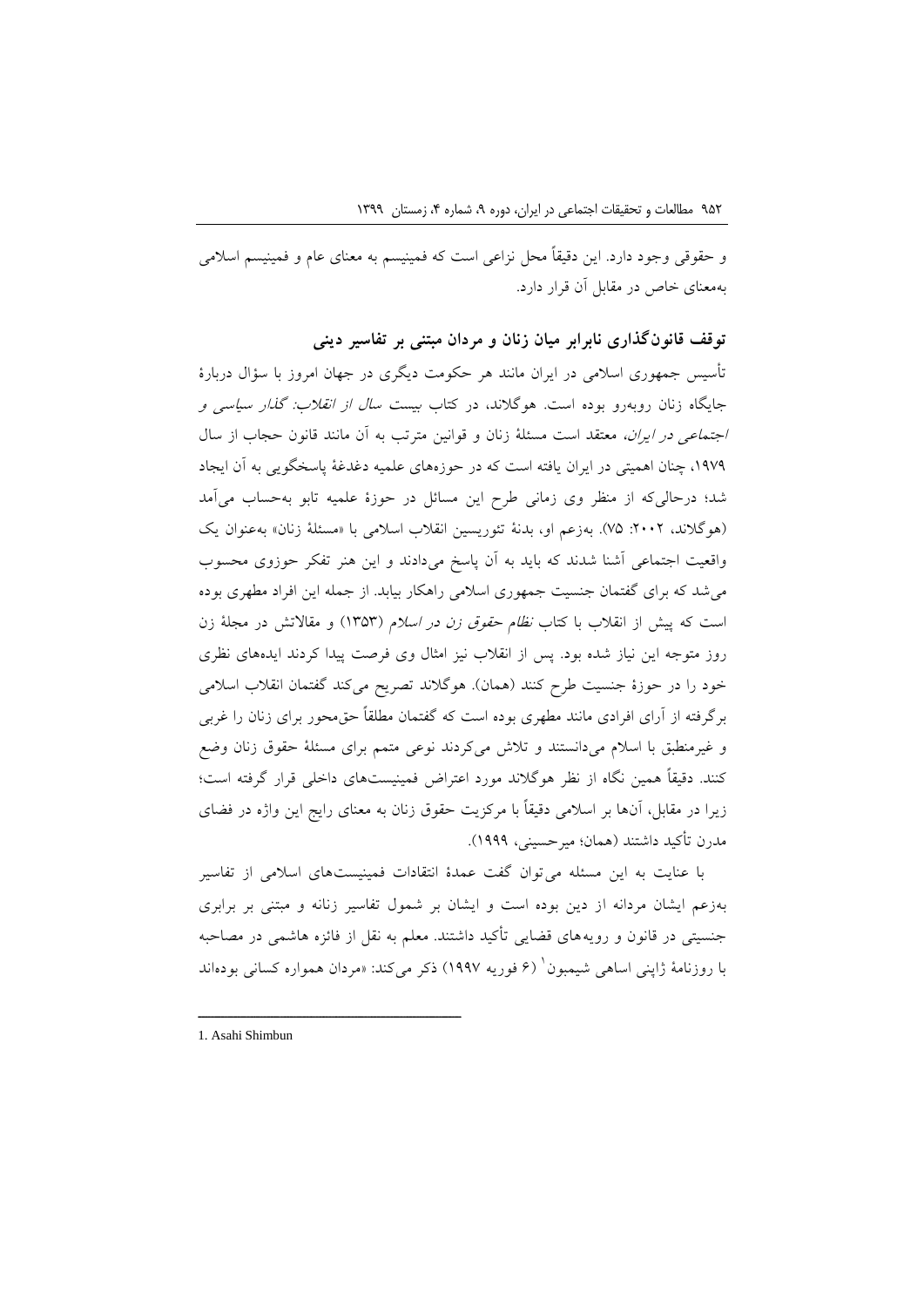که قوانین اسالمی را تفسیر کردهاند؛ آنها بدنة اصلی دانشمندان اسالمی را تشکیل دادهاند و اینها کسانی بودند که همان قوانین اسالمی را در عمل هم پیاده کردهاند؛ بنابراین آنها دین را دستکاری کردهاند» (معلم، ٢٠٠۵: ١٧٩). بسیاری از فمینیستهای اسلامی در ایران معتقدند، هرچند قانون اساسی ایران بر برابری زن و مرد تأکید دارد، قوانین مدنی بهویژه در موضوعاتی مانند طالق، حضانت کودک، چندهمسری، ارث و شهادت در دادگاه برابری جنسیتی را برقرار نکرده است (مقدم، ۱۹۹۳: ۱۷۷). مقالهٔ *شروط ضمن عقد: جبران مافات*؛ نمونهای از این قوانین را فهرست کرده است:

- مادة 1192 قانون مدنی که ریاست خانواده را به شوهر اختصاص میدهد.
- مادة 1111 قانون مدنی که میگوید: »زن باید در منزلی که شوهر تعیین میکند، سکنی کند مگر آنکه اختیار تعیین منزل به زن داده شده باشد«.
- مادة 1119 قانون مدنی: »شوهر میتواند زن خود را از حرفه یا صنعتی که منافی مصالح خانوادگی یا حیثیات خود یا زن باشد منع کند» و (مینویی، ۱۳۹۳: ۳۶).

این نمونه مقاالت در شمارههای متعدد مجالت زنان و زن روز یافت میشود. نقطة مرکزی پیونددهندة این ادبیات اعتراض به این است که قوانین مصوب در جمهوری اسالمی »در اغلب موارد پاسخگوی نیازها و باورهای بسیاری از افراد همچنین ساختار و کارکرد تغییریافته خانواده نیست... ]بنابراین[ برای رسیدن به تعادل و برابری حقوقی میان زن و شوهر در چارچوب خانواده باید دنبال راهکارهای دیگری بود» (همان). ابیاد نیز این ایده را اینگونه تبیین کرده است که نمیتوان ایدة شریعت را تغییر داد؛ زیرا »گمراهکننده« است و ضروری است براساس تکامل دائمی هنجارهای اجتماعی، قوانین در چارچوب شریعت نیز اصلاح و بهروز شوند (ابیاد، ۲۰۰۸:  $.()$ 

فمینیستهای اسالمی ضمن انتقاد از دیدگاه بهزعم آنها مردساالرانه در نظام قانونگذاری در جمهوری اسالمی، راهکارهای جایگزین ارائه کردهاند. پیشنهاد استفاده از شروط ضمن عقد بهعنوان وسیلهای مشروع و در عین حال آزادیبخش، نمونهای از این راهکارهاست که به عقیدة آنها آزادی اراده زن و شوهر را در تشکیل نهاد خانواده تا حد زیادی تضمین میکند )مینویی، :1303 30(. فمینیستهای اسالمی این شروط را به معنای گزینة جایگزین پیشنهاد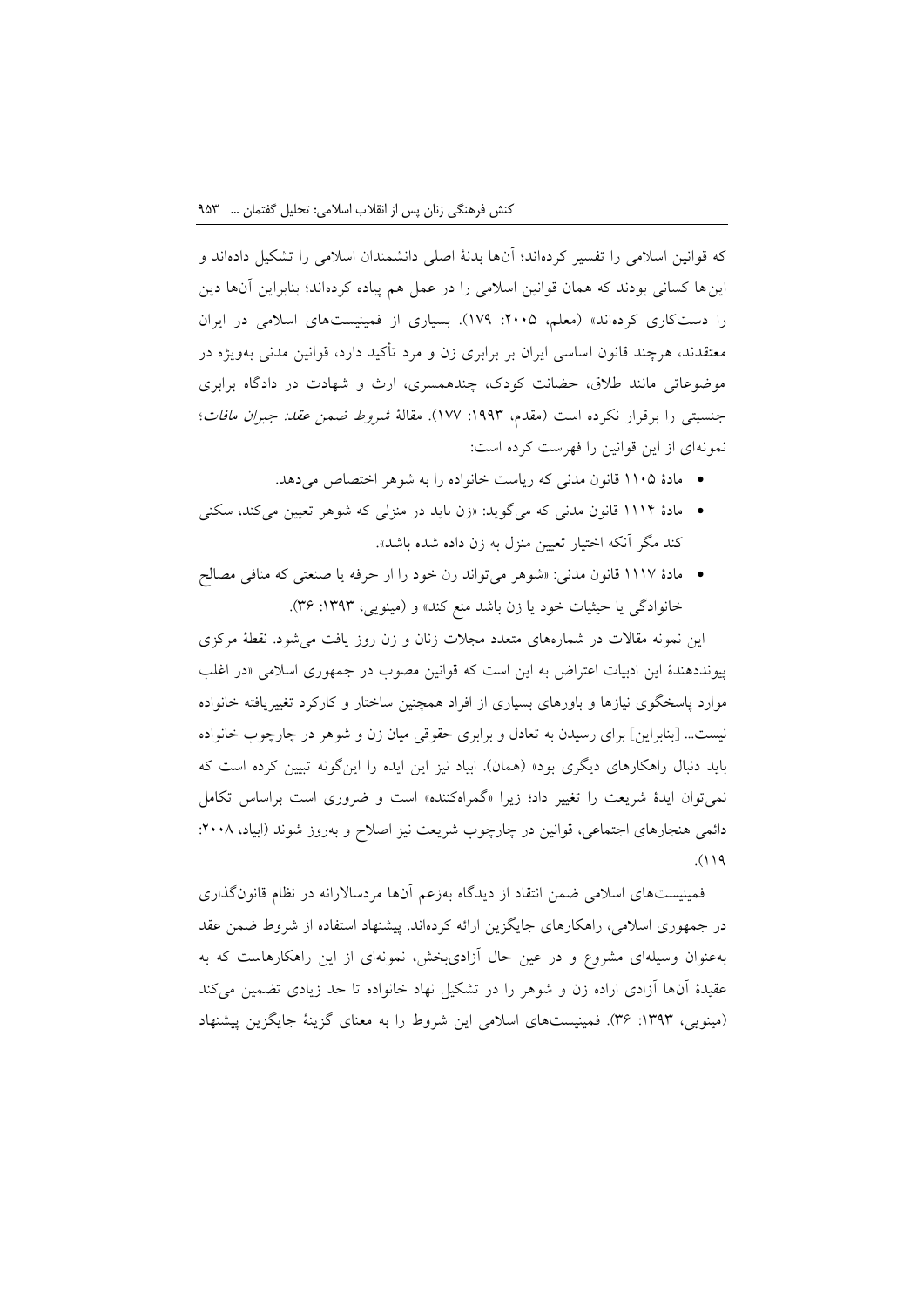میکنند تا سکوت قانون را دربارة حقوق فردی و خانوادگی زنان پوشش دهند. از جمله این شروط، شرط تحصیل، شرط اشتغال، شرط وکالت زوجه در صدور جواز خروج از کشور، شرط دادن وکالت مطلق طالق به زوجه و شرط تقسیم اموال موجود میان زن و شوهر است. دعوت و بهنوعی آموزش زنان در اینکه از شروط ضمن عقد بهعنوان وسیلة »گریز از سپردن کنترل رابطه به یکی از طرفین با اعطای توانایی حق ختم ارتباط به او...« و قدمی بهسوی ایجاد »طرحی نو« درنظر گرفته میشود که در آن نهاد خانواده مبتنی بر برابری زن و مرد در کرامت انسانی و حقوق ذاتی بشری حفظ شود (همان). بدینترتیب استفاده از احکام مشروع و استفتائات جدید در مسائل خانوادگی و اجتماعی زنان یکی از مهمترین تاکتیکها برای فمینیستهای اسالمی است تا قوانین اسالم را مدرن کنند. ایدهای که شرکت آن را اینگونه مطرح میکند: ما معتقدیم کلید حل مشکالت زنان در چهار حیطه قرار دارد: دین، فرهنگ، قانون و آموزش. اگر در این چهار حیطة اصلی راه هموار شود، میتوانیم به رشد زنان و پیشرفت جامعه امید داشته باشیم. وقت آن است که عامالن و متفکران دلسوز دین در کندوکاو خود در فقه و احکام آن، قدری جدیتر به اجتهاد در مسائل زنان بیندیشند تا شاید قرنها پس از نزول اسالم، زنان مسلمان را از سرگردانی و آشفتگی و چندگونگی در یافتن مکتب خود و گاه حتی خدای خود رهایی بخشند و از رخسار مهربان و معقول و پیشرو مذهب پرده بردارند و در جان خستة زنان عبادت را بهجای ریا و آرامش را بهجای اضطراب بنشانند )شرکت،  $.971:17V$ 

تالش برای نمایانکردن شکاف موجود میان فقها و مراجع در دو دستة سنتی و نواندیش، به تعبیر شادی صدر )1320(، آشفتگی یا سرگردانی دربارة قوانین با هویت جنسیتی خود ابزار ایجاد مشروعیت برای فمینیستهای اسالمی محسوب میشود تا ضمن تالش برای تغییر قوانین بهسوی برابری، امکان خوانشهای جدید فقهی را افزایش دهند. در موضوع قانون الزام به رعایت حجاب در ایران که کانون ظلم علیه زنان در ادبیات فمینیستی محسوب میشود، محل استناد منابع فمینیسم اسالمی مانند مجلة زنان به همین احکام فقهی است. صدر در مقالة آیا حکومت مسئ*ول بی حجابی است؟* استنباط افرادی مانند امام خمینی، آیتالله طالقانی، آیتاهلل خزعلی، علی مطهری و چند تن از مسئوالن کشوری را در مقابل هم قرار میدهد تا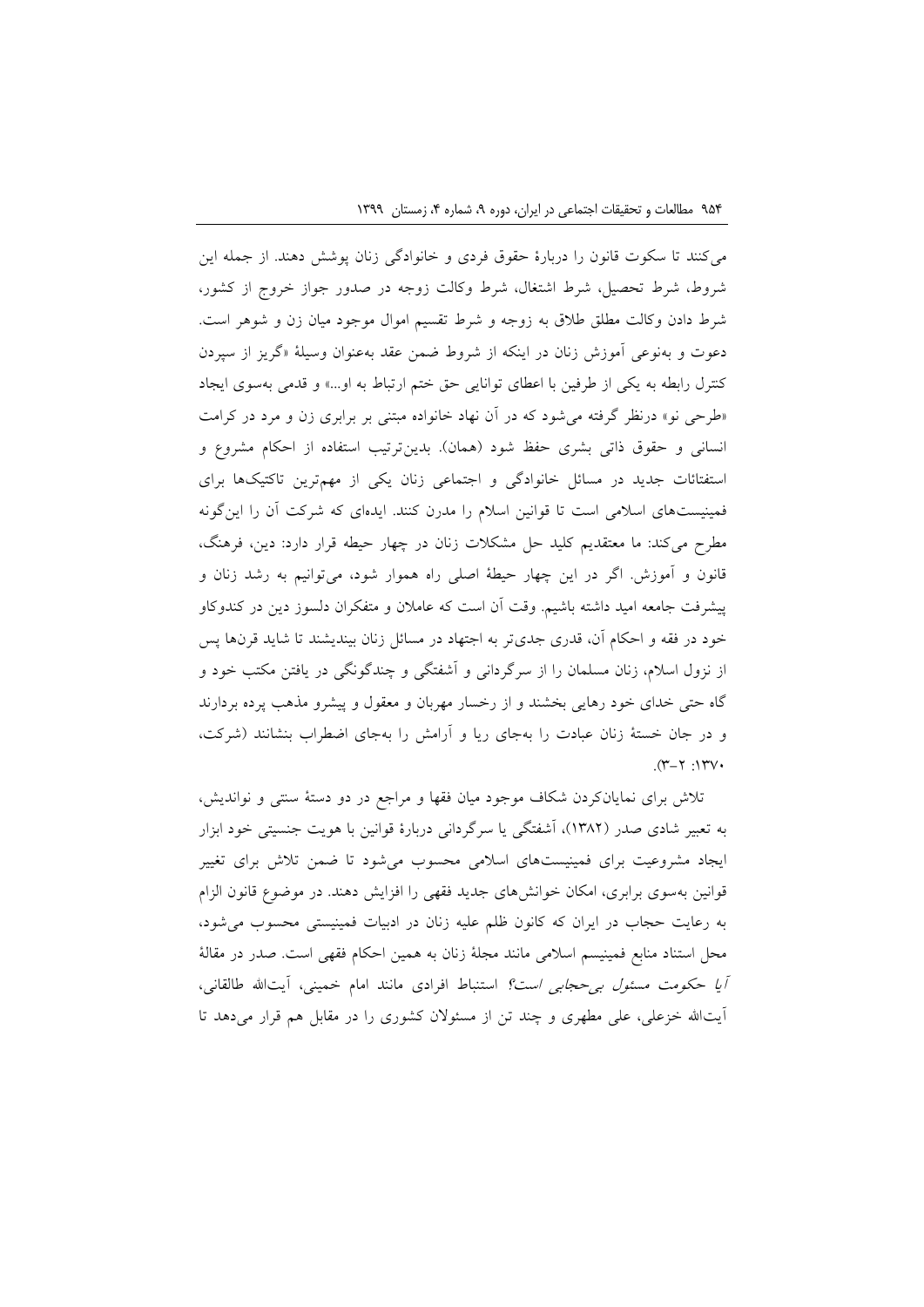نشان دهد چگونه جمهوری اسالمی از روایت آقای طالقانی با تأکید بر اجبارنداشتن- چه برای زنان مسلمان و به طریق اولی برای زنان از اقلیتهای دینی- به روایت آقای خزعلی توجه کرده که معتقد بوده است: »حق نداری با حجاب بد بیرون بیایی، ولو ارمنی ولو یهودی باشی« )صدر، :1320 11-9(. فمینیستهای اسالمی معتقدند که تاکنون دوبرابربودن دیة مردان با استدالل اقتصادی برای تأمین معیشت خانواده مرد تعریف شده است؛ درحالیکه از نظر آنها، این ناشی از نگرش فردی و نه حکومتی به فقه و اجرای احکام اسالمی است. مردم مالیات و عوارض میپردازند و حکومت اسالمی باید مسائل معیشتی مردم را در مقابل حل کند، اما «مردم در قبال یکدیگر مسئولیت اخلاقی دارند و نه مسئولیت قانونی» (ابراهیمی، ۱۳۸۱: ۱۹).

تأکید بر نتایج عملی قوانین در زندگی روزمرة زنان نیز از سوی فمینیستهای اسالمی مهم ارزیابی میشود. صدر (۱۳۸۱) در مقالهٔ خود مصوبات مجمع تشخیص مصلحت نظام را در سن ازدواج و عسر و حرج بررسی میکند. وی تعریف عسر و حرج مادة 1139 قانون مدنی را بهعنوان »به وجود آمدن وضعیتی که ادامة زندگی را برای زوجه با مشقت همراه ساخته و تحمل آن مشکل باشد...« مسئلهمند میکند. همچنین واگذاری تشخیص این وضعیت ابتدا به شخص قاضی با انواع محتمل »سلیقه، ذهنیات، عقاید، خلقیات و نوع تربیت قضات]« و سپس با اصالحات صورتگرفته و تحدید آنها به مواردی تعریف شده است که البته دربرگیرندة تمام مصادیق در زندگی واقعی و روزمرة زنان نیست؛ برای نمونه در یکی از مصادیق آن با عنوان سوءرفتار زوج، صدر مجدد تأکید میکند که عسر و حرج از منظر قانون شرایطی است که »عرفاً با توجه به اوضاع و احوال اجتماعی، اخالقی، روحی و از نظر مکانی و زمانی برای زوجه قابل تحمل نباشد». تفسیر صدر این است که از نظر قانونگذار برخی انواع سوءرفتار قابلتحمل تلقی شده است و همچنین عواملی مانند عرف، زمان و مکان مهم تلقی میشوند، اما خود شخص زن و ارزیابی وی از زندگیاش مهم تلقی نشده است. صدر پس از تبیین موضوع بیان میکند تا زمانی که »تغییر نگاه قانونگذار به زن در خانواده و جامعه« محقق نشود و »نگاه یکسونگرانه به خانواده و روابط زن و مرد« را کنار نگذارند، حل مشکالت زنان تحقق نخواهد یافت (همان).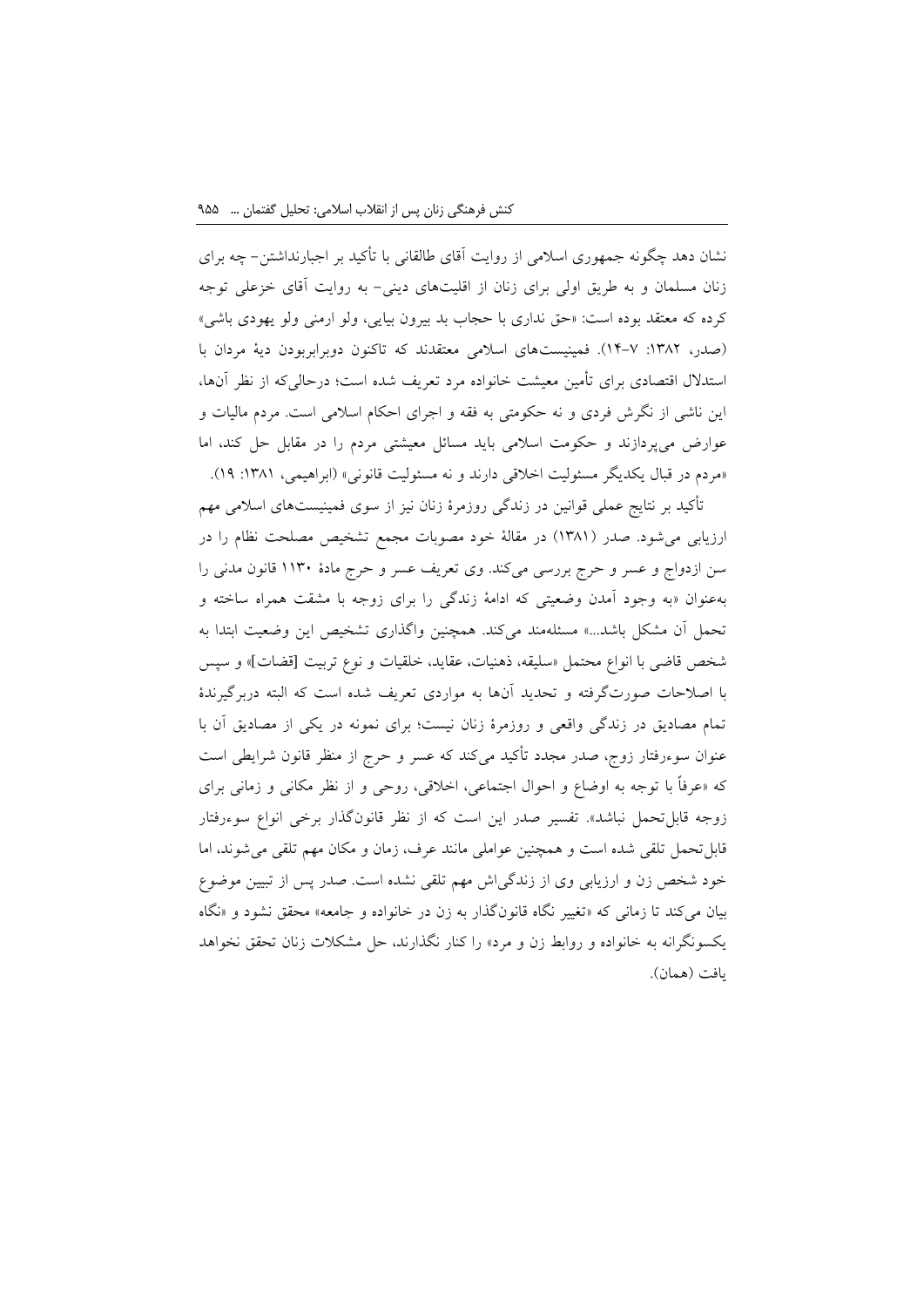بنابراین نیاز به تغییر قوانین یکی از الزامات فمینیسم اسالمی در ایران است. چنانکه دباغ در مصاحبه با مجلة زنان امروز این امر را از »مصادیق امر به معروف و نهی از منکر در جامعة امروزمان« میداند و »مخالفت با تبعیضی را که در حقوق زنان میشود« مصداق این وظیفة دینی ارزیابی میکند (زرهداران، ١٣٩٣: ٨٢-٨۶). هرچند او معتقد است فمینیسم اسلامی در مرحلة نخست فمینیسم، به معنای »احقاق حقوق ازدسترفتة زنان و رفع نابرابریهاست« و هنوز حتی در مرحلة دوم فمینیسم بهمعنای طلب برابری مطلق وارد نشده است؛ از اینرو توصیه میکند فمینیستهای اسالمی در مواجهه با احکام فقهی و اجتماعی در ایران باید ایدة نواندیشان دینی را جامهٔ عمل بپوشانند و این یعنی همان حقوق.مدار<sup>\</sup> کردن فقهی که بهصورت سنتی تکلیفمدار باقی مانده است؛ یعنی احکام اسلامی را که در سطح «توان ذهنی و دماغی و بدنی» اعراب صدر اسلام صادر شده است، با مختصات فرهنگی و روان شناختی و بدنی جامعهٔ امروز تغییر دهند.

## **توسعة مشارکت زنان در جامعة مدنی**

بسیاری از منابع تاریخنگاری فمینیسم اسالمی در ایران این نکته را تصریح میکنند که از اواخر دورهٔ ریاست جمهوری آیتالله هاشمی رفسنجانی و با ورود به دورهٔ ریاست جمهوری سید محمد خاتمی فضایی برای طرح عقاید منتقدانه به جمهوری اسالمی ایران ایجاد شد و تأسیس مؤسسة کیان و انتشار مجلة زنان )1399( حاصل این فضای سیاسی نوپدید است )دیاموند، پالتنر و برامبرگ، 0993؛ پولسون، 0992(. در این ادبیات جدید، عمدة شکایت از نقشهای سنتی و کلیشهای زنان، نقش یک مادر خانهدار و دور از اجتماع بوده است. چنانکه شرکت تصریح کرده است: »تحریفهای تاریخی و تقدیس غلوشده دربارة نقش مادری باعث گرفتاری زن شده است» (شرکت، ۱۳۸۲: ۷۵).

در عین حال موضوعات اجتماعی که زمانی تابو محسوب میشدند، به ادبیات رایج، با پیشقراولی مجلة زنان راه یافتند. ورزش بانوان، ازدواج موقت، اعتیاد، فحشا، ضرب و شتم زنان، چندهمسری و برخی دیگر موضوعات حقوقی و قضایی از جملة آنها بودند )وکیل،

1. Right-based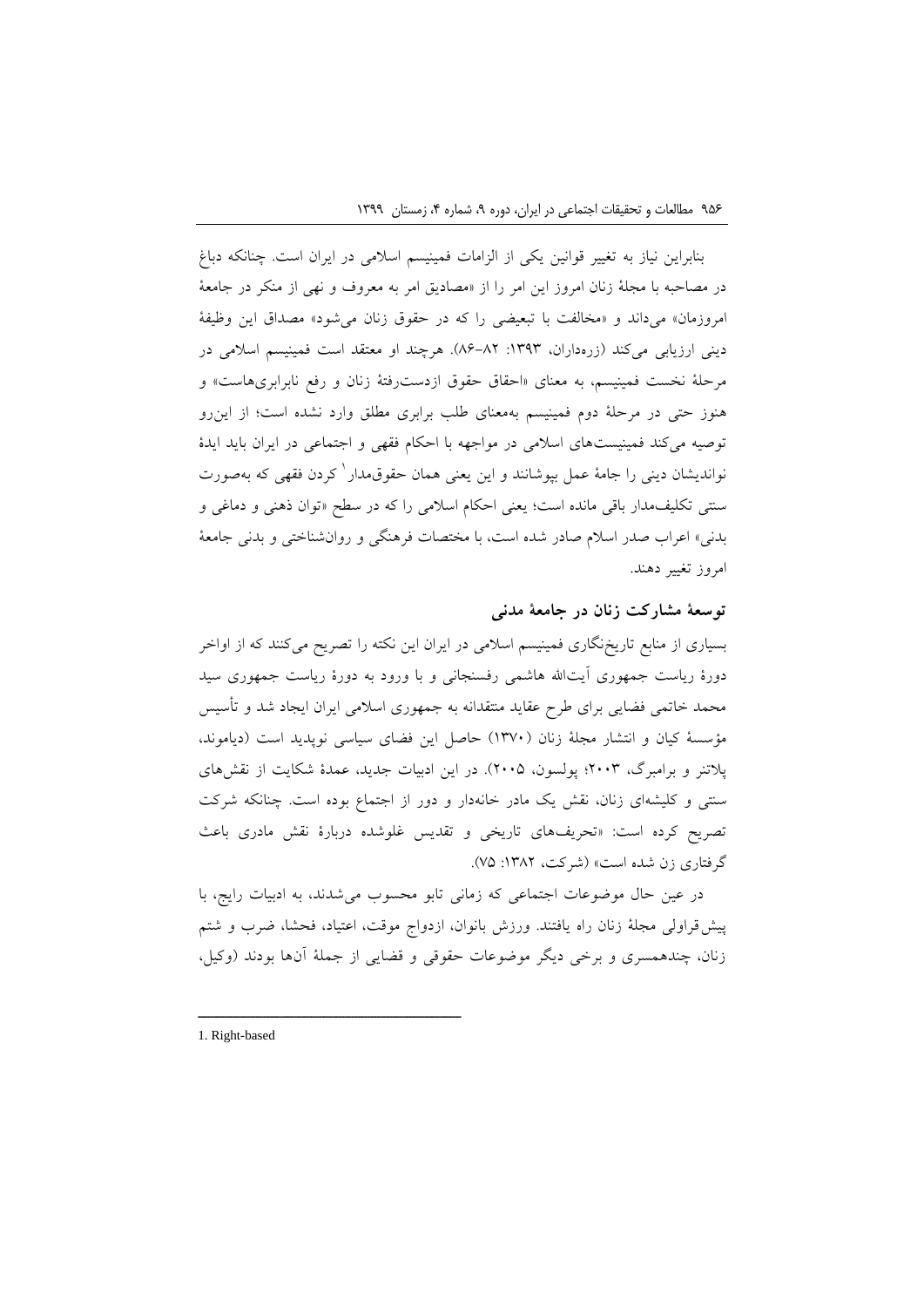:0911 139-101(. اهمیتی که مفهوم جامعة مدنی در دهة 1399 یافت، در سیر پیشرفت فمینیستهای اسالمی بسیار مؤثر بود. چنانکه گنجی این ایده را اینگونه توصیف میکرد که در جامعة مدنی قلمرو منافع فردی تلقی میشود که فرد بتواند نحوة مطلوب از زندگی و معیشت را عملی کند (گنجی، ۱۳۷۶: ۲۰). زنان بهعنوان شهروندان این جامعه به همین نسبت خواستار احترام به تنوع سالیق فردی در عین مشارکت حداکثری اجتماعی و سیاسی بودند. پس از سالهای انقالب و جنگ، دادن رنگ و بوی جدید به سبک زندگی روزمرة زنان از دغدغههای مهم فمینیستهای اسالمی بود. بسیاری از مطالب مجلة زنان در دهههای 99 و 29 شمسی به اولویت انتخاب و عالیق فردی زن بر هنجارهای اجتماعی سنتی میپرداختند. آنها به زنان مخاطب خود توجه میکردند و معموالً از البهالی مصاحبهها، به روش استقرایی زنان را به این نقطه میرساندند که بسیاری از رفتارهای آنها مبنای منطقی ندارد، صرف سنت است و حتی ترجیح فردی آنها نیست.

برای نمونه، مصاحبه با 02 زن از مشاغل مختلف نشان داد، حتی زنانی که به سطحی از تحصیالت و بازار کار دسترسی یافتهاند، در سطح فردی به رسمیت شناخته نمیشوند و مثالً اوقات فراغت برایشان بیمعناست؛ زیرا حتی زمان را مردان و خانواده برای زن مدیریت میکنند و در تقسیم کار خانگی، پاسخ به دشواریهای مادری و اعمال محدودیت شوهران )پارسا، :1303 19-1( فضایی به حوزة عالقهمندیهای فردی آنها نمیدهد. در این دوران، موضوعاتی که پس از انقالب خط قرمز محسوب میشدند، در ادبیات فمینیستهای اسالمی با انگارههای دینی دوباره به سطح برگشتند؛ برای نمونه مجلة زنان مصاحبه با زنی مانند پریسا (فاطمه واعظی) خوانندهٔ اشعار سنتی را منتشر کرد که با رنگ و لعاب عرفان اسلامی، این ایده را ترویج میکرد که صرف عالقة یک زن به موسیقی و خوانندگی، در صورت سادگی و نداشتن آرایش برای جلبتوجه مردان، باید امکان خواندن و اجرای کنسرت را برای وی حالل و مجاز بشمارد )طاهری، :1399 91-01(. در موضوع دیگری، جواز دوچرخهسواری برای زنان از جمله مباحث بحثبرانگیزی بود که هم قیاس سبک زندگی زن ایرانی با زنان دیگر کشورها را در خود داشت و هم این موضوع را با ارائة استفتای فقهی بهصورت بیسابقهای مطرح میکرد. مصاحبهٔ مجلهٔ زنان با آیتالله موسوی بجنوردی (طریقی، ١٣٨٢: ١١) نشان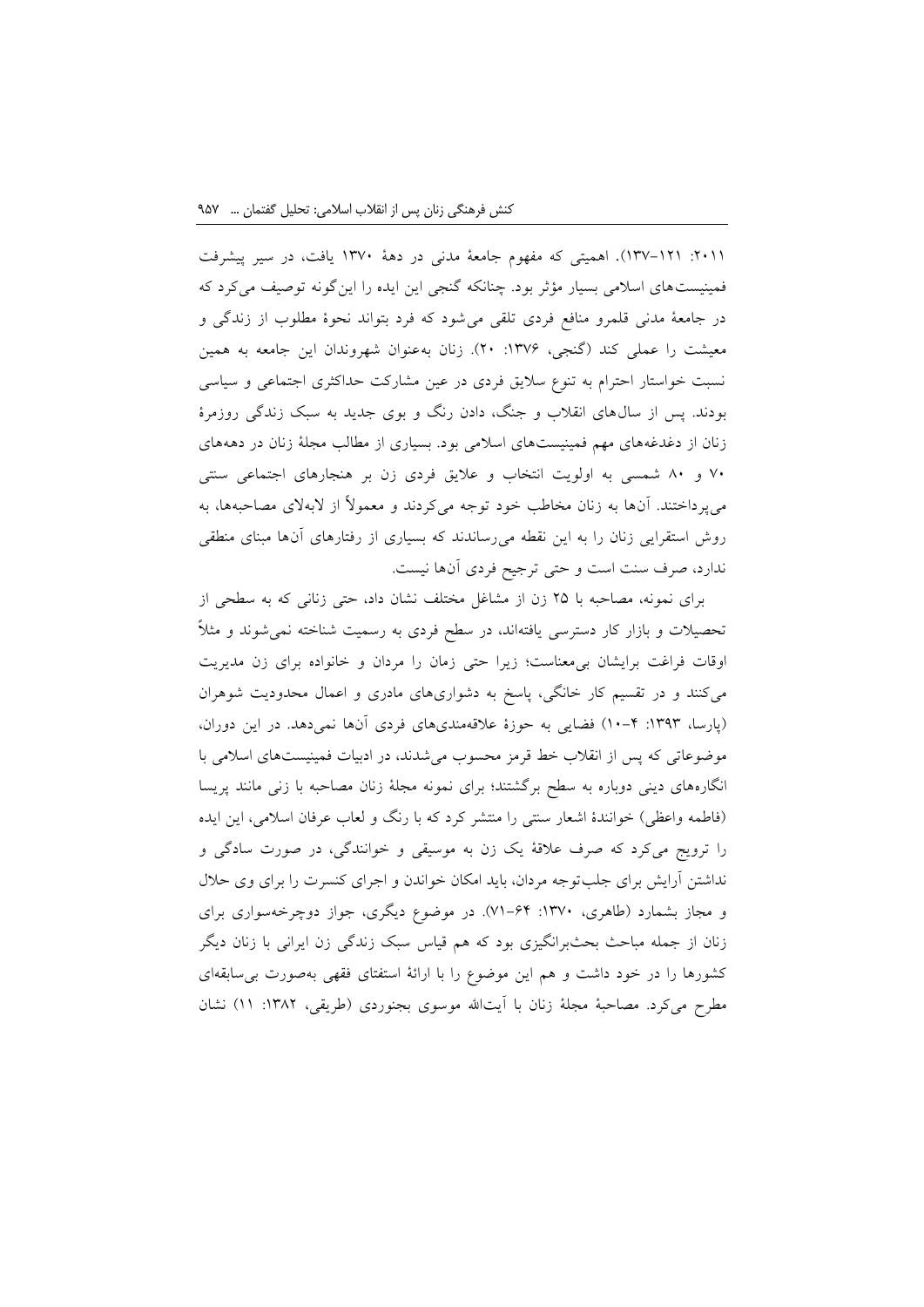میدهد که حتی علما نیز در این مورد همنظر نیستند؛ برای مثال آیتاهلل موسوی بجنوردی معتقد است، چنانچه در سوارشدن به دوچرخه »حجاب اسالمی کامالً رعایت شود و مفسدهای بر این عمل مترتب نشود، اصل عمل اشکالی ندارد«. در این مصاحبه، ایشان بهصورت جالبی فراتر از متن دینی به فرهنگسازی در این باره از طریق رسانههای جمعی و جاانداختن رعایت قانون در این حوزه ورود میکند.

در این باره، فمینیسم اسالمی تالش مضاعفی داشته است تا زنان را به آموزش و توانمندسازی مبتنی بر ظرفیتهای موجود عصر حاضر دعوت و آنان را مجهز کند. سیاستهای اجتماعی در ایران همواره از سوی فمینیستهای اسالمی مورد انتقاد واقع شده است که زن را بهعنوان شهروند واقعی و درجه یک برای حضور اجتماعی در نظر نمیگیرند؛ برای مثال مصاحبه با آذر تشکر، جامعهشناس، به نوعی انزوای سازمانیافته و تشدید آسیبهای اجتماعی زنان میپردازد. وی دربارة »گتوی جنسیتی در شهرها« صحبت میکند و معتقد است با وجود توسعة شهری در ایران، هنوز اقشاری هستند که قصد دارند حضور زنان در فضاهای عمومی با محدودیت و بهصورت حداقلی کنترل شود. فرایند »نشاندارکردن زنان« در سیاست تفکیک جنسیتی در دانشگاهها، تفکیک مشاغل، تفکیک قوانین در صدور گذرنامه، حتی تشویق به حضور آنان در پارکهای زنانه و غیره از منظر وی در راستای محدودکردن زنان در خانههایشان، یا به عبارتی در «گتوها»<sup>۱</sup> است. این سیاست بهزعم وی با این منطق صورت میگیرد که »زنان باید حذف شوند« و حق استفاده از فضاهای عمومی شهر را نداشته باشند )طباطبایی، :1300 02-00(. در مقابل نمایاندن آنچه بهعنوان محدودیتهای محیطی در ایران شناخته میشود، فمینیستهای اسالمی به توانمندسازی از درون تأکید میکنند؛ برای نمونه محسن کدیور در توصیف مسائل زنان معتقد است که برخی از این مسائل ریشه در فقه دارند، اما بسیاری از آنها را باید در عرف و فرهنگ بومی جستوجو کرد. او معتقد است زنان حتی از ظرفیتهای فقه سنتی نیز بهره نبردهاند؛ برای مثال، فقه سنتی استقالل اقتصادی

<sup>.1</sup> Ghetto: بهصورت سنتی به محلههای ایزولة اقلیت یهودی در اروپا اطالق میشده است، اما امروز به هر محلی برای جداسازی و تحت فشار قرار دادن اقلیتها یا به عبارتی شهورندان نهچندان درجه یک گفته میشود.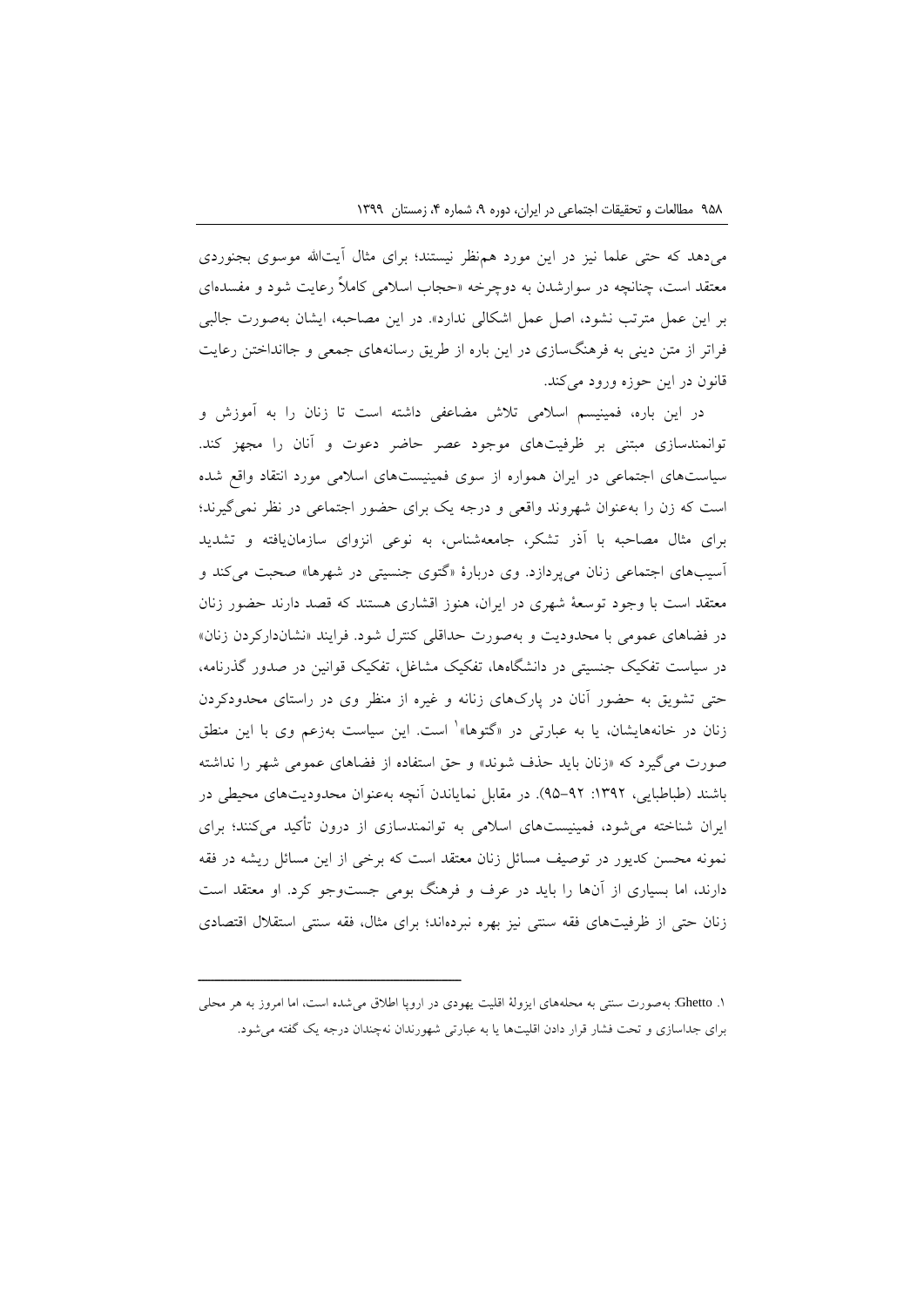زن را به رسمیت شناخته است و امروز حتی زنان در خانه میتوانند با تکیه بر شبکههای گستردة اطالعاتی و ارتباطاتی به تجارت بپردازند و پدران و شوهرانشان نه حقی بر تصرف اموال دارند و نه به اذن ایشان در این امر نیازی است (کدیور، ۱۳۸۱: ۳۴–۳۶).

گذشته از رسمیتبخشیدن به فردیت در جامعة مدنی، دعوت به خودآگاهی، کنشگری و جنبشگرایی نیز از مصادیق ویژگیهای جامعة مدنی مدرن است که فمینیستها به نبود آن در ایران انتقاد دارند و مشوق آن هستند. آنها نبود جنبشهای مدنی زنان در ایران را در مقایسه با دیگر کشورها نوعی ناکارآمدی میدانند که باید با آموزش و توانمندسازی زنان آن را هدایت کرد. شادیطلب در مطلبی در مجلة زنان، زن ایرانی را با این چهار سؤال روبهرو میکند که آیا از وضعیت خودآگاهی دارند، آیا به وضعیت خود معترضاند، آیا هدفهایی برای خود تعریف کردهاند و آیا برای تحقق این اهداف خود سازماندهی کردهاند و چون پاسخ به این سؤاالت از نظر این نویسنده مثبت نیست، وی استدالل میکند که با وجود عالقة زنان ایران به برخورداری از حقوق شهروندی، عزم و ارادة تشکیل جنبشی برای احیای خود و کسب برابری با مردان در آنها حتی در میان فعالان اجتماعی وجود ندارد (شادی طلب، ۱۳۸۱: ۳۵).

در دهة 99 و 29 که دورة طالیی فمینیسم اسالمی در ایران بود، پایدار امیدوارانهتر از شادیطلب به جنبش فمینیسم در ایران مینگرد و معتقد است نهتنها جنبش زنان با تمام کاستیهایش در ایران وجود دارد، بلکه نوعی »فمینیسم عملگرا« هم ظهور یافته که مبتنی بر پذیرش و احترام به تفاوتهای ایدئولوژیک یا فرهنگی میان گروههای مختلف فمینیست به فعالیت خود ادامه میدهد و هدف عمدة آن، برطرفکردن موانع و مشکالت ملموسی است که سر راه زنان قرار دارد و همزمان، افزایش کارآمدی و تأثیربخشی جنبش زنان را مدنظر دارد (افتخاری، ۱۳۸۳: 20-10(. پایدار به همین نسبت به رویش بیشازپیش فمینیسم اسالمی اعتقاد دارد و حتی با نسبتی از اغراق در این باره تصریح میکند، اسالم استعداد ویژهای در تأمین تساوی و حقوق برای زنان دارد، چنانکه تاکنون نتوانستهاند سوسیالیسم یا لیبرالیسم را کنار فمینیسم بنشانند، اما این برای اسالم ممکن شده و فمینیسم اسالمی محقق شده است )همان(؛ بنابراین پایدار فمینیستهای سکوالر را به همدلی با فمینیستهای اسالمی فرامیخواند و معتقد است فمینیستهای اسالمی نیز نباید از برچسبخوردن بهراسند و باید به تالش برای ارائة تفاسیر مبتنی بر برابری از اسالم ادامه دهند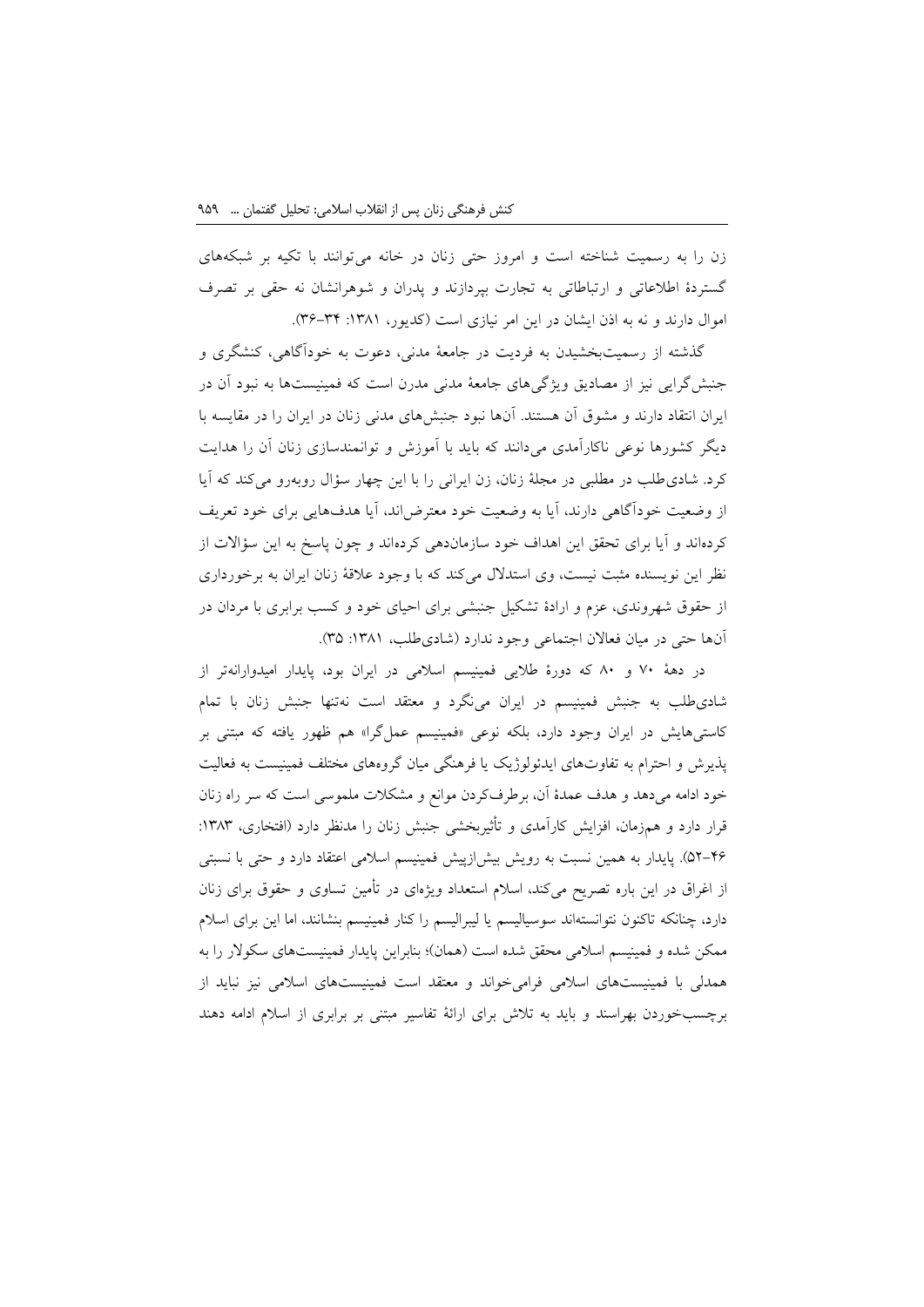(همان). درنهایت، ایجاد خودآگاهی جنسیتی و پیگیری مطالبات مبتنی بر زنانگی مدرن، جهانشمول و مبتنی بر همسانی با مردان با رویکرد روشنفکری دینی همچنان مهمترین دستور کاری است که فمینیستهای اسالمی در ایران پیگیری میکنند.

### **بحث و نتیجهگیری**

فمینیسم اسالمی بهعنوان نحلهای از فمینیسم که از دهة 1009 میالدی با عناوین مختلف مانند جنبشی پسااستعماری، ملی، یا نسخة مستقلی از صدای زنان مسلمان توسعه بسیاری یافته، همواره مدعی بوده است که در جستوجوی احقاق حقوق تضییعشدة زنان مسلمان، بهکمک احیای سنت واقعی پیامبر و بازخوانی متون مقدس براساس برابری جنسیتی میان زن و مرد است. فمینیسم اسالمی بدینترتیب توانسته است اعتبار بینالمللی کسب کند و به یکی از مهمترین موضوعات در عرصة نظریهپردازی و مطالعات جنسیت بدل شود. ظهور فمینیسم اسالمی از منظر نظریهپردازان بسیاری با متن سیاسی اواخر دهة 1099 و قدرتیافتن ایدئولوژی اسالم سیاسی در ایران و مصر ارتباطی مستقیم داشته است؛ بهویژه ایران که توانست اسالم سیاسی را تئوریزه و در قالب تأسیس جمهوری اسالمی عملیاتیسازی کند، بهنوعی خاستگاه فمینیسم اسالمی شناخته میشود. رشدونمو فمینیسم اسالمی در ایران را باید مانند بسیاری از کشورهای اسالمی دیگر از قبیل ترکیه، مالزی، اندونزی و کشورهای عرب حاشیه خلیجفارس در متن جهانی آن درنظر گرفت تا تصویر واقعیتری از آن به دست بیاید. براساس نظر متخصصانی مانند عایشه هدایتاله، تمرکز تولید گفتمان فمینیسم اسالمی بهدلیل تعدد نظریهپردازان، رجحان زبان انگلیسی برای انتشار مطالب و اقبال ساختارها و نهادهای دانشگاهی مانند بورسها و انتشارات، آمریکا را تا سالها به مرکز گفتمانسازی فمینیسم اسالمی در جهان بدل کرده بود ):0911 0(. اهمیت مهار گفتمان فمینیسم اسالمی برای غرب بهقدری است که براساس روندپژوهی گوگل )آذر 1302(، تولید علم در این باره همچنان پس از آمریکا با تفوق انگلستان و استرالیا، به زبان انگلیسی ادامه دارد.

فمینیسم اسالمی در ایران در بستر روشنفکری دینی متبلور شده و بهعنوان یک مکتب نظری مستقل هرگز مانند مدلهای بینالمللی آن تکوین نیافته است. تالش برای استفاده از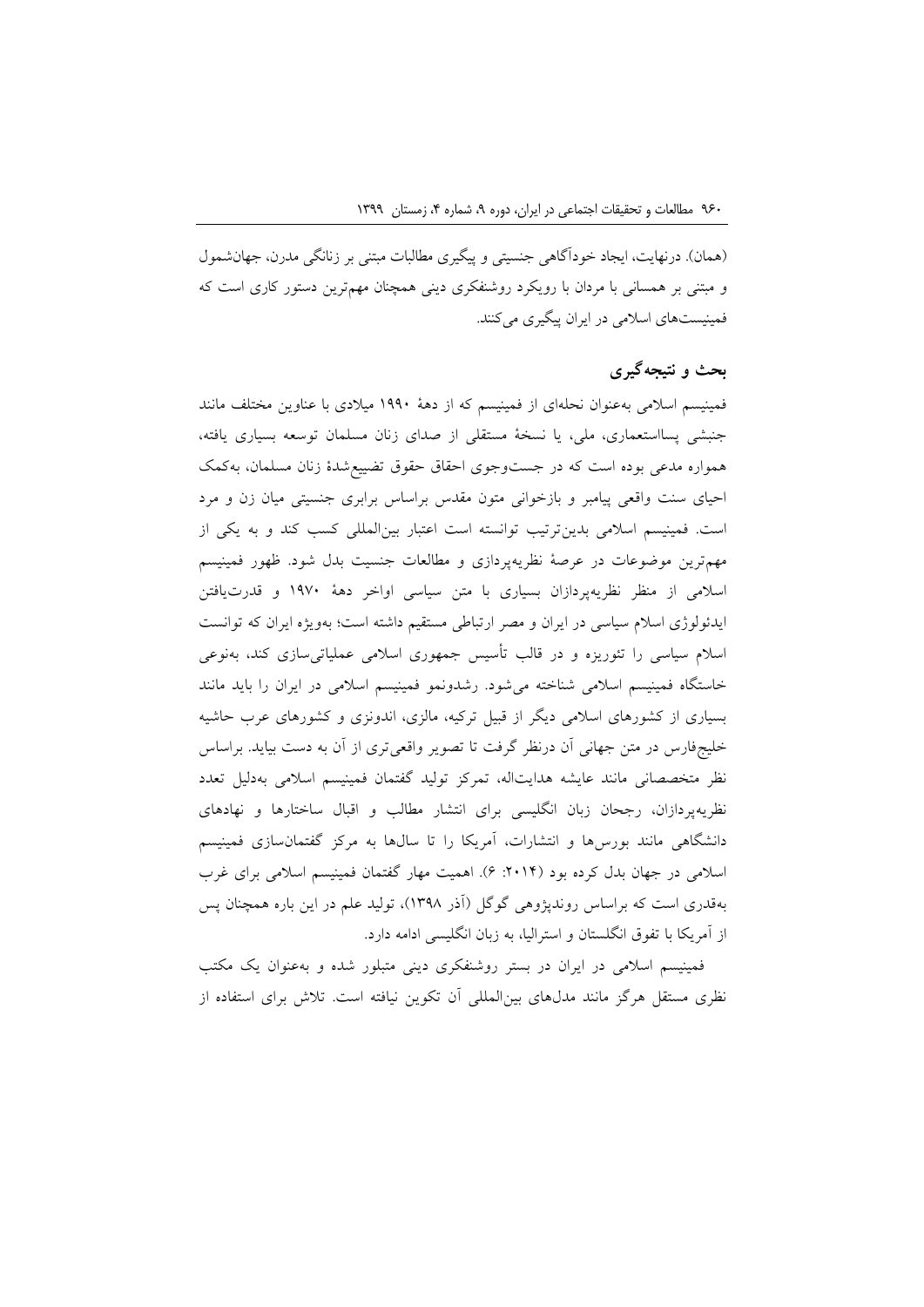ادبیات دینی، بازتفسیر متون برای کسب برابری جنسیتی، واردکردن زنان و تفاسیر زنانه به عرصة رسمی دانش و تولید معرفت زندوستانه، بهعنوان پایههای نظری فمینیسم اسالمی متناظر مدل جهانی آن در ایران نیز قابلپیگیری است. مدل ایرانی فمینیسم اسالمی مبتنی بر تفوق رسانهای و مطبوعات شکل گرفته؛ درحالیکه در بسیاری از کشورها عرصة دانشگاهی آن را پردازش کرده است. تقریباً هیچ نظریهپرداز یا فعال اجتماعی نیست که یک فمینیست اسالمی تمامعیار در ایران شناخته شود. طبیعت تلفیقگرای آن از یک سو موجب شد بخشهایی از نظرات روشنفکران دینی که قابلیت اعمال در مباحث جنسیتی داشت به استخدام فمینیسم اسالمی دربیاید. از سوی دیگر، عرصهای گشوده شد که از افراد معتقد به اسالم سیاسی با دغدغة بهروزرسانی حقوق زنان تا افراد کامالً سکوالر با مواضع زاویهدار با جمهوری اسالمی از گفتمان فمینیسم اسالمی بهعنوان راهبرد یا تاکتیکی برای بیان ایدههای برابریطلبانه و حقوق بشری استفاده کنند.

مسائلی که فمینیسم اسالمی در ایران در مواجهه با جمهوری اسالمی مطرح کرده است، در تقابل رویکرد نواندیشی دینی با رویکرد اجتهادگرا در مسئلة زن نمایان میشود. براساس رویکرد اجتهادگرایانه، نفقه باید براساس رجوع به قرآن و سنت صورت گیرد. این رویکرد اصل تناسب جنسیتی بر روابط زن و مرد در خانواده را مبنا قرار میدهد، اما جریان فمینیسم اسالمی براساس برابری جنسیتی بسیاری از تفاوتهای زن و مرد را در عرصة خانواده به چالش میکشد و مسائل جدیدی را در حوزة زن خلق میکند که این مسائل براساس رویکرد اجتهادگرایانه خصلت مسئلهبودگی ندارد. درواقع اگرچه زن و مرد در ارزشهای انسانی برابرند، حقوق و تکالیف اسالمی زن و مرد و تقنین اسالمی منطبق با تکوین صورت میپذیرد. همچنین جریان فمینیسم اسالمی ارائة راهبردی دینی دربارة مسائل زنان را براساس رویکرد تاکتیکی مدنظر قرار میدهد.

مطالعة حاضر که بر مبنای مطالعهای کیفی و با بهکارگیری روش تحلیل گفتمان انتقادی با رویکرد الکال و موف صورت پذیرفته است، از میان منابع متعدد مطبوعاتی، چهار شماره از ماهنامة زنان و سه شماره از ماهنامة زنان امروز را بهدلیل رجحان آنها در انتشار مقاالت تحلیلی و مهم در تئوریزهکردن فمینیست اسالمی برگزیده است. همچنین در یک متن وسیعتر،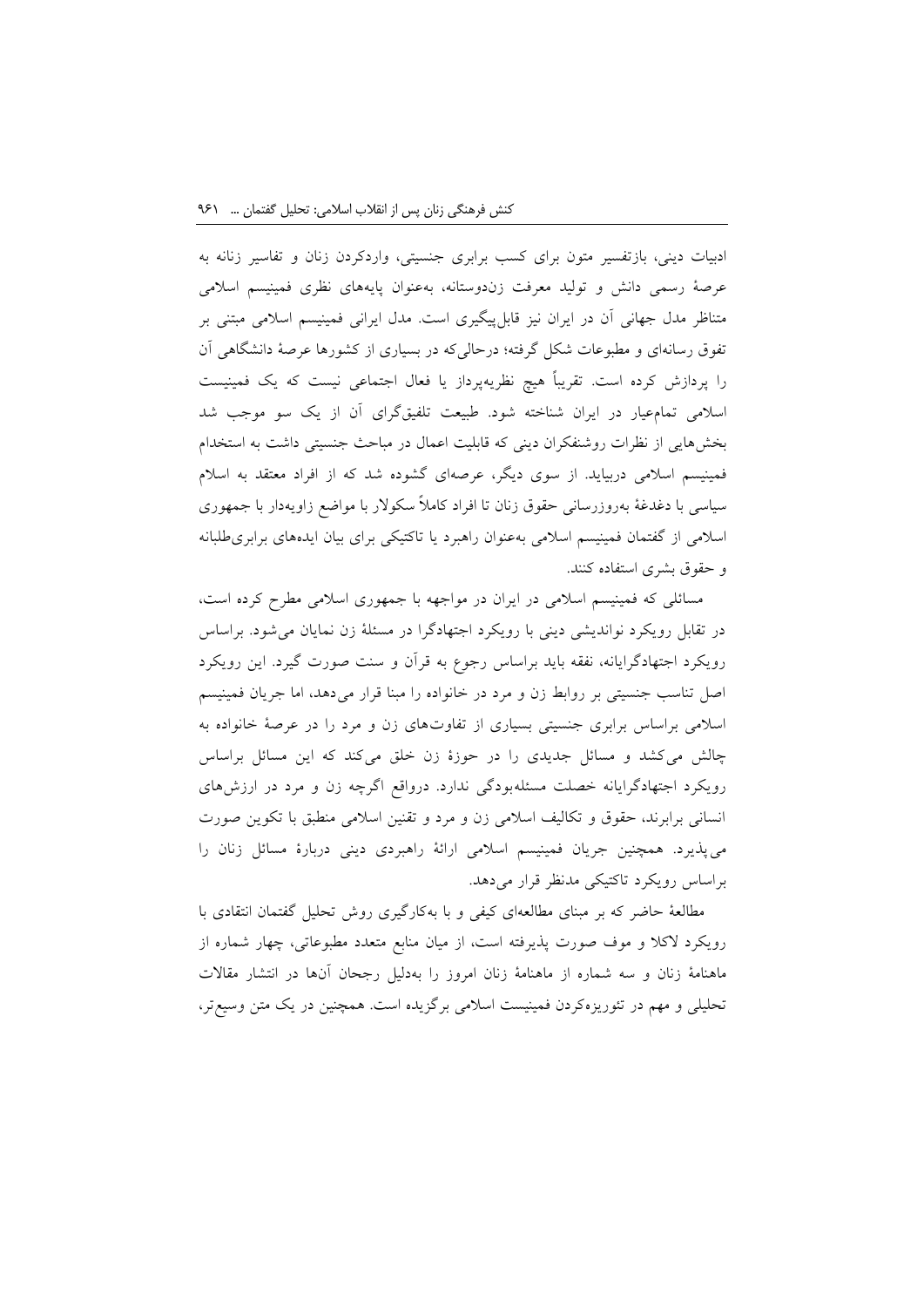مشترکات گفتمانی و انعکاس همان آرمانهای فمینیسم اسالمی را در نویسندگان دانشگاهی جستوجو کرده است. بازة زمانی انتشار این آثار از اوایل دهة 1399 تا اوایل 1309 شمسی را در برمیگیرد. مطالعهٔ متون مذکور با استفاده از نظریهٔ مارگات بدران (۲۰۱۳) در پیوند ناگسستنی اسالم و سکوالریسم در فمینیسم اسالمی و با بهکارگیری روش تحلیل گفتمان انتقادی با رویکرد الکال و موف صورت پذیرفته است. بررسی منابع متنوعی از ژانر مطبوعاتی و دانشگاهی نشان میدهد، بخش وسیعی از دانش تولیدشده در حوزة فمینیسم اسالمی در ایران بر چهار دال مرکزی داللت دارد: نقد رویکرد جمهوری اسالمی به تقلیل هویت زنانه به خانواده و اجتماع، تأکید بر برابری ارزشی زن و مرد برای دستیابی به تشابه حقوقی، توقف قانونگذاری نابرابر میان زنان و مردان مبتنی بر تفاسیر دینی و توسعة مشارکت زنان در جامعة مدنی.

شکل گیری جمهوری اسلامی و آغاز الگوی جدید مبتنی بر تحقق اسلام سیاسی با محور قراردادن مبارزة فرهنگی علیه امپریالیسم، زنان را بهعنوان مشارکتکنندگان در پیروزی انقالب و مادران تربیتکنندة نسلهای انقالبی در مرکزیت سیاستهای فرهنگی خود قرار داده است، اما همین امر از سوی فمینیستهای اسالمی بهتدریج بر تقلیل جایگاه فردی، خانهنشینی و کاهش مشارکت اجتماعی و سیاسی زنان تفسیر شده است. همچنین آنها معتقد هستند که تأکید بیشازحد بر تفاوتهای بیولوژیکی دو جنس و فرایندهای متفاوت اجتماعیشدن آنها به ایجاد یک نظام حقوقی تبعیضآمیز در خانواده و اجتماع در جمهوری اسالمی انجامیده است که ریاست مرد بر جامعه، خانواده و کنترل و حاشیهنشینی زن را بهدنبال داشته است. بدینترتیب، مبنی بر نظریة بدران، فمینیستهای اسالمی در ایران نیز همواره به ارائة نسخة جدیدی از اسالم اندیشیدهاند تا ارزشهای مدرن مبتنی بر تساوی جنسیتی و تأمین مشارکت اجتماعی و سیاسی زنان را بهصورت مساوی با مردان تأمین کند.

از دیدگاه بیشتر فمینیستهای اسالمی، براساس نظر بدران، تحقق حکومت اسالمی با تحقق تام و تمام حقوق شهروندی زنان اعم از فردی و اجتماعی تناقض دارد و بررسی این ایده در جمهوری اسالمی نیز از منظر فمینیستهای اسالمی صحهگذاشتن بر آن بوده است. مطالعة حاضر نشان میدهد، فمینیستهای اسالمی معتقدند سنتهای مردساالرانه به گفتمان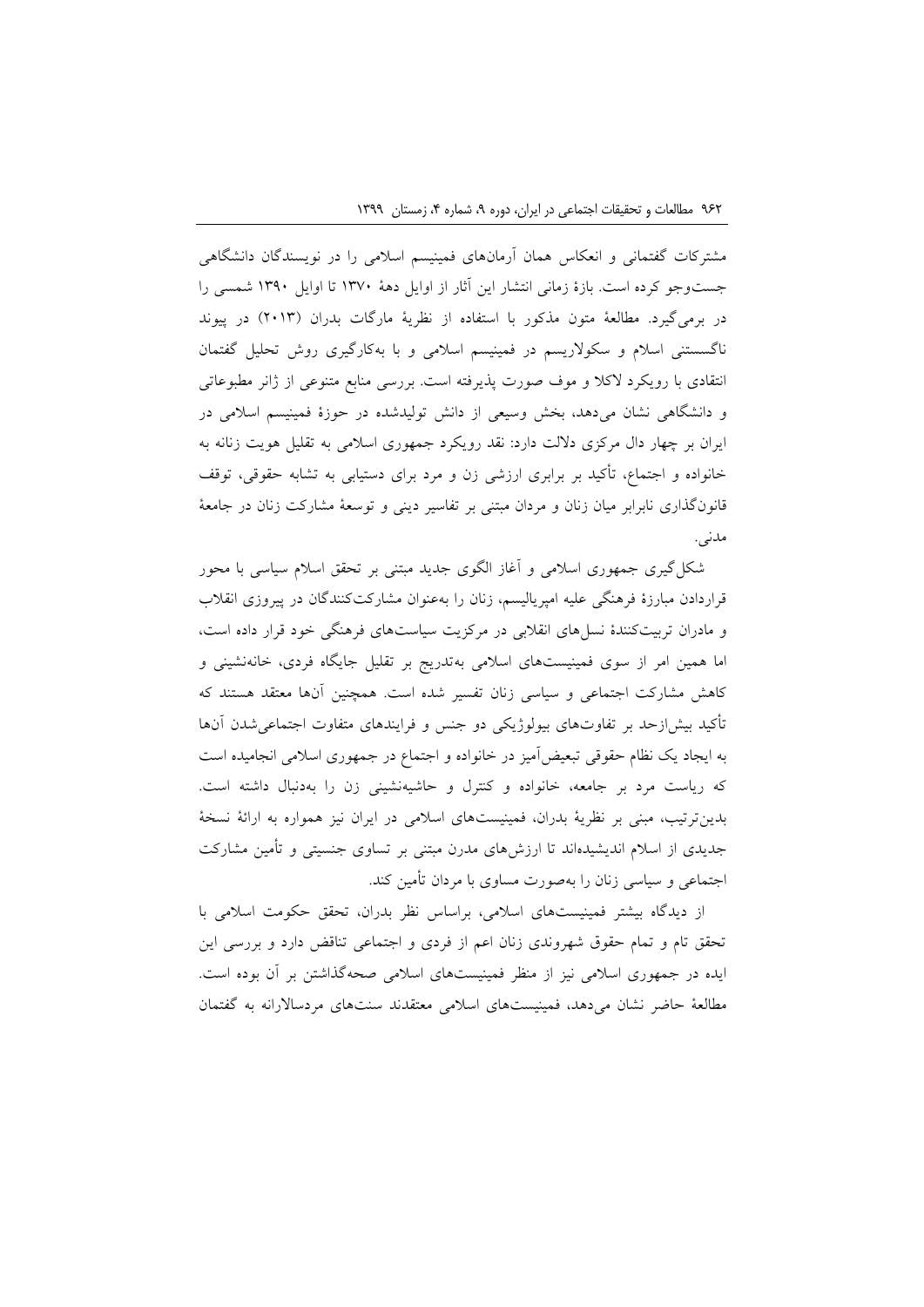رسمی و تقنینی در جمهوری اسالمی بدل شده است؛ بنابراین اقدام برای اصالح، ایجاد تغییرات خرد، تعلیق و حتی به تعطیلی کشاندن این فرایند بهاصطلاح «اسلامیسازی» در میان نظریهپردازان و فعاالن مدنی فمینیست اسالمی در سطوح مختلف مشاهده میشود. برخی از آنها بهصورت مشخص، قرارگرفتن یک خوانش »سنتی« و »مردساالرانه« از اسالم را بهعنوان فراروایتی که سد راه پلورالیسم شده تقبیح میکنند و این را نسخة محافظهکارانهای از اسالم میدانند که هرگونهای از فمینیسم را با بنبست روبهرو خواهد کرد. تالش فمینیستهای اسالمی در نقد نقشهای جنسیتی و ترغیب به نهادسازیهای مدنی جهت کنشگری و معنابخشی به جنبش زنان در ایران نیز در گفتمانسازی ایشان در دهههای گذشته از اهمیت ویژهای برخوردار است. هرچند مطالعة حاضر به دالهای مرکزی گفتمان فمینیسم اسالمی در ایران پرداخته است، تدقیق در این نحلة فکری، نقشة محلی- جهانی آن و مطالعة شبکة افراد در سطح نظریهپردازی دانشگاهی، فعالیت مدنی و رسانهای و همچنین بازشناسایی نهادهای مقوم این گفتمان در مطالعات آینده پیشنهاد میشود.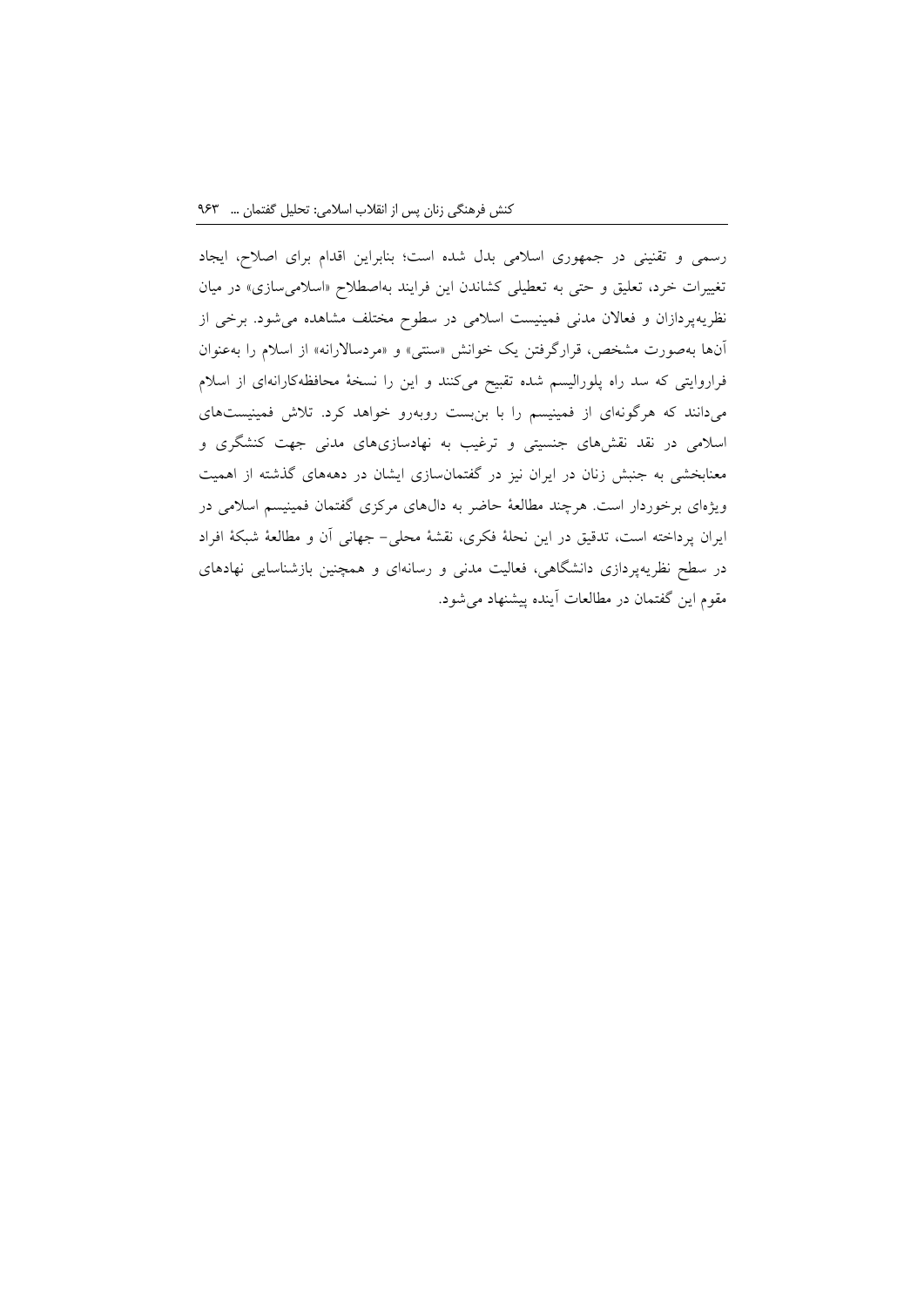#### **منابع**

- ابراهیمی، زهرا )1321(، »سه زن نماینده به هیئتهای نظارت راه یافتند«، **ماهنامة زنان**، شمارة :11 .10
- افتخاری، رزا )1323(، »جنبش زنان گذار از فرقهگرایی و اقتدارگرایی )مصاحبه با پروین پایدار(«، **ماهنامة زنان**، شمارة :13 .20-10
- پارسا، نازلی )1303(، »زنان شاغل، حسرت فراغت )بررسی مؤلفههای فراغت برای زنان شاغل(«، **ماهنامة زنان امروز**، شمارة :1 .11-0
- توحیدی، نیره )1000(، **فمینیسم، دموکراسی و اسالمگرایی در ایران**، ترجمة علیه عباسی، لسآنجلس: کتابسرا.
- بینا )1302(، **تولید علم فمینیسم اسالمی در جهان در پنج سال گذشته**، https://trends.google.com/trends/explore?date=today%205y&q=islamic%20feminism
- زرهداران، بهزاد )1303(، »دفاع از حقوق زنان امر به معروف است )گفتوگو با دکتر سروش دباغ دربارهٔ نسبت روشنفکری دینی و فمینیسم)»، **ماهنامهٔ زنان امروز**، شمارهٔ ۹: ۸۲–۸۶
- شادیطلب، ژاله )1321(، »بعید است در آیندة نزدیک شاهد جنبش زنان باشیم«، **ماهنامة زنان**، شمارة :11 .39-32
	- شرکت، شهال )1399(، »چشمة آگاهی اگر بجوشد«، **ماهنامة زنان**، شمارة :1 .3-0
- ( \_\_\_\_\_\_\_\_\_\_ 1320)،« مدیر مسئول، گوشة رینگ )گفتوگو با مدیر مسئول(«، **ماهنامة زنان**، شمارة :10 .20-00
	- شکری، شکوفه و ساهره لبریز )1399(، »تمکین«، **ماهنامة زنان**، شمارة :1 .03-22
- صدر، شادی (۱۳۸۱)، «اصلاحات قطرهچکانی در قوانین مربوط به زنان»، م**اهنامهٔ زنان**، شمارهٔ .03-00 :11
	- ( \_\_\_\_\_\_\_\_ 1320)،« آیا حکومت مسئول بیحجابی است؟«، **ماهنامة زنان**، شمارة :10 .19-11
- طاهری، فرح )1399(، »صد هزاران گل شکفت و بانگ مرغی برنخاست؛ مصاحبه با پریسا )خوانندة زن(«، **ماهنامة زنان**، شمارة :1 .91-01
- طباطبایی، نازنین (۱۳۹۳)، «انرژی سازمان یافتهٔ زنان و تشدید آسیبهای اجتماعی (گفتوگو با آذر تشکر(«، **ماهنامة زنان امروز**، شمارة :1 .02-00
	- طریقی، نوشین (۱۳۸۲)، «خط بی پایان دوچرخهسواری زنان»**، ماهنامهٔ زنان**، شمارهٔ ۱۱. ۲–۱۱.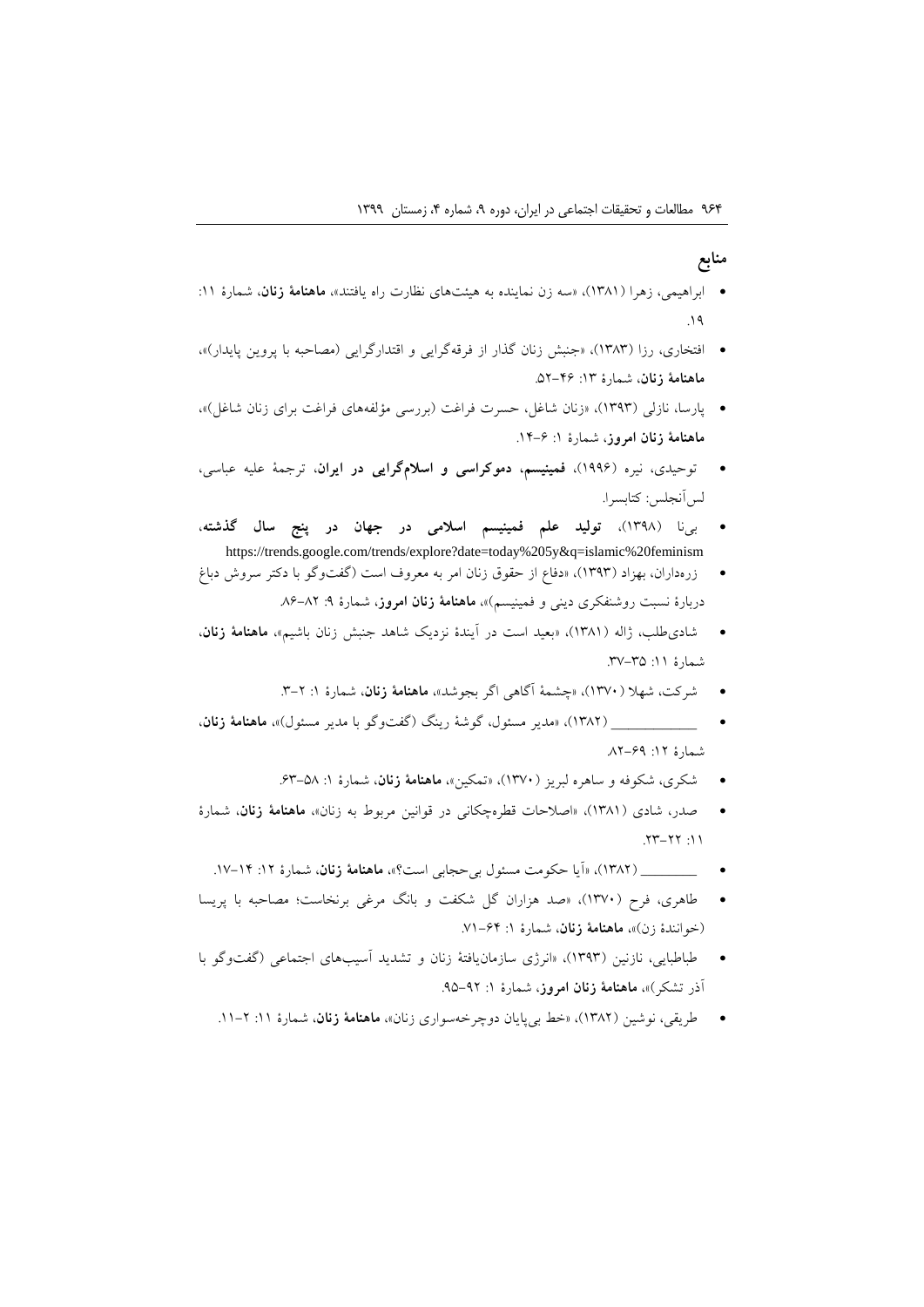- کدیور، محسن )1321(، »با سنت ریشهدار باید ظریف برخورد کرد«، **ماهنامة زنان**، شمارة :11  $P^2 - P^*$
- گرجی، منیره (۱۳۷۲)، «زن و زمامداری: نگاه<sub>ی</sub> به حکومت ملکهٔ سبأ در قرآن»، **فرزانه**، شمارهٔ ۱: ۲۸.
	- گنجی، اکبر (۱۳۷۶)، «اولین فاشیست شیطان است»، **مجلهٔ کیان**، شمارهٔ ۳۹: ۲۰.
	- ماشینی، فریده (۱۳۸۶)، «حقوق انسانی و جنسیت در قرآن کریم»، **فصلنامهٔ بینات**، شمارهٔ ۵۳: ۱۶۲.
		- مجتهد شبستری، محمد )1390(، **نقدی بر قرائت رسمی از دین**، تهران: طرح نو.

مینویی، زهرا (۱۳۹۳)، «شروط ضمن عقد: جبران مافات»، **ماهنامهٔ زنان امروز**، شمارهٔ ۱: ۳۶.

- Abiad, Nisrine (2008), **Sharia, Muslim states and international human rights treaty obligations: A comparative study**, London: British Institute of International and Comparative Law.
- Ahmed, Leila. (1992), **Women and gender in Islam: Historical roots of a modern debate**, London: Yale University Press.
- Alizadeh, Parvin (2000), **The economy of Iran: Dilemmas of an islamic state**, London: I.B. Tauris.
- Badran, M*.* (2013), **Feminism in Islam: Secular and Religious Convergences**, NewYork: Oneworld Publications.
- Badran, Margot (1995), **Feminists, Islam, and nation: Gender and the making of modern Egypt**, Princeton, N.J: Princeton University Press.
- Bodman, Herbert L. & Nayyirah Tawhīdī (1998), **Women in Muslim societies: Diversity within unity**, Boulder, Colo: Lynne Rienner Publishers.
- Brumberg, Daniel & Farideh Farhi (2016), **Power and change in Iran: Politics of contention and conciliation**, Indianapolis : Indiana University Press.
- Diamond, Larry Jay, Plattner, Marc F. and Brumberg, D. (2003), **Islam and Democracy in the Middle East**, Baltimore: Johns Hopkins University Press.
- Haddad, Yeonne Yazbeck In John L. Esposito (1998), **Islam, gender, & social change**, NY: Oxford University Press.
- Hidayatullah, Aysha A. (2014), **Feminist edges of the Qur'an**, NY: Oxford University Press.
- Golkar, Saeid (2015), **Captive society: The Basij militia and social control in Iran**, Washington: Woodrow Wilson Center Press.
- Hooglund, Eric J. (2002), **Twenty years of Islamic revolution: Political and social transition in Iran since 1979**, Syracuse, N.Y: Syracuse University Press.
- Laclau, E., and Mouffe, Ch*.* (1985), **Hegemony and Socialist Strategy**: **Towards a Radical Democratic Politics**, London: Verso.
- Mehran, Golnar (2003), "The Paradox of Tradition and Modernity in Female Education in the Islamic Republic of Iran", **Comparative Education Review**, No. 47: 269-86.
- Mir-Hosseini, Ziba & Richard Tapper (2006), **Islam and democracy in Iran: Eshkevari and the quest for reform**, London: I.B. Tauris.
- Mir-Hosseini, Ziba (1999), **Islam and gender: The religious debate in contemporary Iran**, Princeton, NJ: Princeton University Press.
- Moallem, Minoo (2005), **Between warrior brother and veiled sister: Islamic fundamentalism and the politics of patriarchy in Iran**, Berkeley: University of